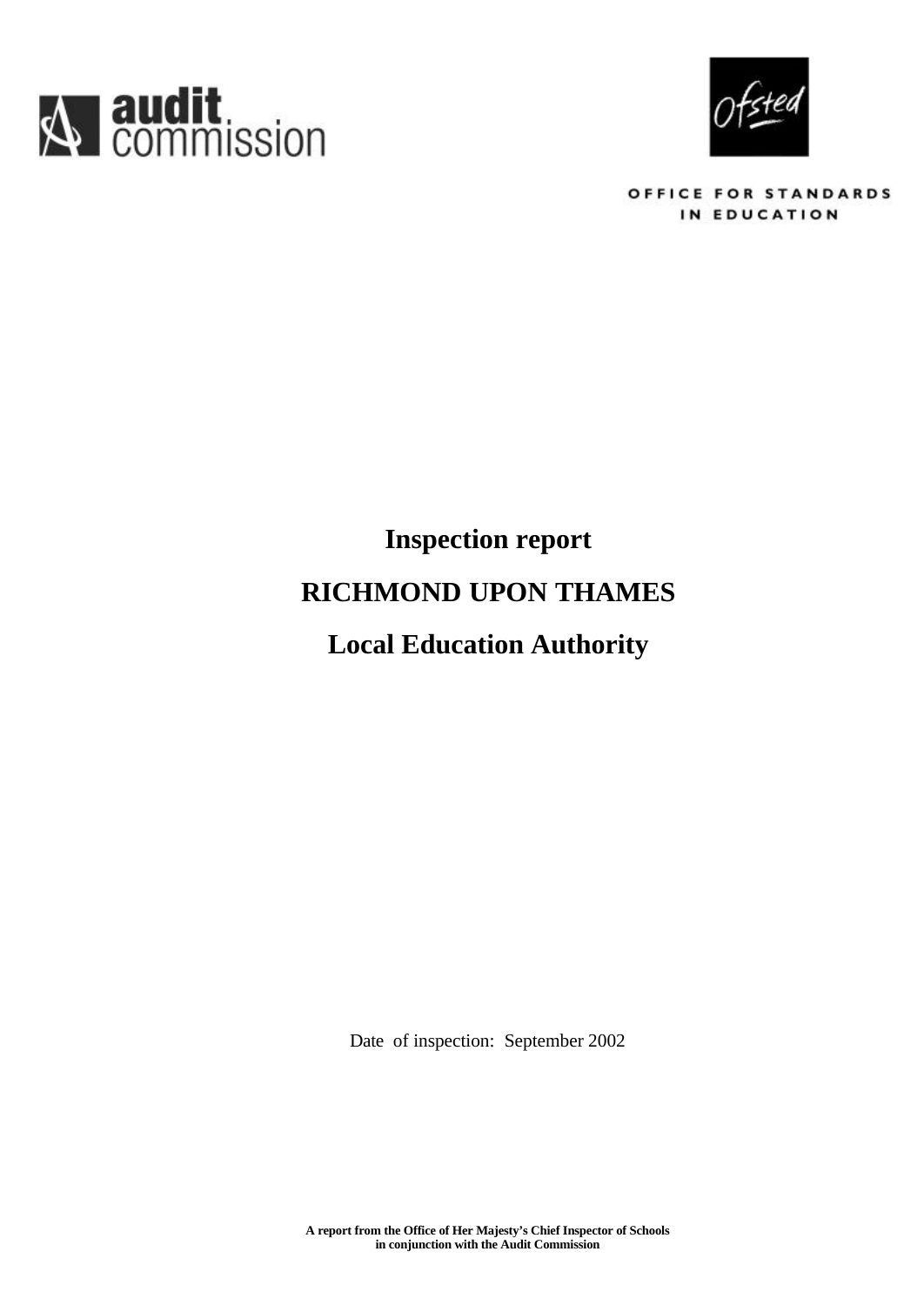© Crown copyright 2002. This report may be reproduced in whole or in part for non-commercial educational purposes, provided that all extracts quoted are reproduced verbatim without adaptation and on condition that the source and date thereof are stated.

This report is on the Ofsted web site: (www.ofsted.gov.uk).

A further copy of this report can be obtained from the respective Local Education Authority.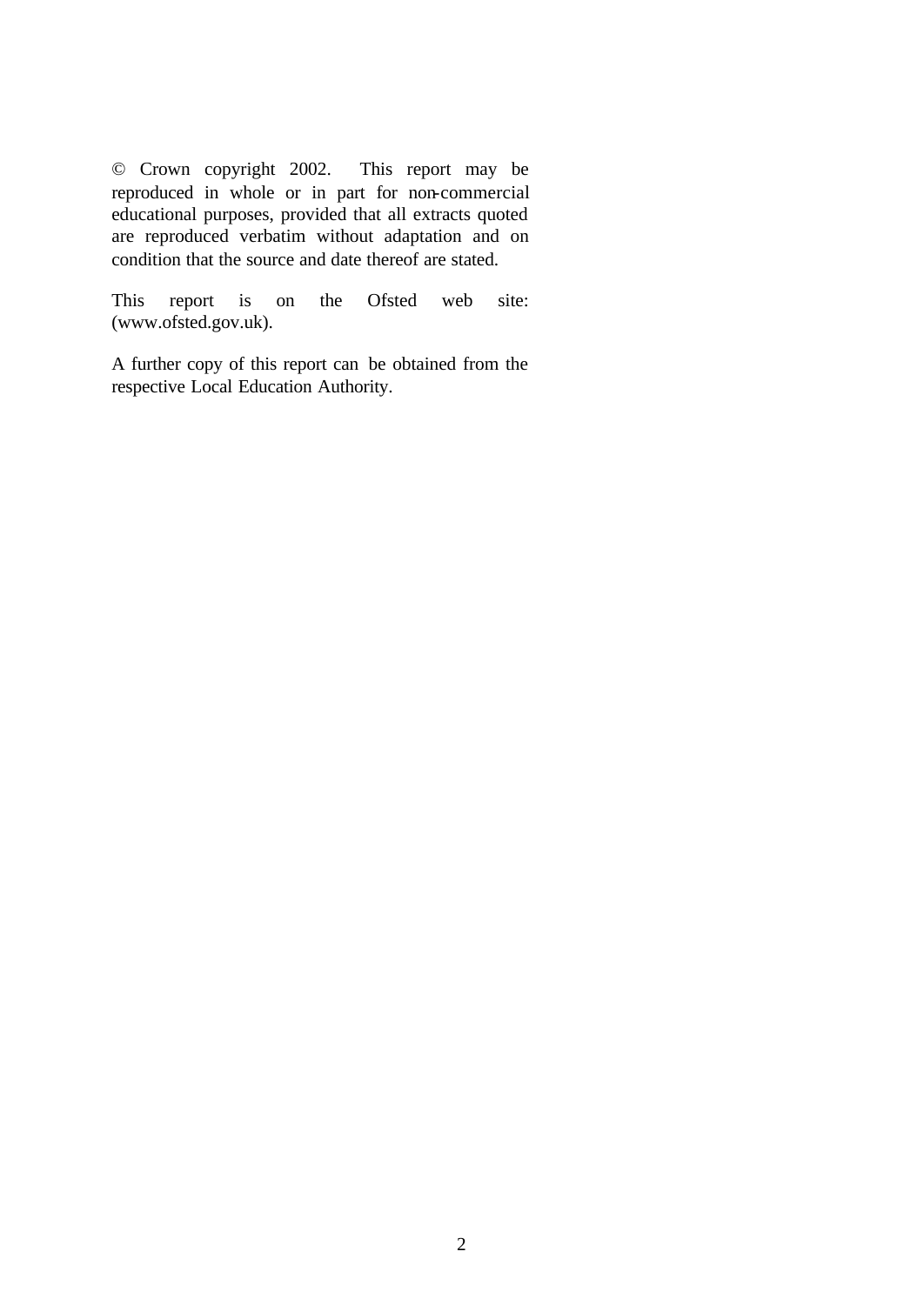| <b>Contents</b>                                                           |      |
|---------------------------------------------------------------------------|------|
| <b>Section</b>                                                            | Page |
| <b>Basic information about the LEA</b>                                    | 6    |
| <b>Introduction</b>                                                       | 7    |
| <b>Commentary</b>                                                         | 8    |
| <b>Section 1: The LEA strategy for school improvement</b>                 | 10   |
| <b>Context</b>                                                            | 10   |
| <b>Performance</b>                                                        | 10   |
| <b>Funding</b>                                                            | 12   |
| <b>Council structure</b>                                                  | 13   |
| The LEA strategy for school improvement                                   | 14   |
| The allocation of resources to priorities                                 | 15   |
| <b>Structures to ensure continuous improvement, including Best Value</b>  | 16   |
| <b>Section 2: Support for school improvement</b>                          | 19   |
| <b>Summary</b>                                                            | 19   |
| Monitoring, challenge, support and intervention                           | 19   |
| The focusing of LEA support on areas of greatest need                     | 20   |
| The effectiveness of the LEA's work in monitoring and challenging schools | 20   |
| The effectiveness of the LEA's work with under-performing schools         | 21   |
| <b>Support for literacy and numeracy</b>                                  | 21   |
| Support for information and communication technology (ICT)                | 22   |
| Support for raising standards at Key Stage 3                              | 23   |
| Support for minority ethnic groups, including Traveller children          | 24   |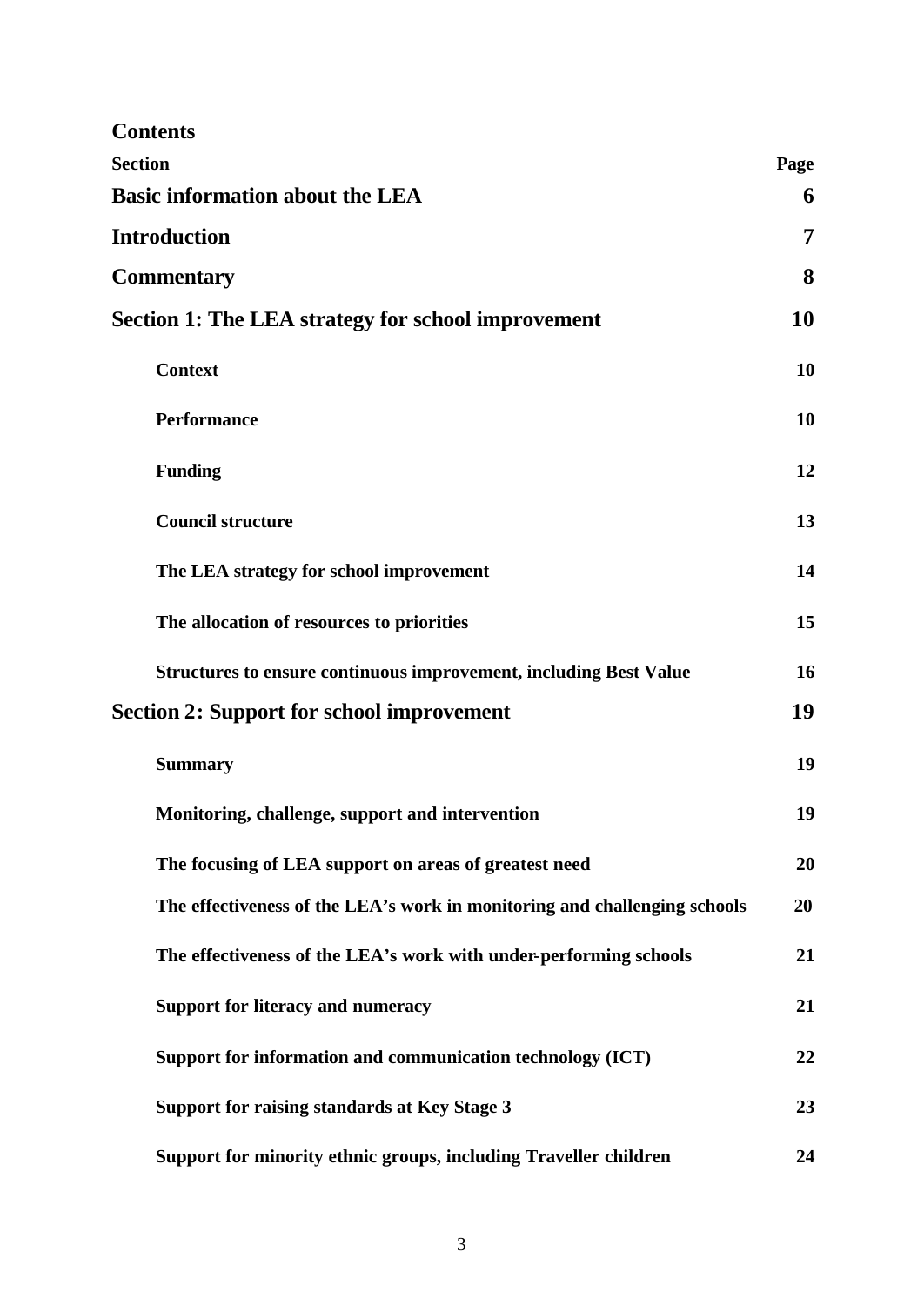| Support for gifted and talented pupils                            | 24 |
|-------------------------------------------------------------------|----|
| <b>Support for school management</b>                              | 25 |
| <b>Support to governors</b>                                       | 25 |
| The effectiveness of services to support school management        | 26 |
| The LEA's work in assuring the supply and quality of teachers     | 29 |
| The effectiveness of services to support school improvement       | 30 |
| <b>Section 3: Special Educational Needs</b>                       | 32 |
| <b>Summary</b>                                                    | 32 |
| <b>Strategy</b>                                                   | 32 |
| <b>Statutory obligations</b>                                      | 34 |
| Special educational needs functions to support school improvement | 35 |
| Value for money                                                   | 35 |
| <b>Section 4: Promoting social inclusion</b>                      | 36 |
| <b>Summary</b>                                                    | 36 |
| The strategy to promote social inclusion                          | 36 |
| The supply of school places                                       | 37 |
| <b>Admissions</b>                                                 | 38 |
| <b>Asset management</b>                                           | 38 |
| Provision of education for pupils who have no school place        | 39 |
| <b>Attendance</b>                                                 | 40 |
| <b>Behaviour support</b>                                          | 41 |
| Health, safety, welfare and child protection                      | 42 |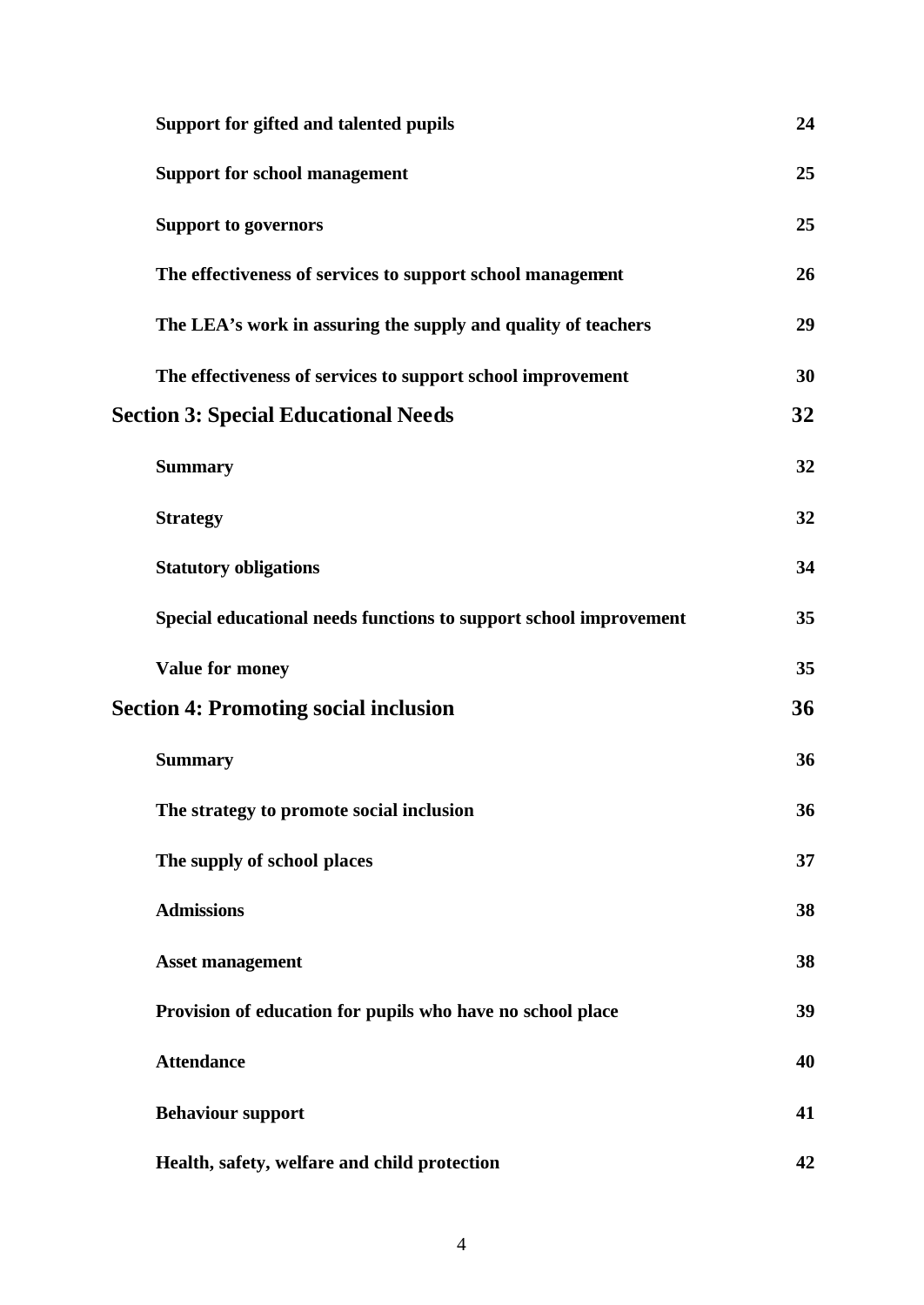| <b>Looked after children</b>                            | 43 |
|---------------------------------------------------------|----|
| <b>Measures to combat racism</b>                        | 43 |
| <b>Section 5: Corporate issues</b>                      | 45 |
| <b>Summary</b>                                          | 45 |
| <b>Corporate planning</b>                               | 45 |
| <b>Decision making</b>                                  | 46 |
| The leadership provided by officers and elected members | 46 |
| Partnership                                             | 47 |
| <b>Appendix: Recommendations</b>                        | 49 |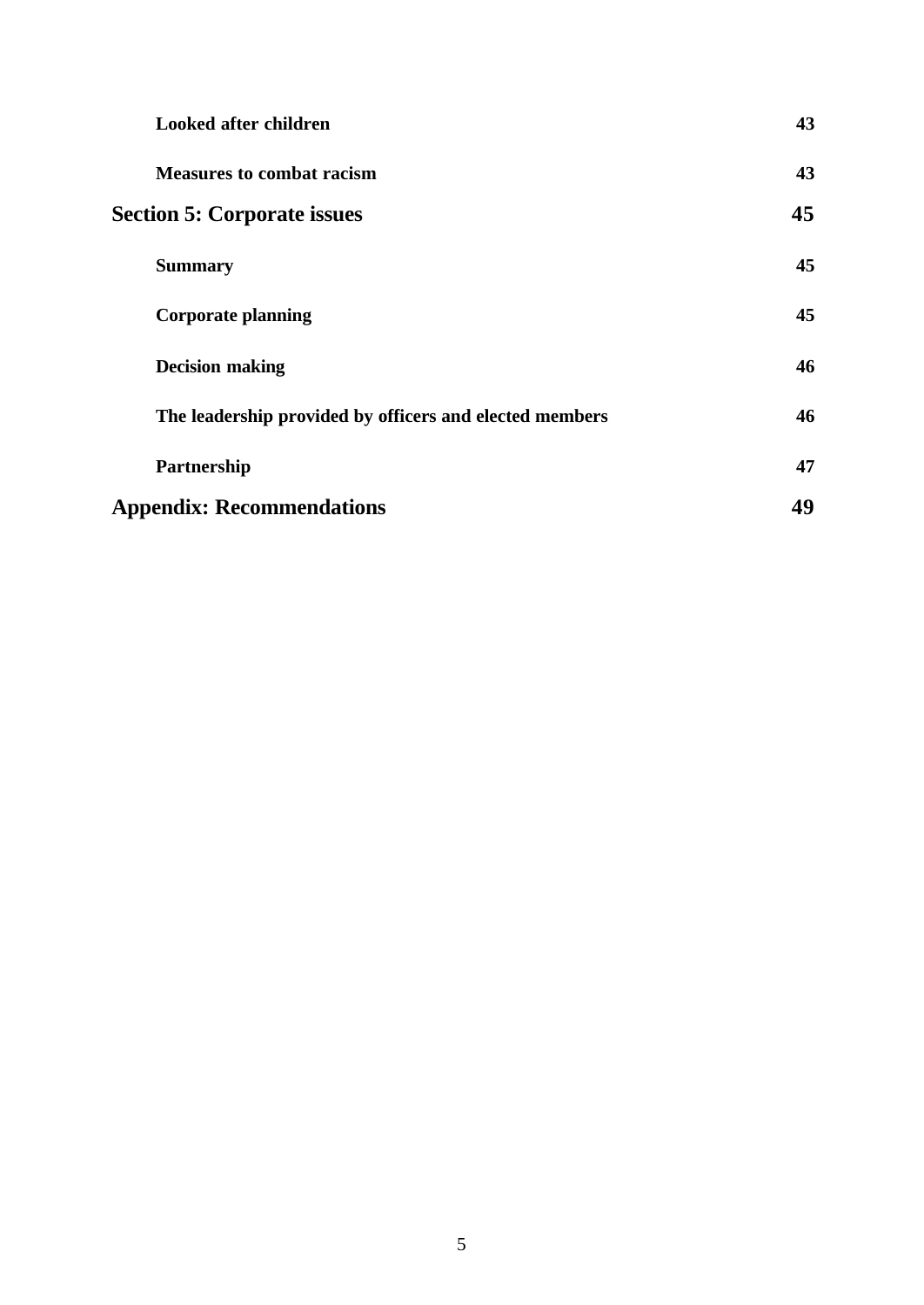# **Basic information about the LEA**

| Name of LEA:         | Richmond upon Thames Local Education<br>Authority          |
|----------------------|------------------------------------------------------------|
| Address of LEA:      | Regal House<br><b>London Road</b><br>Twickenham<br>TW1 3QB |
| Reporting inspector: | Jillian Munday HMI                                         |
| Date of inspection:  | September 2002                                             |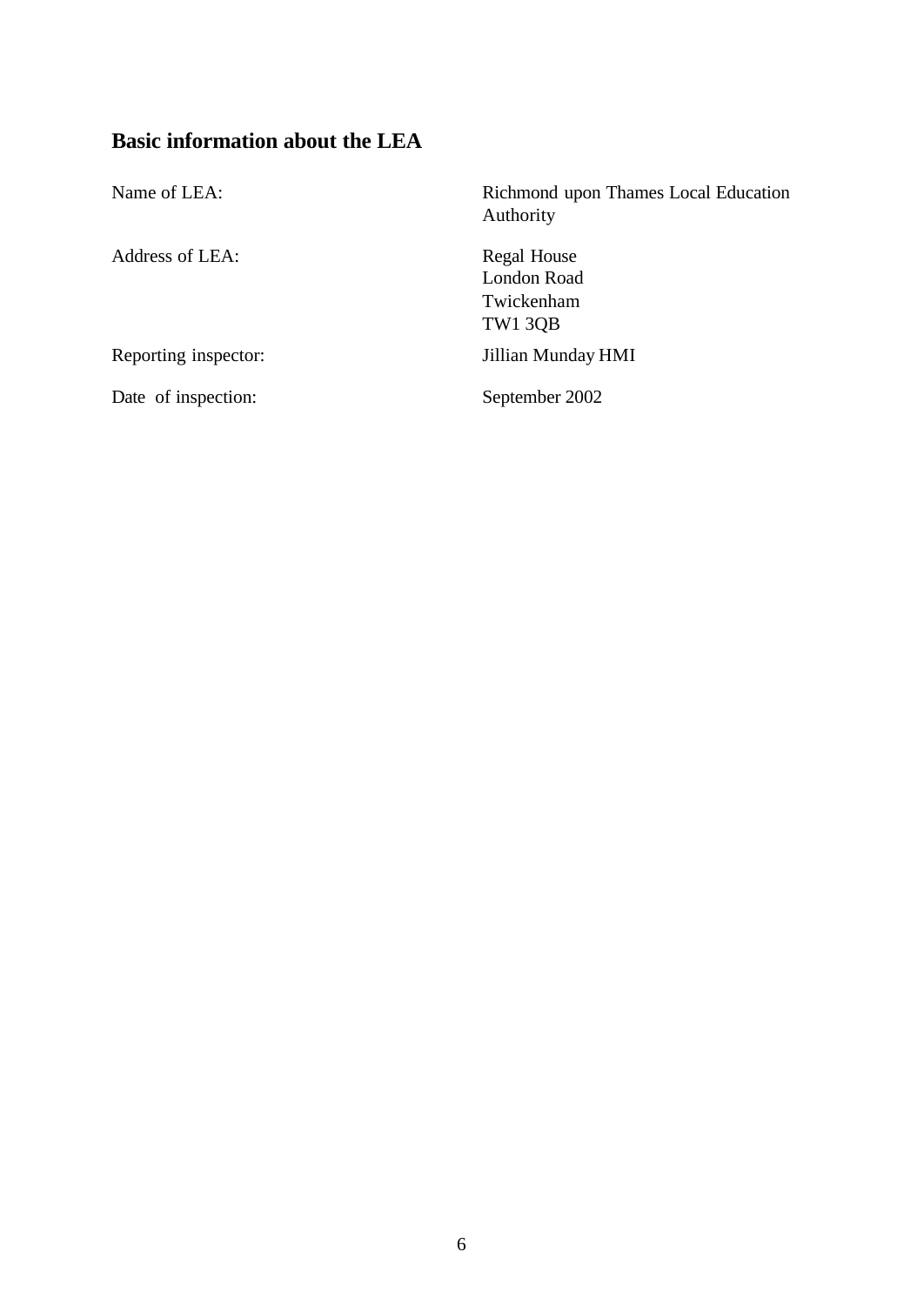# **Introduction**

1. This inspection of Richmond local education authority (LEA) was carried out by Ofsted in conjunction with the Audit Commission under section 38 of the Education Act 1997. The inspection used the *Framework for the Inspection of Local Education Authorities (December 2001*). The inspection focused on the effectiveness of the LEA's work to support school improvement. The inspection also took account of the Local Government Act 1999, insofar as it relates to work undertaken by the LEA on Best Value.

2. The inspection was based on a range of material, which included self-evaluation undertaken by the LEA, and data, some of which was provided by the LEA. That material also included school inspection information; HMI monitoring reports and audit reports; documentation from, and discussions with, LEA officers and members; focus groups of headteachers and governors; staff in other departments at that local authority; and diocesan representatives. Other agencies and LEA partners submitted written evidence of participation and joint working. In addition, the inspection team considered the earlier Ofsted/Audit Commission report on this LEA (published in February 2001). A questionnaire, seeking views on aspects of the work of the LEA, was circulated to 50 schools, and the inspection team considered its results. The response rate to the questionnaire was 92 per cent.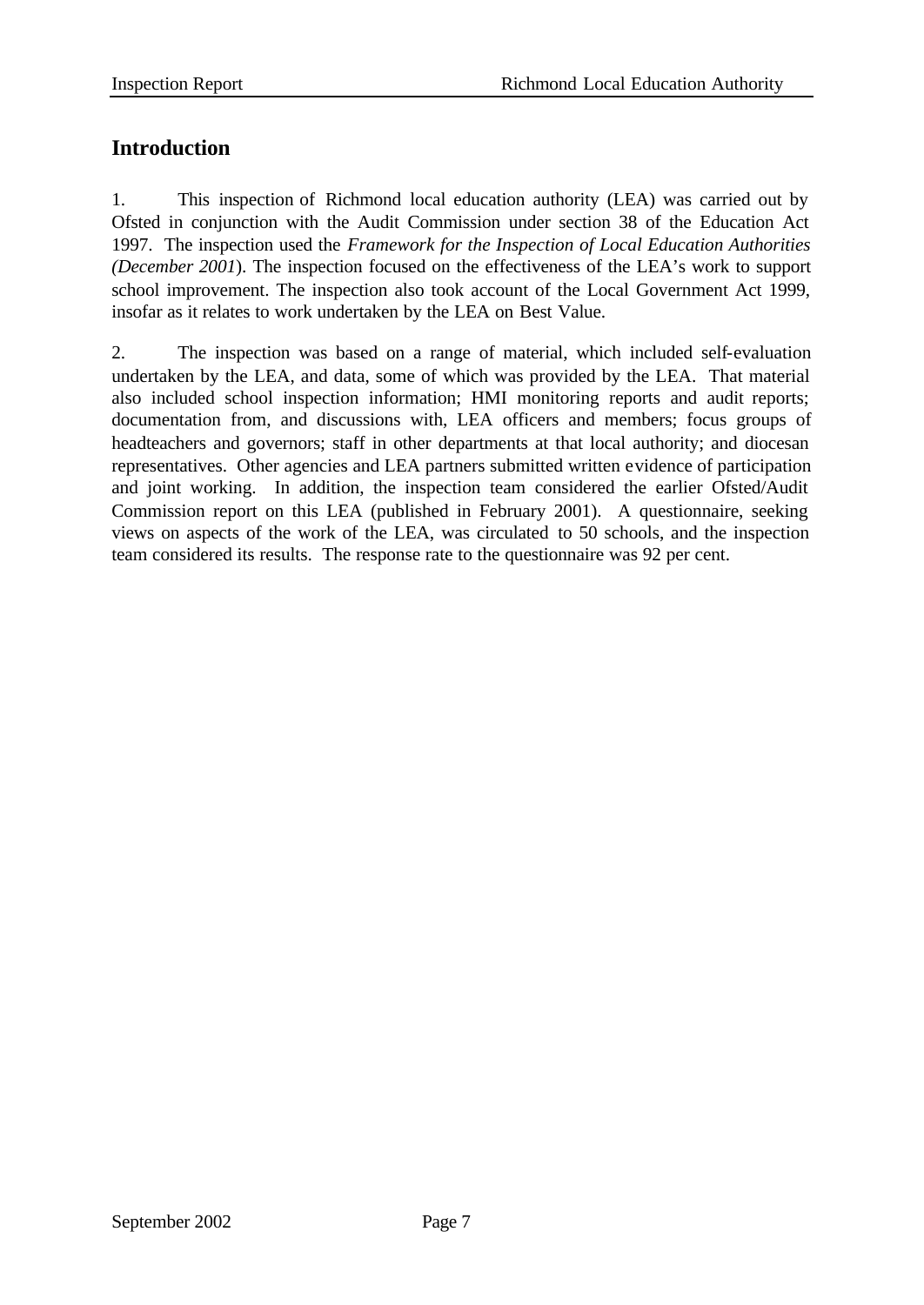# **Commentary**

3. Richmond upon Thames is an affluent borough in southwest London. Unemployment is low and the economy of the area is strong. Substantial mobility of pupils across borough boundaries and between sectors creates admission and continuity difficulties for the LEA and for Richmond secondary schools. Since the last inspection the school population has become more diverse. The number of pupils has remained stable and there are few surplus places.

4. Primary school standards are well above national averages and above the averages of similar authorities. Between 1996 and 2001 there was a steady and creditable rise in pupils' attainment in the Key Stage 2 national tests, which was slightly better than that seen nationally. Standards at Key Stage 3 are improving, but are closer to national averages, with higher performance in English, but below average standards in information and communication technology (ICT). The percentage of pupils achieving five or more  $A^*$ -C grades at General Certificate of Secondary Education (GCSE) is above the national average. However, the percentage achieving at least one  $A^*$ -G grade is no more than the national average, with a rate of improvement well below the national trend.

5. At the last inspection in 2000 the LEA's performance was unsatisfactory. There were significant weaknesses in many core areas, although there were strengths in support for school improvement. The report also criticised the complex arrangements for the strategic management of education. The LEA had recognised the seriousness of its shortcomings. It was committed to improvement, and was therefore deemed likely to overcome them.

6. In less than two years the LEA has worked conscientiously to effect improvement and progress has been good. Focused action planning, careful implementation and systematic monitoring of progress have moved many formerly unsatisfactory areas to a point where they are now satisfactory or better. Alongside this, there have been improvements in other aspects previously judged as satisfactory. Overall, the LEA is highly satisfactory and has few areas of major weakness.

## *Strengths*

- 7. There are particular strengths in:
	- monitoring, challenge and intervention strategies;
	- identification of and intervention in underperforming schools;
	- support for literacy;
	- support for numeracy;
	- support for gifted and talented pupils in schools;
	- support for school governors;
	- catering services;
	- assuring the supply and quality of teachers;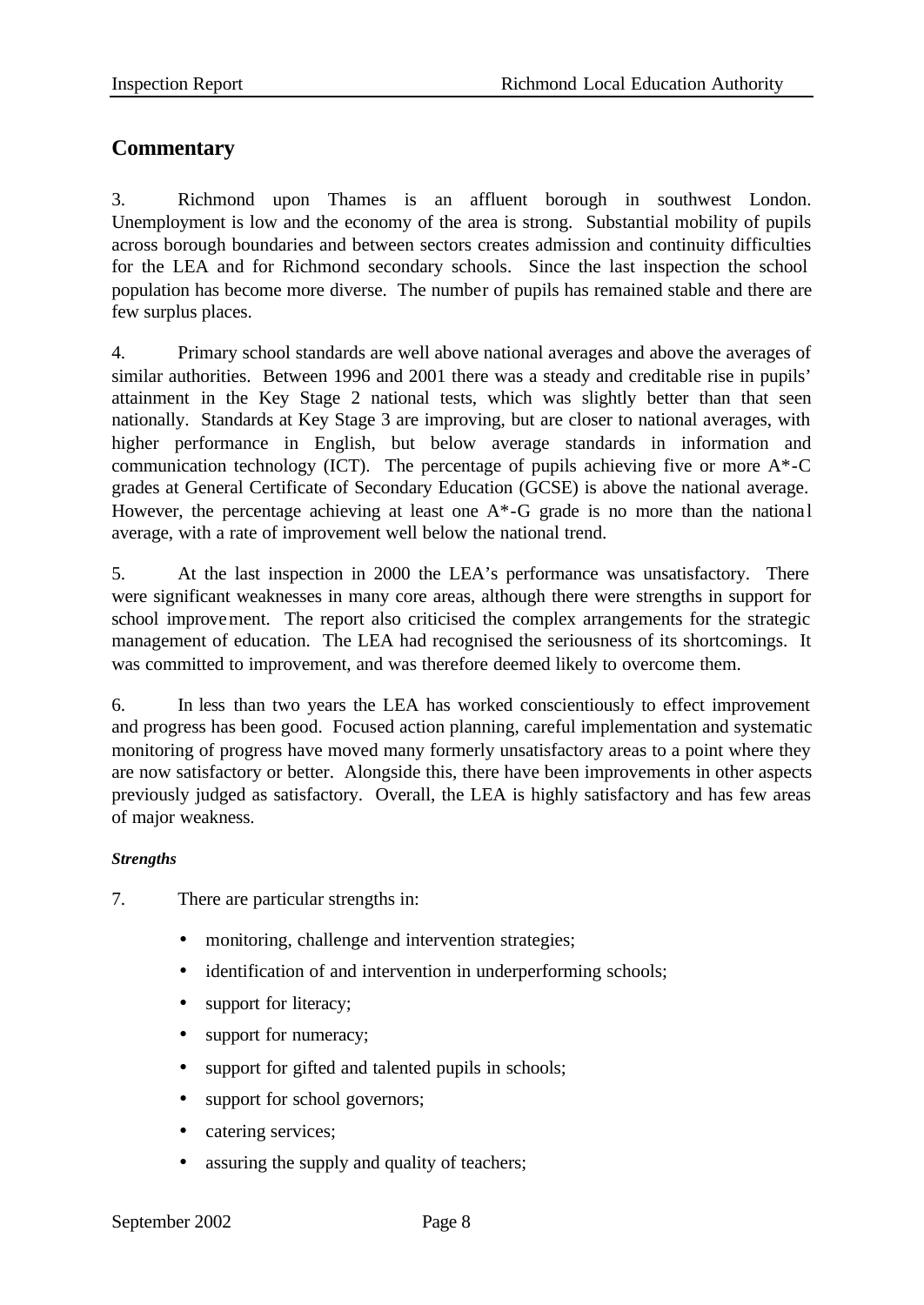- the leadership of services to support school improvement;
- the deployment of staff to support school improvement;
- admissions to schools;
- effectiveness in combating racism; and
- the quality of advice given to elected members.

8. However, even though progress has been made, the following areas remain unsatisfactory:

- the strategy for special educational needs (SEN);
- support for the curriculum use of ICT;
- asset management planning;
- property services; and
- grounds maintenance.

9. The LEA's strategy for special educational needs has improved, but the very high expectations and demands of parents and schools have not been managed effectively. The partnership with some parents is not secure and, instead of working with parents in seeking mutually acceptable solutions, officers' time is too often spent defending criticisms and appeals.

10. Strategic management of education is now more purposeful as a result of changes to the senior officer structure, which place the director for education, arts and leisure on the executive board of the council. Alongside this, new structures within the education department facilitate closer working arrangements between services. The LEA has drawn successfully on the strengths of schools in leading and developing initiatives and disseminating good practice. Its success in doing so is a reflection of its good relations with schools and of their readiness to work for the common good. Nevertheless, the considerable current demands on senior managers in areas of special educational needs are constraining further developments.

11. In May 2002, after 19 years, the political leadership of the council changed from Liberal Democrat to Conservative. It is still too early for the new administration to have gained the full confidence of schools and the training and development needs of many elected members are substantial. The chief executive and the director for education, arts and leisure give clear direction and leadership. Members recognise that they are served well by experienced and competent officers and their commitment to education is high. The new council has begun the process of clarifying strategic and financial priorities, but, until these are agreed, the detail of future plans cannot be secured. The LEA has the capacity to address the recommendations of this report and to further improve on its already satisfactory performance.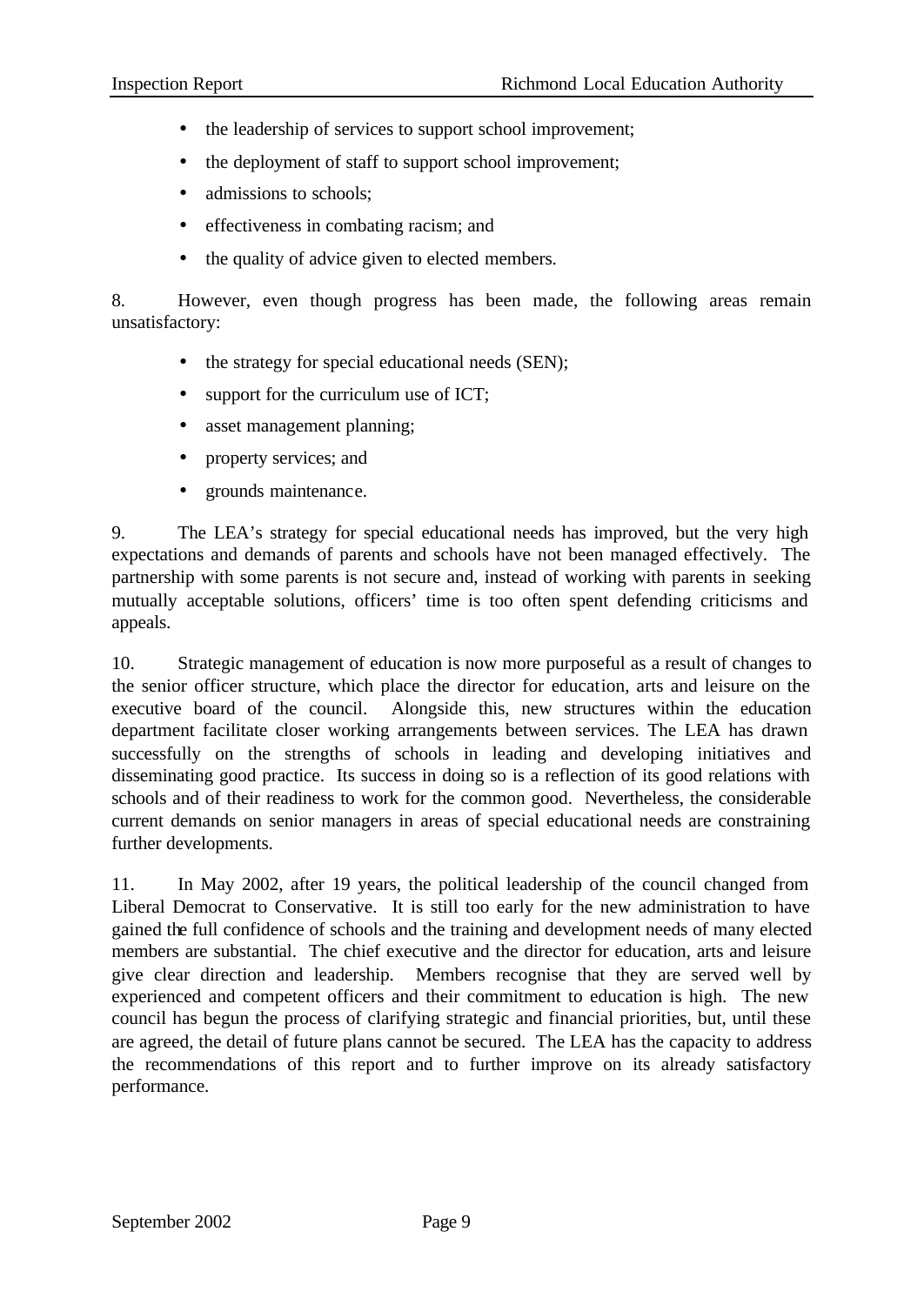# **Section 1: The LEA strategy for school improvement**

## **Context**

12. The socio-economic profile of the London borough of Richmond upon Thames has altered little since the previous inspection. Situated in the southwest of Greater London, it remains an affluent area that is popular for its scenic location. It has a population in excess of 172,000 with a proportionally small school population of 19,922.

13. Richmond benefits from a buoyant economy and, at three per cent, unemployment is very low. The council is the largest single employer in the borough. The index of multiple deprivation for 2000, published by the Department of Transport and the Regions ranks the borough as the fourth least deprived of 354 authorities. Twenty per cent of the population earns less than £7,500 per annum and 10 per cent is described as 'income deprived' owning expensive property, but having small incomes. While entitlement to free school meals is below the national average at primary level, it is similar to the national figure at secondary level.

14. The school population is becoming more diverse. Pupils from minority ethnic groups now comprise 14.3 per cent of the school population compared with 12.4 per cent in 2001, with the largest groups being Indian and African-Caribbean. The overall current figure is broadly in line with the national average. There are 270 children of asylum seekers being educated in schools in the borough.

15. The percentage of pupils with statements of special educational need is above the national average in secondary schools. The authority maintains one nursery school, 41 primary schools, eight 11-16 secondary schools, two special schools and one pupil referral unit (PRU). Other pupils with special educational needs are educated in units attached to schools, of which there are currently nine. Seven schools are Beacon schools. Two secondary schools have been granted specialist college status, one for sport and the other for languages.

16. There are few surplus school places. At primary transfer about one third of pupils move to schools outside Richmond's maintained sector, while pupils from beyond the borough come in to take up secondary places; currently 40 per cent of secondary pupils in Richmond schools are resident outside the borough. A significant Private Finance Initiative (PFI) contract has just been completed, which provides 160 new places. Ninety of these are in two new primary schools that have opened this term. Further planned expansion will provide three units for children with special educational needs. A commitment has also been made to bid for further PFI funding to meet the rise in secondary numbers by 2007.

## **Performance**

17. A detailed analysis of the performance of schools is supplied to the LEA annually in the form of a statistical profile compiled by Ofsted. Key features of schools' performance, and changes since the previous inspection are outlined below.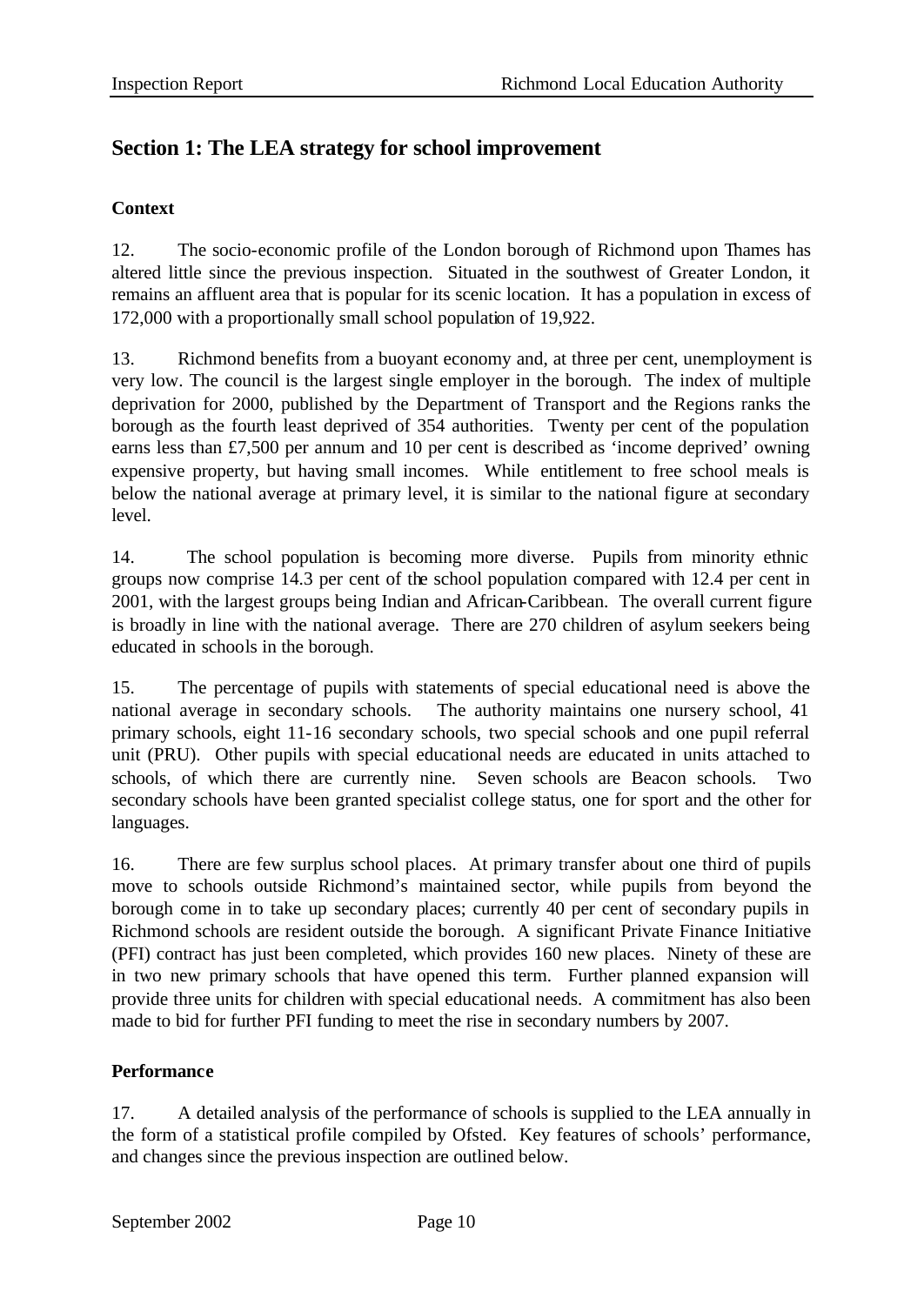18. In national tests and examinations pupils in Richmond schools continue to perform at a level that is average or above average in comparison with national standards. Since the last inspection standards have risen at all key stages.

19. Since the last inspection pupils' attainment on entry to school has remained above that found nationally. In 2001, by the end of Key Stage 1, the percentages of pupils attaining Level 2 and above was well above the national average, with boys performing slightly higher than girls in mathematics.

20. Pupils' attainment at the end of Key Stage 2 in 2001 was well above average in all subjects at both Levels 4 and 5. Boys and girls performed equally well in comparison with national figures, although the gap in their English attainment widened. Pupils made above average progress between Key Stage 1 and Key Stage 2. Nevertheless, from a baseline of comparatively high attainment, improvement was slower than the national rate.

21. At Key Stage 3 in 2001, the percentage of pupils attaining Level 5 or above in mathematics and science was broadly in line with that seen nationally and in English was above the national average. The percentage of pupils attaining higher levels was in line with national averages for English and mathematics, but above this in science. Girls outperformed boys at this higher level in English, although boys did better in mathematics. In ICT, however, standards were below national average. The ambitious public service agreement (PSA) Key Stage 3 ICT targets for 2003 will only be achieved by a sharply accelerated rate of progress resulting from the implementation of the Key Stage 3 Strategy.

22. The percentages of pupils achieving one or more  $A^*$ -G grade and five  $A^*$ -G grades at GCSE in 2001 were broadly in line with the national average. However, the rate of improvement in pupils achieving one or more A\*-G grade was well below the national trend and below the trend of statistical neighbours<sup>1</sup>. Five  $A^*$ -C achievement was above the national average with the rate of improvement below the national trend and in line with that of statistical neighbours. The progress pupils make between Key Stage 3 and Key Stage 4 was above average. However, LEA targets for 2001 were not met. Provisional results for 2002 show a drop in all indicators. Unless the current trend is reversed, PSA GCSE targets for 2004 are unlikely to be met.

23. The numbers of pupils of African-Caribbean heritage and of looked after children are too small for robust national comparisons to be made. However, at Key Stage 3 and Key Stage 4 the data point to underachievement and the LEA is rightly targeting activities toward raising standards of individual attainment.

24. Overall attendance figures declined in the year following the previous inspection, although provisional data for the current year show some improvement. In 2001, primary school attendance was broadly in line with national averages and secondary school attendance remained lower than that found nationally. Unauthorised absence figures had increased. The permanent exclusion rate was below the national figure for primary schools,

l

**<sup>1</sup>** Richmond's similar authorities, against which comparisons are made, are: Bromley, Windsor and Maidenhead, Barnet, Merton, Sutton, Stockport, Harrow, Croydon and Solihull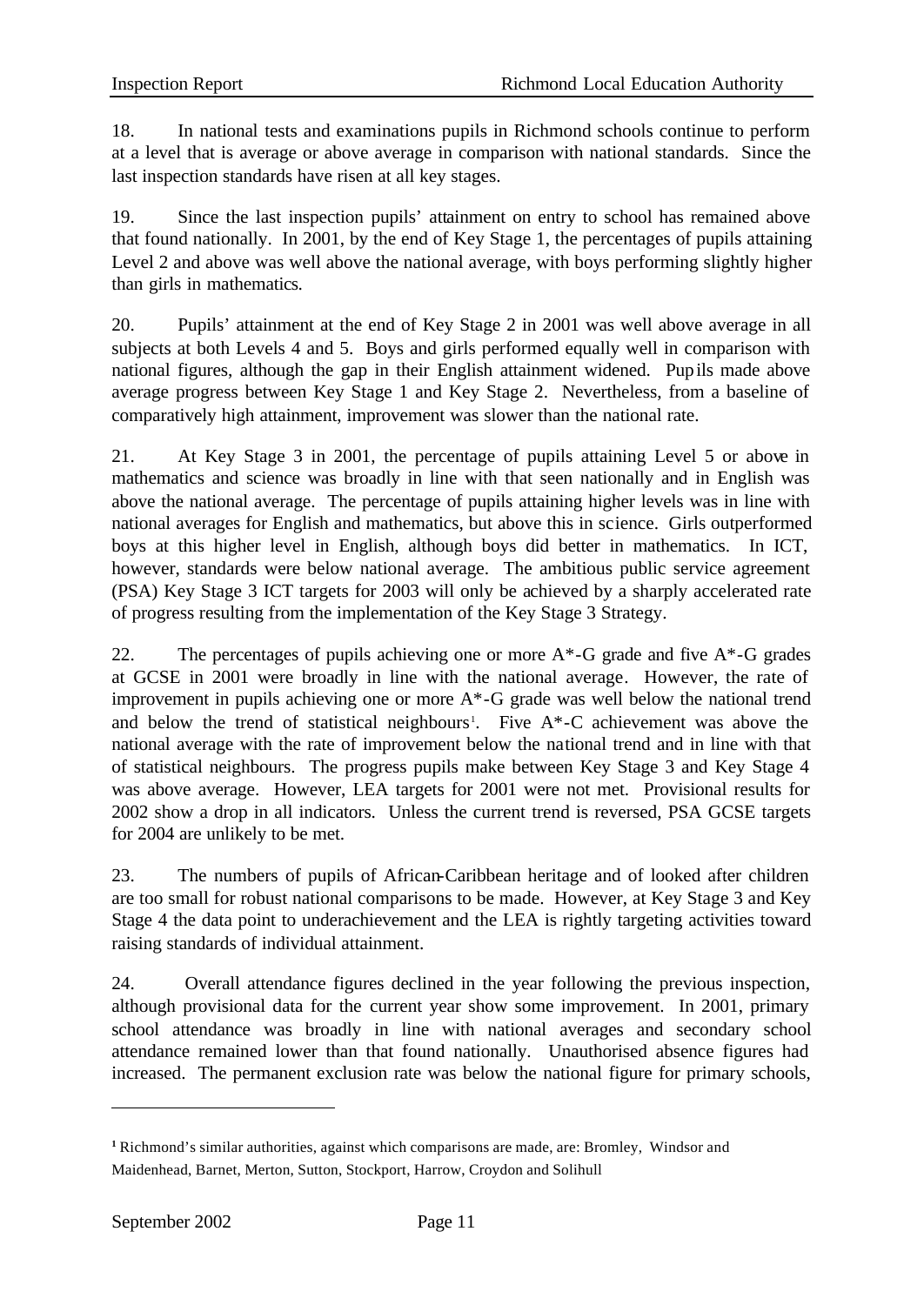but above that for secondary schools, although there has been some reduction since the last inspection and the 2001 and 2002 targets set in the EDP have been met.

25. There are no schools in the borough designated as requiring special measures or judged to have serious weaknesses. School inspection data indicate a very high percentage of schools being graded good or very good for overall effectiveness in the second inspection cycle.

## **Funding**

26. Since 1999-2000 the Standard Spending Assessments (SSA) for both primary and secondary education in Richmond upon Thames have increased by slightly more than for England as a whole. However, the SSA for 2002-03 remains significantly below the English average and over ten per cent lower than the average for outer London boroughs.

27. The council has consistently funded the education service at a level well above SSA. Following a period when the gap between the education budget and SSA decreased to four per cent in 1999-2000, the difference has risen and now stands at over nine per cent. The council has passed on more than the increases in SSA to the education service in each of the last three years. Council tax in Richmond upon Thames is the highest of all London boroughs, reflecting members' determination to protect service budgets. In spite of this, overall spending on primary and secondary schools is well below the average for outer London boroughs. The table below shows the local schools budget (LSB) for 2001-02, excluding funding from the Schools Standards Grant:

|                                      | <b>Richmond</b><br>upon<br><b>Thames</b> | London<br>  Outer<br>boroughs | <b>All English LEAs</b> |
|--------------------------------------|------------------------------------------|-------------------------------|-------------------------|
| Primary LSB per<br>pupil             | £2719                                    | £2865                         | £2695                   |
| Secondary<br><b>LSB</b><br>per pupil | £3474                                    | £3623                         | £3403                   |

Robust comparisons for secondary schools cannot be made since the figures may be inflated by the funding of sixth forms in secondary schools, of which Richmond has none.

28. Since the last inspection the LEA has reduced its centrally retained expenditure to a level close to the average for outer London boroughs. Strategic management costs have fallen slightly; though they remain well above the average for outer London boroughs, they reflect the limited economies of scale available in this small LEA. Spending on access and school improvement have risen slightly, but the budgets for both areas are a little lower than average.

29. Centrally retained spending on SEN has fallen significantly, mainly because of the further devolution of SEN funding, and is now close to the average for outer London boroughs. The total SEN budget for 2001-02 (including special home-school transport, interauthority recoupment and funding included specifically in schools' budgets to meet pupils'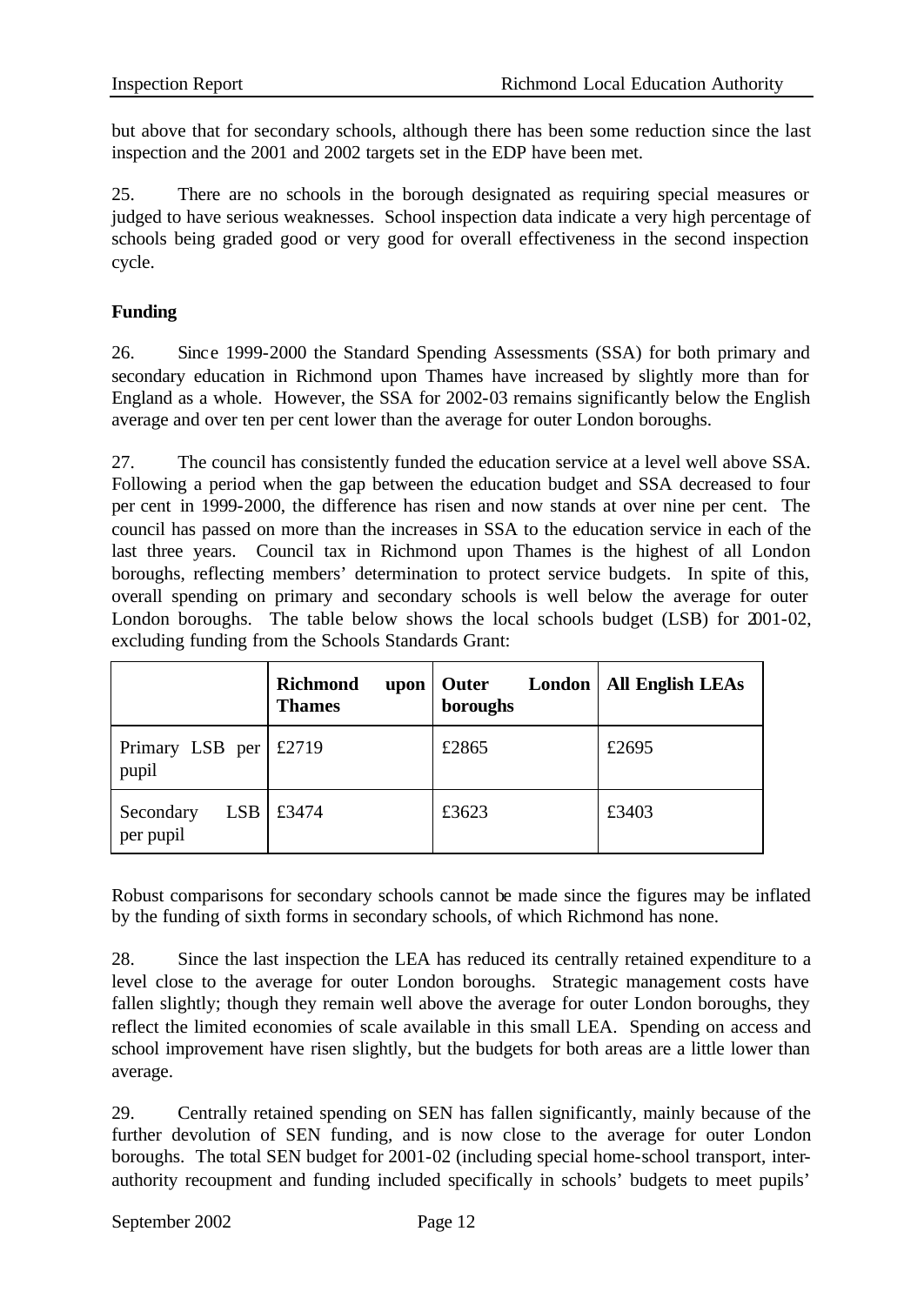SEN) is also close to the average. Schools' proportion of this total amounts to about 48 per cent, which is well below the average.

30. The LEA delegated to schools 86.5% of its local schools budget (LSB) in 2001-2002 (DfES adjusted figure). This is a significant increase on the previous year, but still slightly lower than the average for outer London boroughs. The table below shows the individual schools budget (ISB) for 2001-02, excluding devolved Standards Fund and Schools Standards Grant:

|                                       | <b>Richmond</b><br>upon<br><b>Thames</b> | London<br>Outer<br>boroughs | <b>All English LEAs</b> |
|---------------------------------------|------------------------------------------|-----------------------------|-------------------------|
| <b>ISB</b><br>Primary<br>per<br>pupil | £2144                                    | £2198                       | £2010                   |
| Secondary ISB per   $£2765$<br>pupil  |                                          | £2929                       | £2694                   |

31. The figures show that the primary school ISB is close to the average for outer London boroughs, whereas the secondary ISB is some six per cent below the average. This reflects a similar pattern to that seen at the time of the last inspection, in that a greater proportion of the LEA's centrally retained expenditure relates to the secondary sector.

32. The LEA has been successful since the last inspection in pursuing additional external sources of income to supplement its revenue and, in particular, its capital budgets. A total of about £1.3 million secured through the council's public service agreement, the Learning and Skills Council and through Connexions will enable the LEA to target aspects of secondary education in need of improvement. The LEA has secured £16 million of public finance initiative (PFI) credits to address the shortage of primary school places identified during the last inspection, while also enhancing the quality of school premises. Funding of approximately £2.7 million, obtained through DfES schemes will further enhance the quality of buildings and provision.

# **Council structure**

33. At the time of the previous inspection the council was criticised for its inadequate and inefficient arrangements for the management of the education service. These were inhibiting progress and adding little value to educational provision in the borough. The post of chief education officer lay at third tier level with accountability to a strategic director rather than to the chief executive.

34. In May 2002, after 19 years, there was a major change in the political balance of the council. The Conservatives gained the majority of seats (39) with Liberal Democrats maintaining control of the remaining 15. There are now 32 new councillors, most of whom have no previous experience of being an elected member.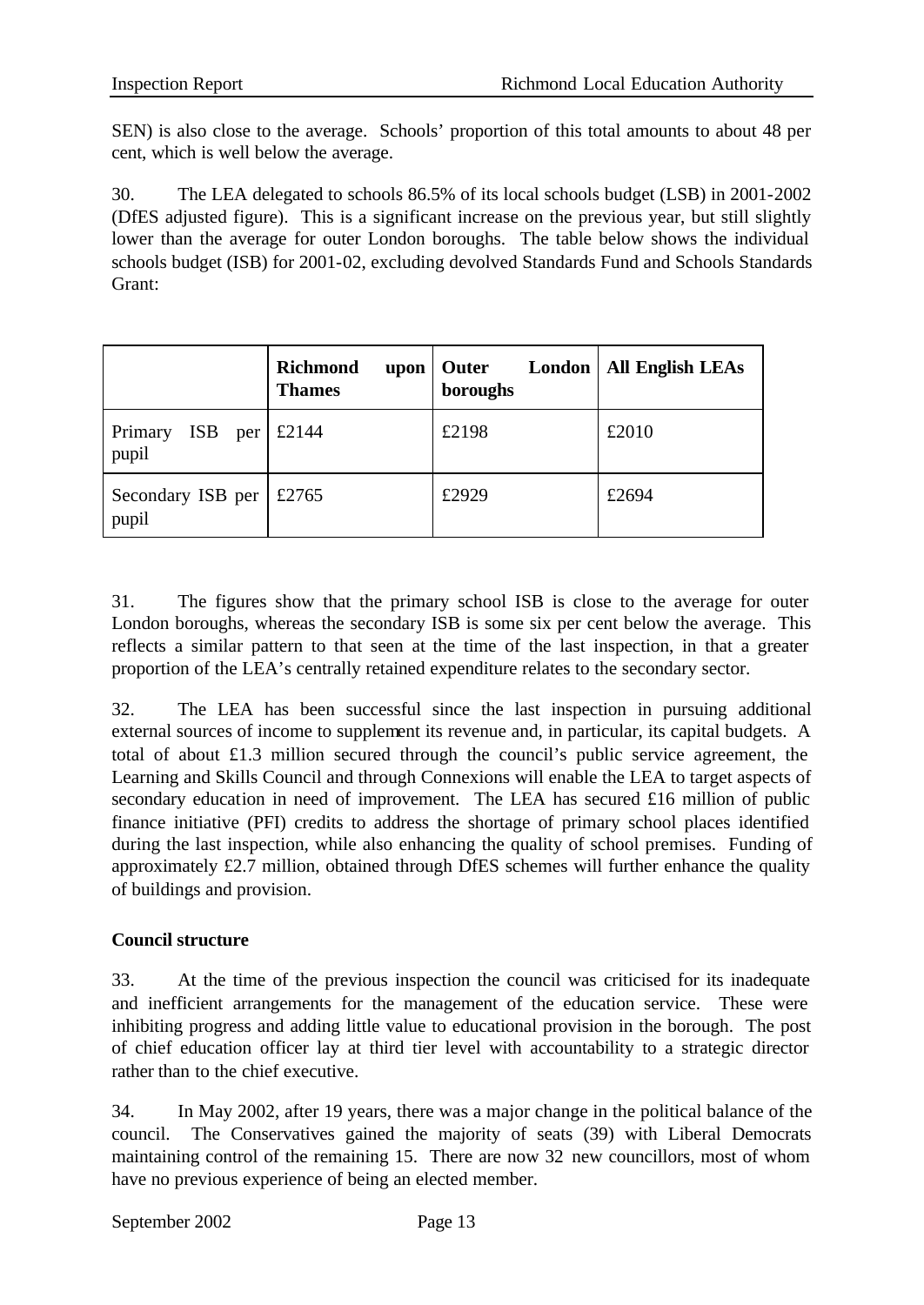35. Shortly after the previous inspection, in May 2001, a modernised local government structure was implemented. The business of the council is now conducted through a single party cabinet structure consisting of nine councillors, with some cabinet members holding both service and cross-cutting portfolios. An education and culture overview and scrutiny committee oversees the work of the education service and examines decisions and policies, sometimes through specially established task groups. As required, the decision-making timetable is published in the forward plan to ensure transparency and to increase community knowledge of and involvement in council business.

36. Three cabinet members share the portfolio for the Education, Arts and Leisure Department and have individual responsibilities in the following areas:

- schools:
- early, adult and special education; and
- libraries, arts and sports.

37. Structures for the management of council departments were reviewed in April 2001 and the chief education officer, now the director for education, arts and leisure, reports directly to the chief executive. With the three other strategic directors she is a member of the executive board led by the chief executive. Responsibilities have been clarified and her strategic role is now well established.

#### **The LEA strategy for school improvement**

38. The LEA has a highly satisfactory strategy for school improvement expressed clearly in the Education Development Plan 2002-2007. This plan is well structured and priorities are securely rooted in a comprehensive audit of quality and performance. Schools and other partners have been consulted and fully support identified priorities. Clear progress is evident since the last inspection when the EDP 1999-2002 was unsatisfactory; the weaknesses identified then have now been fully addressed.

39. The detailed evaluation of the previous EDP contains a good analysis of data and signals some key elements for further development. The audit takes into account an appropriate range of evidence, including the recommendations arising from the previous inspection report. Best Value principles are used in establishing the relative strengths and weaknesses of the LEA's performance. The audit highlights the gap between the LEA targets and the schools' aggregate targets for 2003 at Key Stage 2 and Key Stage 4. It indicates, for including in the EDP, the work that needs to be done in order for the challenging public service agreement targets to be achieved.

40. The school improvement programme incorporates all national priorities and themes as well as two appropriate local priorities. These are organised under the following six key priority areas, all of which are well justified by the audit:

- raising attainment in secondary education;
- tackling underachievement / narrowing the gap;
- ensuring access to a socially inclusive education for all pupils;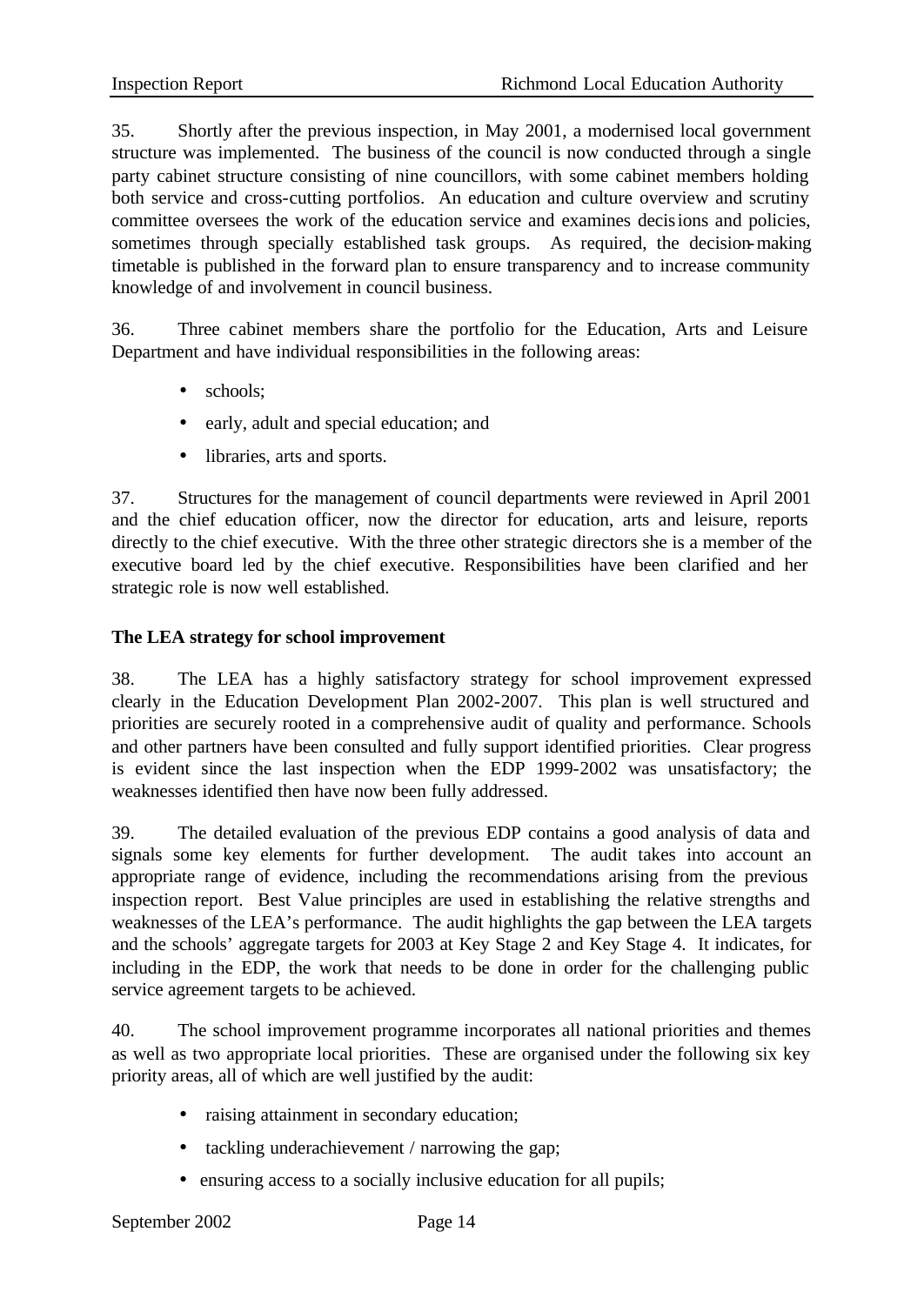- raising attainment in early years and in primary education;
- improving leadership and management through monitoring and evaluation and school self-review; and
- improving the quality of teaching by tackling teacher retention and recruitment and through continuing professional development.

41. Links with other local plans are identified through a matrix and are referenced within individual activities. In most cases activities are sharply focused, although there is some lack of consistency in terms of breadth and coverage. Particular care has been taken to demonstrate the support provided for raising the attainment of under-performing groups. Success criteria are generally specific and measurable, but in a few cases they are too imprecise to be useful evaluative tools. There is a comprehensive framework for monitoring and evaluation, including regular progress checking and reporting to cabinet and the overview and scrutiny committee.

42. Following the previous inspection the LEA implemented effectively a good action plan, which incorporated the key priorities from the Education Development Plan (EDP 1999-2002). Progress was tracked and most deadlines and targets were met. An effective policy has now been established for providing incremental support to schools causing concern, and good progress has been made in supporting school self-evaluation and review. There has been very high attendance at centrally offered courses targeted at improving the quality of teaching; this aspect of school activity, as evidenced by Ofsted inspections, is improving. A revised Behavioural Support Plan has been published and significant changes are being made in the structure and range of provision for pupils with no school place. Where progress has been unsatisfactory, as, for example, in attendance rates, activities for improvement are clearly identified in the current EDP. The LEA is becoming more rigorous about using data to drive improvement, although there are some areas, such as in monitoring the progress of looked after children, where management information is not used well.

43. Identified EDP activities are well managed, although the SEN strategy is not fully embedded in the plan. Implementation is underway in all priorities and progress is highly satisfactory. However, provisional test and examination results for the current year indicate that the LEA has not met some of its challenging targets, although at Key Stage 2 performance remains above national provisional figures and there are indications that standards are rising at Key Stage 3. A rigorous analysis of recent data is underway and the LEA is rightly refocusing some of its activities to address the underperformance.

## **The allocation of resources to priorities**

44. The allocation of resources to priorities is highly satisfactory. This aspect was unsatisfactory at the last inspection. The LEA has made good progress and has responded well to recommendations.

45. Following a period of considerable financial austerity, the council is increasingly able to demonstrate, through resource allocation, the high priority it gives to education. The quality of longer term financial planning has improved. Individual services produce annual service plans and performance reviews, which together present a detailed analysis of areas of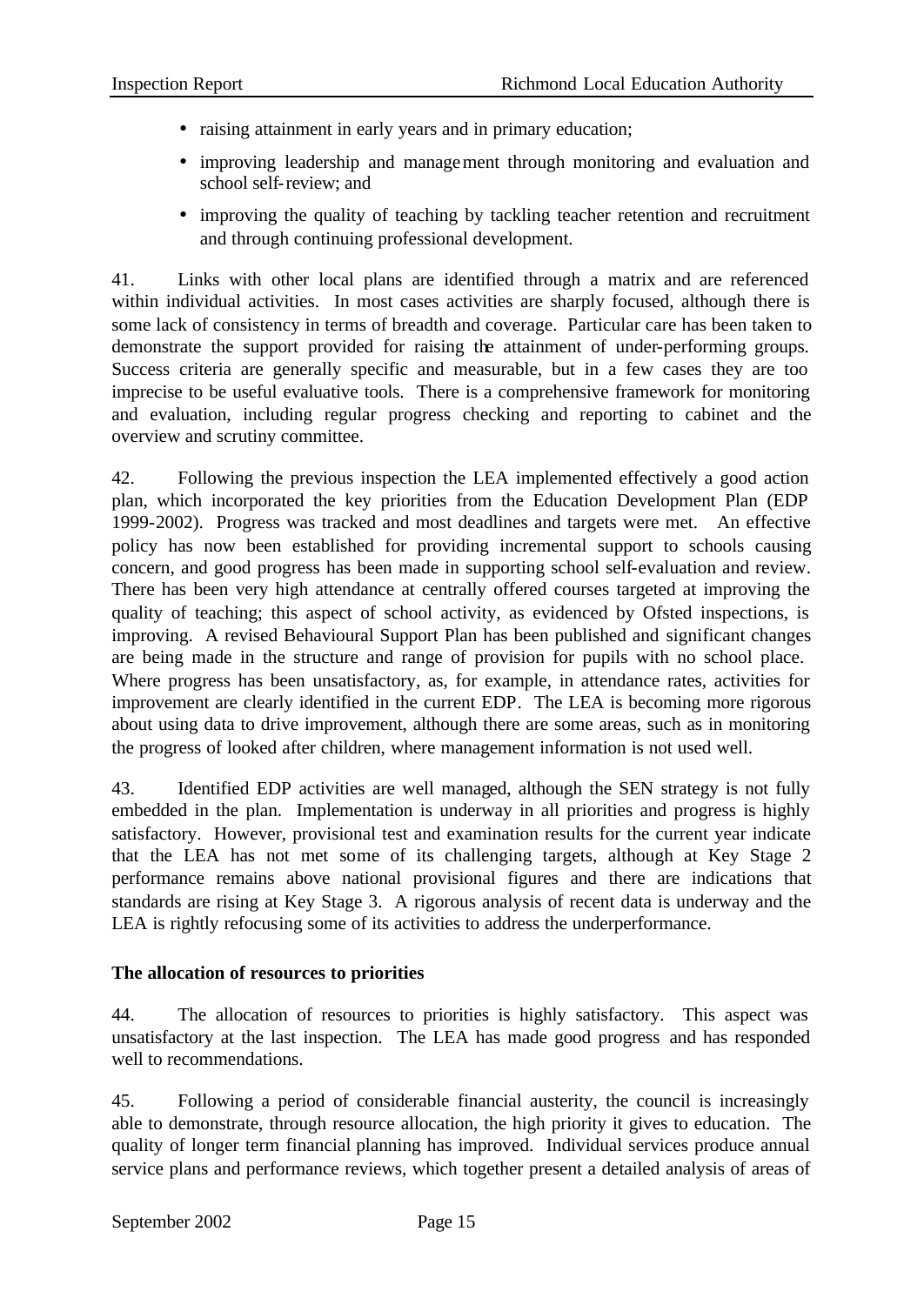budgetary pressure and required growth, and inform the council's three-year financial plan. Discussions about the next year's budget begin in good time, so that services receive an early indication of how much they are likely to receive.

46. The quality of financial planning within the education department is good. Plans are linked suitably to the objectives of the community plan and to those of other statutory plans. Additional council funding, and that received from external sources, is targeted at stated priorities such as increasing the number of school places and increasing in-borough provision for pupils with special educational needs.

47. The budget is closely monitored, at departmental and at corporate level. Cabinet members receive monthly reports and projections, while overview and scrutiny committees monitor financial progress quarterly. There has been some progress in regaining control of the SEN budget and the overspend is projected to reduce significantly in 2002-2003.

48. In the school survey, primary schools reported a high level of satisfaction with the LEA's process of consultation on the planning of school budgets. Secondary schools were far less complimentary, but their views are more favourable than at the last inspection. Schools value the LEA's willingness to discuss the distribution of the education budget, but they report only limited consultation regarding the planning of the education budget in relation to that for other council services.

49. The LEA has met all government spending targets. The funding formula is satisfactory and provides schools with a transparent indication of how their budgets have been calculated. However, the formula has changed relatively little over many years and there are aspects which are in need of review. In particular, the formula allocates a significantly lower proportion of the individual schools budget on the basis of the number of pupils than the average for outer London boroughs.

50. The LEA's accounting procedures are mostly clear and logical. However, the arrangement whereby several lump sum allocations in schools' budgets appear under the heading of 'additional educational needs' runs counter to common practice in the vast majority of LEAs. More usually, spending on additional educational needs contributes to the total spending on SEN. The different interpretation in Richmond upon Thames limits the LEA's ability to compare its total spending on SEN with that in other LEAs.

51. Schools are generally well supported in their budget making and control. The close liaison between staff in the education finance team and schools' attached inspectors ensures that the quality of financial management is appropriately regarded as one of a range of indicators of the overall health of the LEA's schools. The latest out-turn statement for 2000- 2001 indicates that very few schools had negative balances at the end of the year, and secondary schools generally carried forward only small balances. However, too high a proportion of primary schools, about one third, carried forward balances in excess of ten per cent of their planned budgets.

## **Structures to ensure continuous improvement, including Best Value**

52. The council's performance in this aspect remains satisfactory, as reported following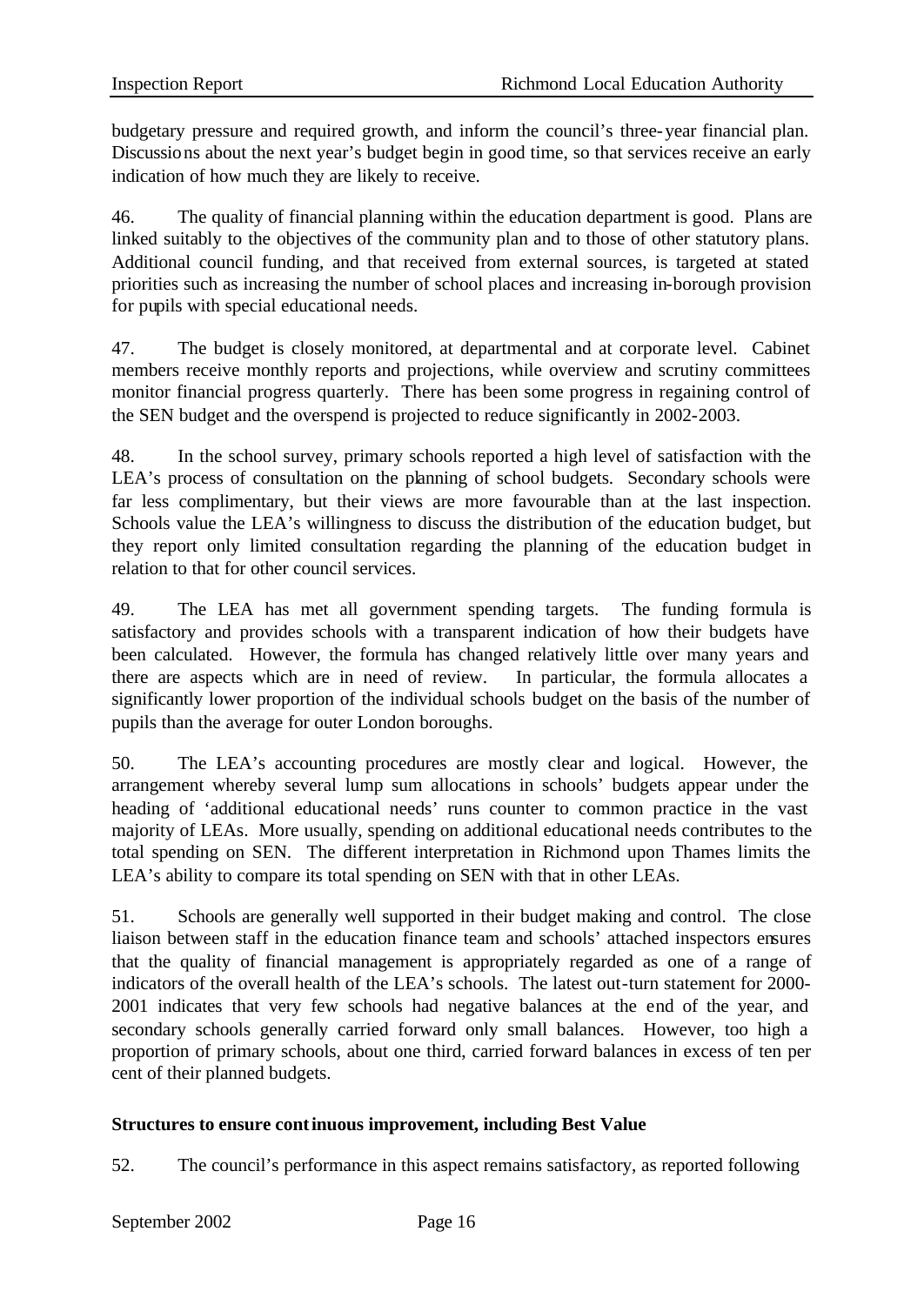the last inspection.

53. The council's external auditor gave an unqualified confirmation on the authority's Best Value Performance Plan (BVPP) for 2001-02, that statutory requirements had been met. The auditor reported good progress in implementing the council's performance management framework and its programme of reviews. Although the 2002-03 BVPP indicates many areas where education performance compares very favourably with other London boroughs, the service met or exceeded only about 60 per cent of the targets set for 2001-02. The vast majority of missed school improvement targets are ambitious, though realistic, and appropriate focused action is detailed within the EDP and other plans to improve performance.

54. Comprehensive guidance is available to those conducting Best Value reviews. The education service has been appropriately involved in a good range of cross-cutting Best Value reviews covering areas such as financial support services. Subsequent inspections of Best Value reviews have reported a mixed picture in terms of the quality of the services involved, but all have been judged as being likely to improve. The process has provided a rigorous challenge to existing methods of service delivery and, in a good number of cases, has led to significant change.

55. The education service is currently conducting a wide-ranging Best Value review covering 18 of the services it offers to schools. The review is progressing satisfactorily. It has been well timed to draw on the findings of the last LEA inspection report and to make best use of this report. The authority found it difficult to obtain reliable comparative data because of the differences between LEAs in the way in which services are funded and delivered. Schools and staff have been consulted extensively about their perceptions of the services. Though schools have been reluctant to engage in the process of challenging methods of service delivery, the appointment of an external consultant has provided a valuable dimension of external challenge. The quality of the improvement plans produced by each of the services is varied; some plans provide too little detail to enable progress to be monitored effectively and their overall effectiveness to be evaluated.

56. The council has issued clear and helpful guidance to improve the consistency of service planning and performance management. The service plan for education, arts and leisure appropriately draws together the actions, objectives and targets deriving from other statutory plans, relating them to the broader aims of the community plan. However, there is too little evidence of routine and regular progress monitoring. The overview and scrutiny committee monitors the service plan annually, but this is too infrequent to assure elected members that plans are being implemented as intended.

## *Recommendation*

In order to improve the accountability of elected members for progress within the education department:

• increase the frequency with which the overview and scrutiny committee monitors the progress being made in implementing the education service plan.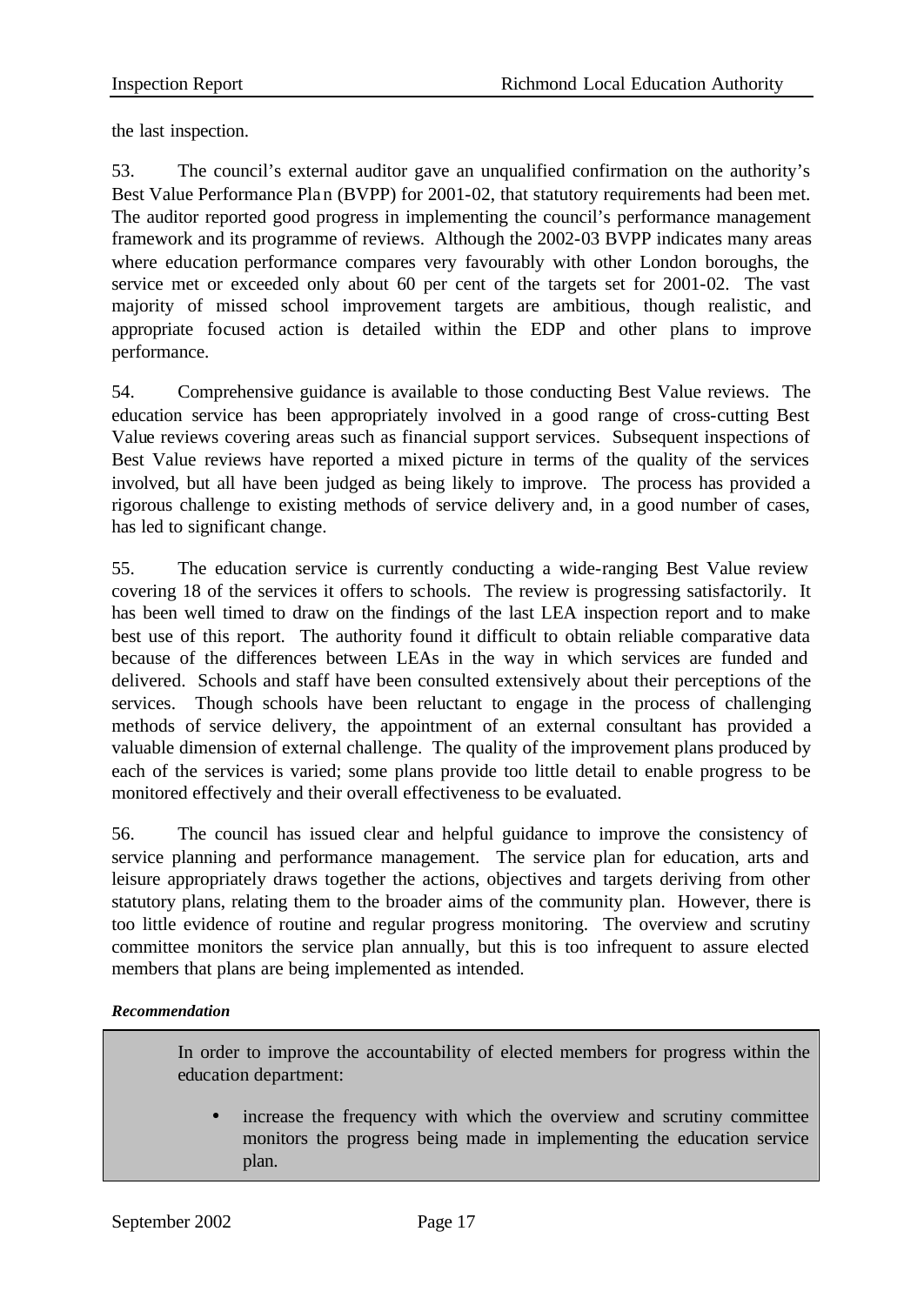57. The quality of the self-evaluation of the work of the education service, including that evident in the EDP and the director's statement informing this inspection process, is appropriately analytical and critical.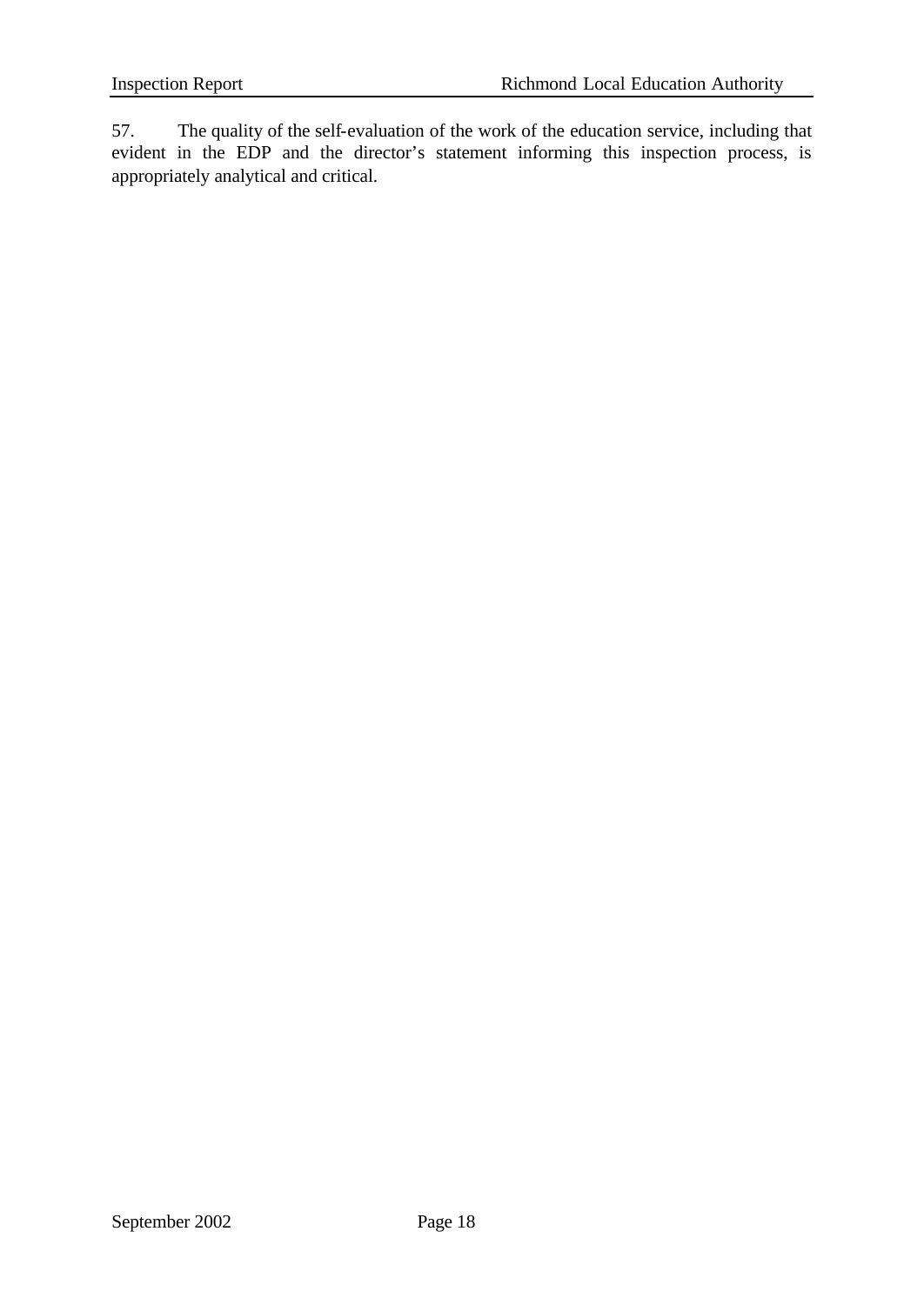# **Section 2: Support for school improvement**

## **Summary**

58. The LEA's provision in this area was satisfactory at the time of the last inspection, since when it has made considerable improvements in response to all the recommendations. There is now a well-defined strategy, which makes appropriate use of performance indicators, effectively identifies weaknesses in schools and allocates resources proportionately. It has contributed to the continued improvements in standards at Key Stages 1 and 2 and, recently Key Stage 3. The LEA is well placed to make further progress at Key Stage 3 and has rightly identified the need to focus more attention on raising the attainments of the lower performers at Key Stage 4.

59. Strengths of the school improvement strategy lie in the very successful identification of weaker aspects of school performance that require intervention and in the effective work to achieve improvements. The preventative focus of this work is exemplified by the fact that there are no schools judged by Ofsted to be in need of special measures or to have serious weaknesses.

60. The amalgamation of the inspection and advisory service with some of the key services for social inclusion facilitates effective co-operation in tackling areas where underachievement is associated with factors such as ethnicity or poor attendance and there are already strong signs of impact in some areas. The management support provided for headteachers and governors is highly satisfactory. There is good support in helping schools to improve their effectiveness as purchasers of traded services, but grounds maintenance and property services are of unsatisfactory quality.

61. Good use is made of external agencies and of school expertise to strengthen and enhance LEA school improvement capacity. LEA services support school improvement more effectively than at the time of the last inspection and offer good value for money overall.

## **Monitoring, challenge, support and intervention**

62. The last inspection found that the approach to monitoring, challenge, support and intervention was satisfactory overall, although not sufficiently differentiated. It is now good. The LEA has modified its monitoring procedures so that, while retaining their former clarity, they give greater recognition to the varying needs of schools. In consultation with headteachers, an effective system has been established whereby visits by the assigned inspector are reduced to one per year, unless the school's performance or other circumstances justify further monitoring or intervention. The published criteria for determining this are well understood by schools and have their support. The agenda for the monitoring visits are better prepared and more selective, allowing both sides to pinpoint issues in advance on the basis of improved performance data and school self-review.

63. The LEA, in keeping with its commitment to self-managing schools, has continued to support them appropriately in developing the school self-review process. It has provided training compatible with the approach set out in Ofsted's *Framework for Inspecting Schools.*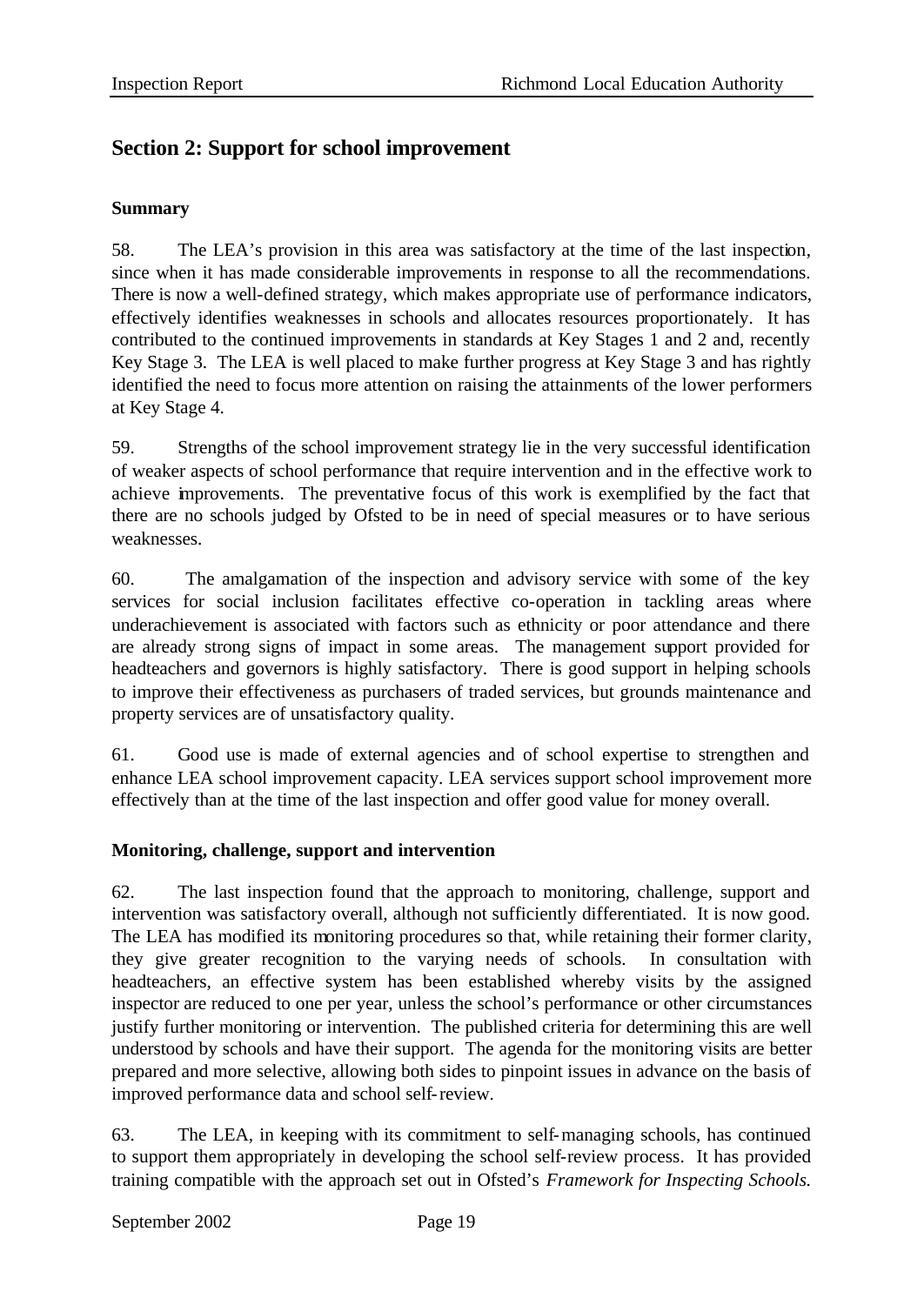School development plans are monitored by assigned inspectors who use performance data and other available information to engage in a challenging debate about standards and areas for improvement; most schools plan in the LEA's recommended style, which draws upon the review process. Self-review has been embraced by schools, although there remains some variation between them in the way it is implemented.

#### **The focusing of LEA support on areas of greatest need**

64. The new system is highly satisfactory, ensuring that the resources are deployed more accurately in proportion to the needs of schools. The needs are determined by effective analysis of performance data and other information in consultation with headteachers and governors. Additional information, especially for benchmarking and comparisons in relation to groups of pupils, has enhanced the data since the last inspection. This helps to identify effectively specific issues affecting particular phases, subjects, or pupil groups in all or some schools. These issues are reflected fully in the EDP and, where appropriate, they are tackled jointly by the services comprising the school improvement division.

65. The remaining exception to the careful differentiation of support is that the assigned inspectors routinely attend one governing body meeting per term in every school. This is appreciated by governors, but with other forms of monitoring and review becoming increasingly comprehensive, it is no longer a cost-effective use of inspectors' time.

66. Schools now fully understand the distinction between the services to which they are entitled and those which they may purchase. Where the LEA is the provider, the options offered allow for appropriate flexibility. As recommended in the last report, there is now suitable, additional guidance to schools choosing to buy elsewhere.

## **The effectiveness of the LEA's work in monitoring and challenging schools**

67. This area was satisfactory in the last inspection. In its self-assessment the LEA judged performance to have remained satisfactory, but also pointed to a number of improvements. No fieldwork was carried out as part of the current inspection. However, an analysis of documentary evidence supports the LEA's assessment. The provision is now highly satisfactory with few weaknesses.

68. The range of data, including individual pupil data, now available to the LEA and schools is comprehensive. Despite some remaining technical difficulties in electronic transfer, data are shared reasonably effectively in order to facilitate the movement of pupils between phases. This information is used with increasing sophistication to gauge the value added between phases and key stages. However, some secondary headteachers are hesitant about the validity of Key Stage 2 to Key Stage 3 value-added information and discussions about these data will form part of the annual visit by inspectors.

69. School targets, which were sometimes unrealistic, or perceived as such, are now generally attainable. Efforts to close the gap between the aggregated school targets and those of the LEA have not been entirely successful, as more challenging targets have recently been set under the public service agreement. However, this additional challenge applies mainly at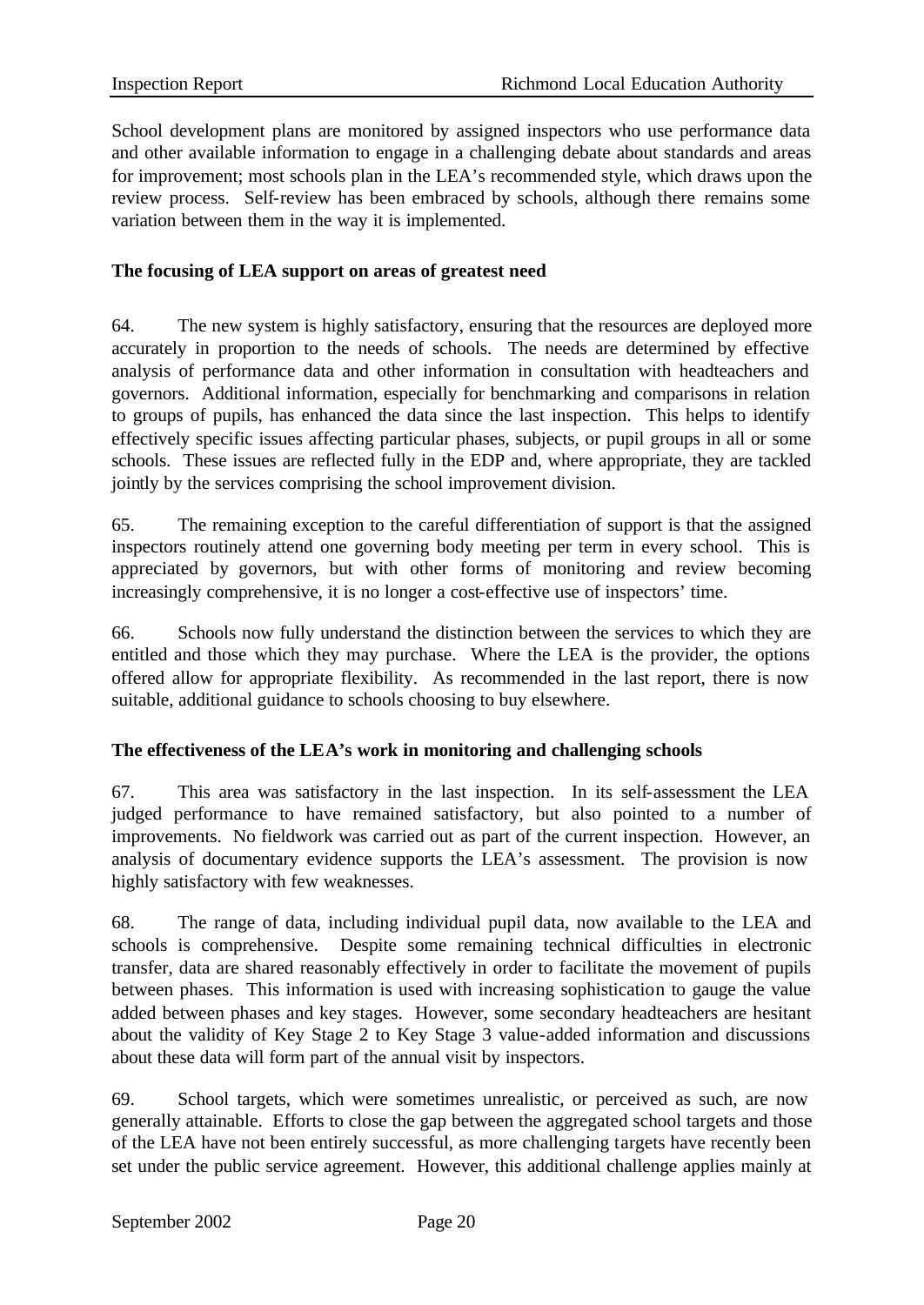Key Stage 3, and here the targets are in proportion to the considerable efforts being made by schools and the LEA under the national strategy.

70. The quality of support continues to be generally good. Support for secondary schools, formerly a relative weakness, has been strengthened greatly by recruiting new inspectors and consultants. The LEA disseminates good practice by recognising and promoting the expertise available from advanced skills teachers, leading teachers and key primary teachers. It works closely with its Beacon schools and other schools, which have cultivated special strengths, sometimes facilitating productive pairings of schools. It supports schools applying for specialist status and accredited quality marks. At the same time, it promotes excellence and distinctive character in its schools, as was recommended in the last report. The high degree of mutual support in school improvement owes much to the good relations between schools, and between them and the LEA.

## **The effectiveness of the LEA's work with under-performing schools**

71. At the time of the last inspection, support for schools causing concern was satisfactory, although categories of intervention were blurred. Provision is now very good. The LEA has addressed the issue and further developed its approach. The LEA is highly successful in identifying schools, and areas within schools, with weaknesses warranting intervention, and in working closely with schools to rectify them. The strength of the process is that it is essentially preventative. It is still the case that no school has been subject to special measures or identified as having serious weaknesses as a result of an Ofsted inspection. Most of the schools causing concern to the LEA make good progress within a reasonable timescale.

72. The LEA knows its schools well as a result of its routine monitoring procedures and identifies problems as they emerge. It has consulted effectively to produce simpler and wholly transparent criteria and categories for intervention to which headteachers and governors subscribe. There are equally clear published procedures for use in cases where professional competence is in question. The quality of the assigned inspectors' contribution is very good, particularly to action planning and organising additional specialist and intensive support where it is needed. There is good support to senior and middle managers by well qualified inspectors and consultants, headteacher mentors, literacy and numeracy consultants and, recently, ICT and Key Stage 3 consultants. As in other areas, the partnerships arranged with Beacon and other schools are helpful.

73. Schools receiving support speak of the LEA's sensitive approach and the sense of partnership engendered. Governors feel well informed and confident about the LEA's judgements. It is rare for the LEA to need to consider using its special powers, but the cases studied show that it is prepared to act resolutely when the need arises. Members are kept well informed and monitor the situation closely. The LEA budgets appropriately for graduated support to schools.

## **Support for literacy and numeracy**

74. Support for literacy and numeracy were good at the time of the previous inspection and a steady rise in Key Stage 2 standards has been evident since that time. No detailed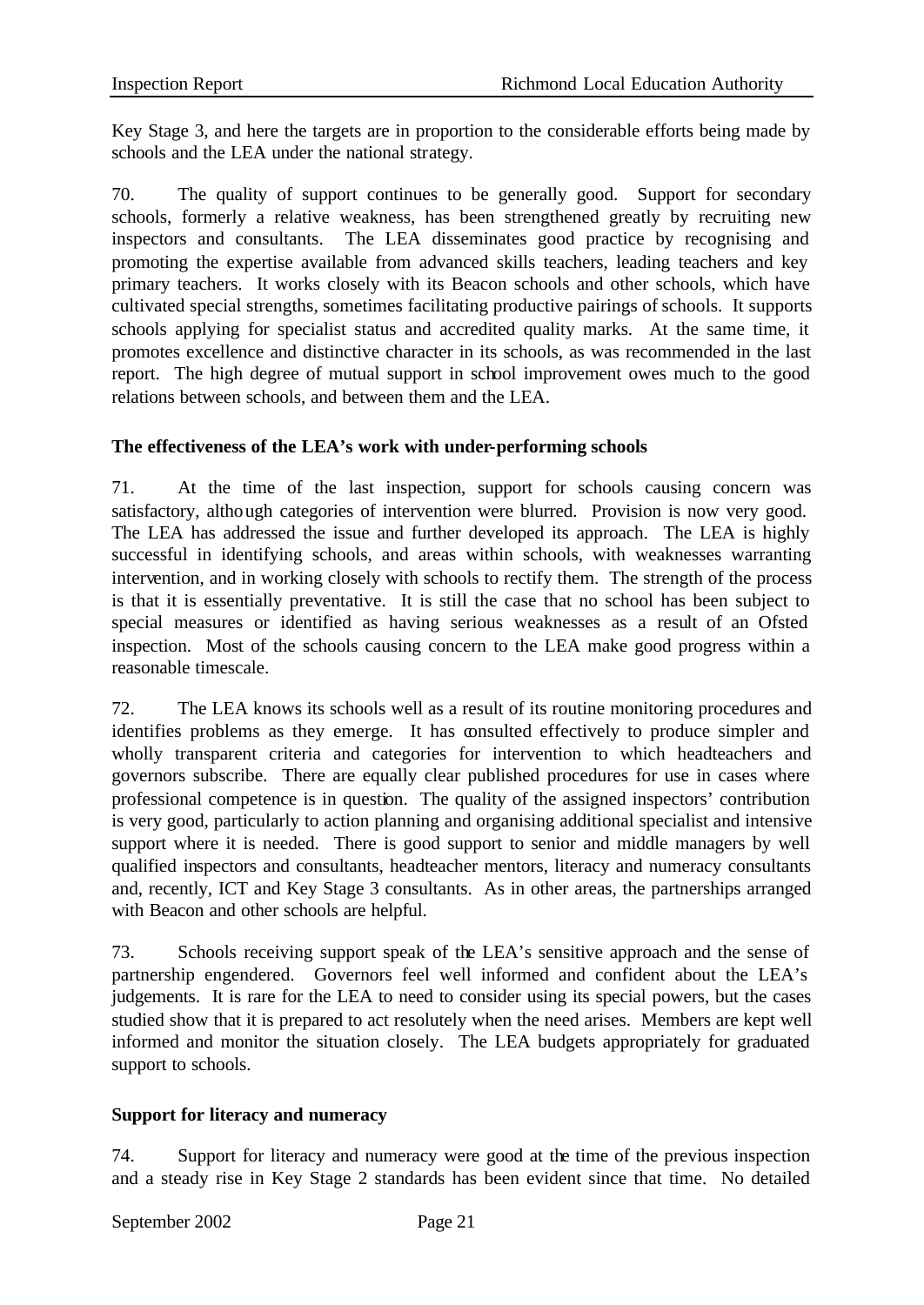fieldwork was carried out in these areas during the current inspection and the overall judgements remain the same. Schools now rate the LEA's support highly and are clear that good quality training and intensive work with particular schools has contributed significantly to a rise in standards. However, provisional results for 2002 indicate a fall of one per cent in English and a one per cent rise in mathematics, with both results below target. The main challenge for this high achieving LEA is sustaining the drive and enabling schools to achieve even higher standards.

#### **Support for information and communication technology (ICT)**

75. The LEA's support for raising standards in information and communication technology and using it within the curriculum was unsatisfactory at the time of the last inspection. The current inspection confirms the LEA's very thorough self-evaluation that this remains the case in spite of recent progress. Standards are below average, improvement is slower than that nationally and school perceptions continue to be unfavourable. However, the LEA now has the capacity to target resources effectively, as a result of a comprehensive review of all schools' provision. There have been improvements in school ICT development plans, the specific teaching of Key Stage 3 ICT in all schools, and an increased take-up of ICT courses at Key Stage 4. The LEA has begun to move forward and is considerably better placed to raise standards than it was at the last inspection. A firm strategy, clearly focused on support in ICT as a subject and across the curriculum, remains the key to progress.

76. The impact of the LEA's support on standards and school perceptions is limited because some of the key improvements are very recent, gathering momentum only during the last two terms. The corporate strategy for ICT, linking all schools to an area network, and the need to make systems compatible with those nationally, have been allowed to delay, unduly, the production of the co-ordinated strategy for ICT in the curriculum recommended in the last report. This strategy is still at the draft stage. Officers, as well as schools, have sometimes allowed technical problems to become confused with inadequacies in curriculum support.

#### *Recommendation*

In order to improve LEA support for raising standards of attainment in ICT:

as a matter of urgency, complete the consultation on and development of the ICT curriculum strategy document and disseminate it to schools.

77. The ICT adviser has sensibly been released from the technical trouble-shooting, which had consumed his time and useful additional appointments have been made, including a secondary inspector with an ICT brief and the ICT Key Stage 3 consultant. Extra consultants have been appointed to specific tasks. As a result, the schools have been supported in raising the quality of the school development plans so that they conform to the requirements of the National Grid for Learning initiative. The professional development programme has been strengthened, particularly regarding ICT management.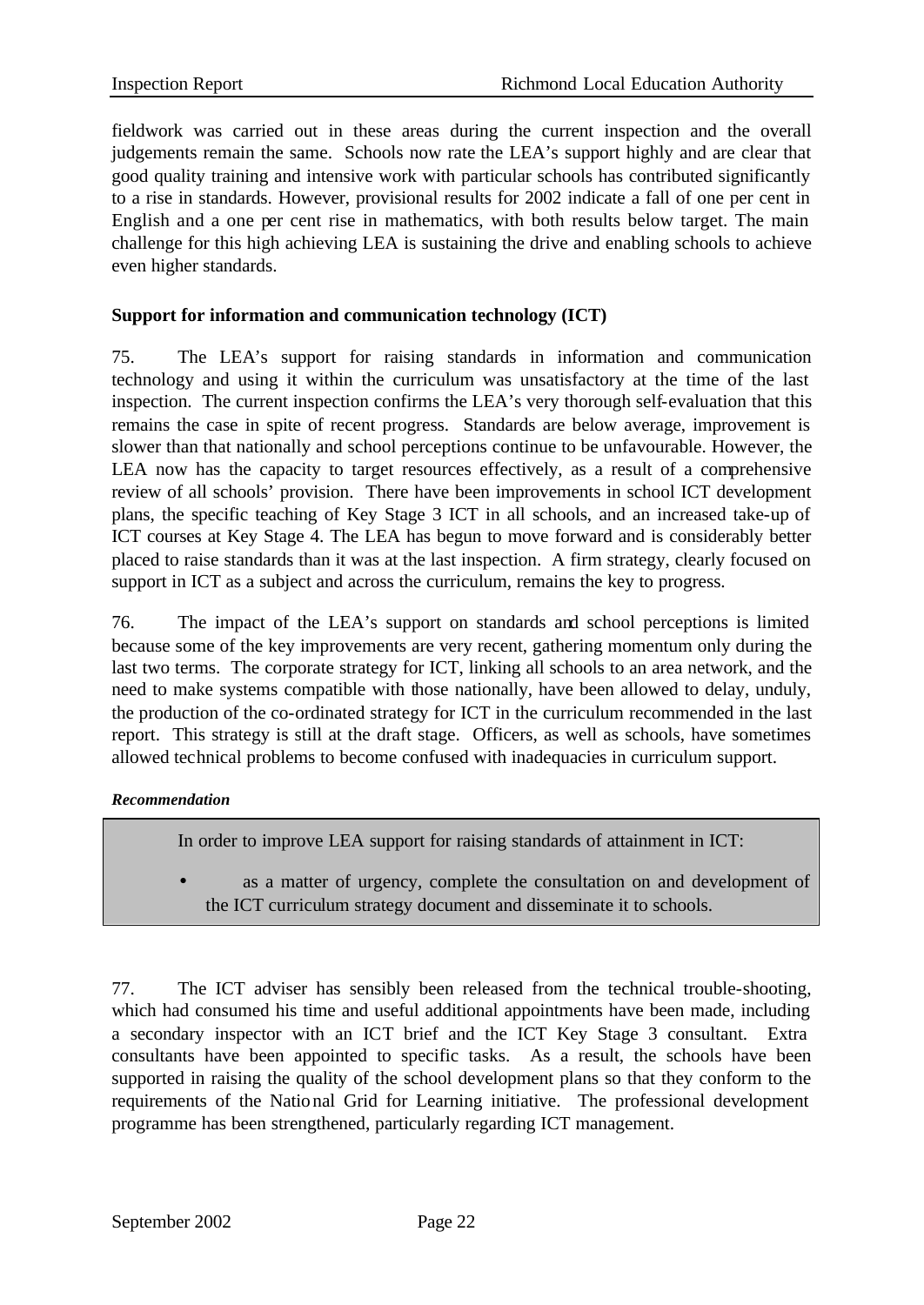78. Schools have been helped in moderating teacher assessments so that they can evaluate progress against LEA and school targets. All secondary schools were supported in conducting self-reviews and, as a result of the LEA's analysis, some have been targeted for additional support. In recognition of the poor resources identified in the last report, schools have been delegated substantial extra funds, specifically for the purchase of additional equipment. The planned link with an inner city technology facility and the innovative Classrooms of the Future project offer promise only at this stage.

## **Support for raising standards at Key Stage 3**

79. The LEA's support for raising standards at Key Stage 3 is highly satisfactory. Improving teaching and learning in secondary schools is high on its agenda and it has embraced the Key Stage 3 national strategy with determination, incorporating it within the EDP and adding a local dimension by identifying and targeting areas where there are barriers to progress.

80. Overall attainment is satisfactory, but the rate of improvement between Key Stage 2 and Key Stage 3 is well below average and indicates a dip in standards at Key Stage 3 at least as severe as that found nationally. However, the change in the pupil population between the primary and secondary levels invalidates simple comparisons. To assist schools in finding objective measures of pupil progress between key stages, the LEA has encouraged the adoption of the optional national tests at Year 7. It has usefully compared the results statistically with those at Year 9, both at school and LEA levels. More recently it has taken advantage of the pupil level data now available to compare end-of-key stage results for matched groups of pupils.

81. The impact has been to show clearly that, while there are variations between the schools in the end of Key Stage 3 tests, pupils across the borough are making progress in line with national trends. There are indications that schools are not fully aware of these developments. The LEA, therefore, must persist in sharing its analyses in order to avoid schools being discouraged by the LEA's ambitious targets, and also to encourage an acceptance of the contribution being made by the Key Stage 3 strategy. Meanwhile, the LEA has made a provisional analysis of the Key Stage 3 results for 2002. This shows that standards have risen, suggesting that the strategy is already having some impact and giving cause for optimism that the targets are attainable.

82. The LEA's management of the national strategy is good; the action plans are sound and are being implemented on time. The strand managers and consultants have been chosen carefully and are well qualified for their roles. Information has been used effectively to identify needs and target resources proportionately. Consultants are actively seeking schools' evaluations at each stage and assigned inspectors are monitoring the training within schools. Headteachers are well informed and schools are generally satisfied with the quality and level of support. In particular they praise the work of consultants.

83. It is too early to be confident of the overall effect on teaching and learning, but there are numerous signs of impact in particular areas. For instance, the summer schools, usually run jointly with primary teachers, have enabled secondary teachers to benefit from insights gained through the Key Stage 2 literacy and numeracy strategies. All schools have revised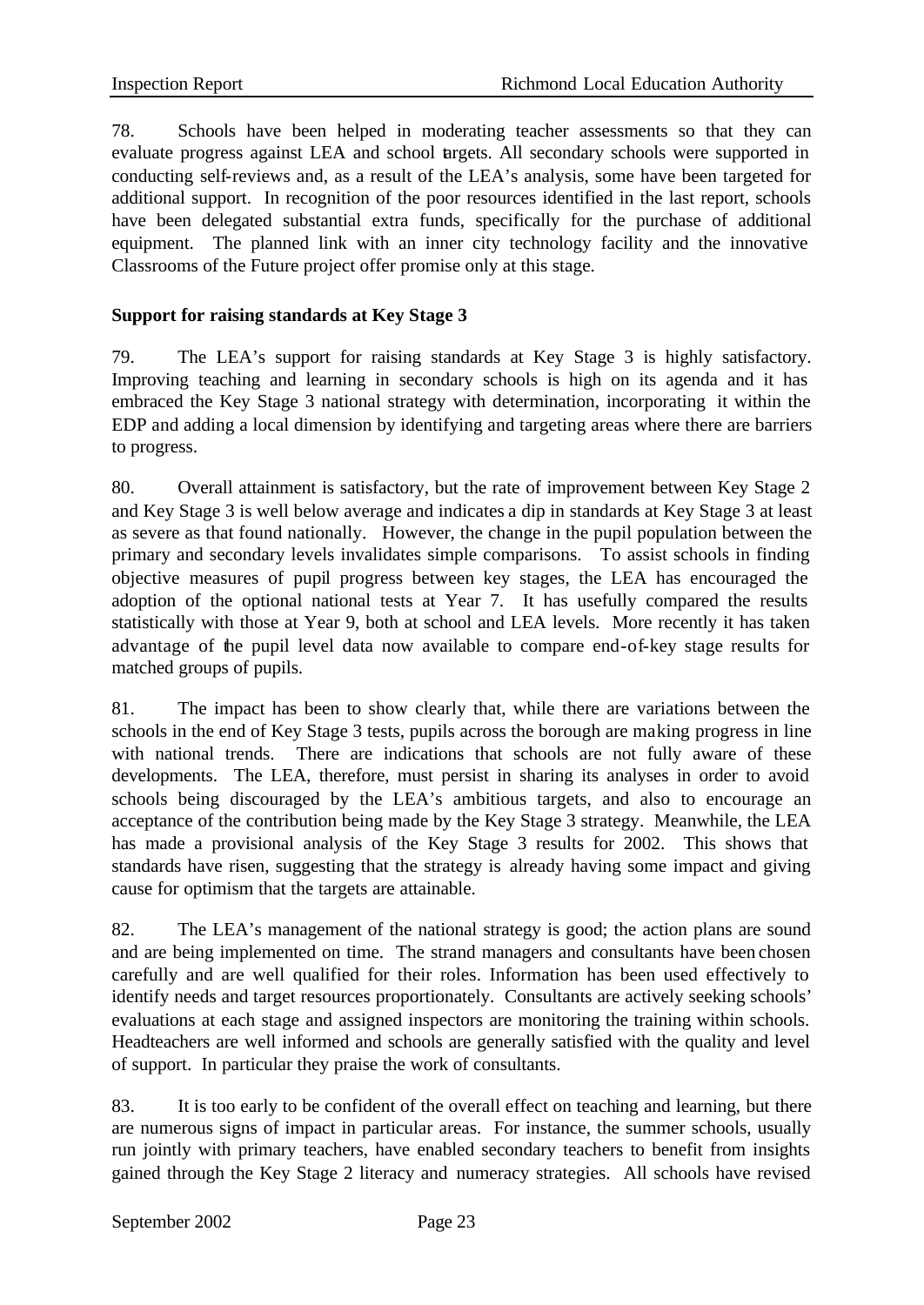their English schemes and the majority their mathematics schemes. There are also indications of improvement in schools where consultants have worked with other services to overcome particular barriers to progress, such as low attendance.

#### **Support for minority ethnic groups, including Traveller children**

84. The support to schools in raising the standards of minority ethnic and Traveller children was satisfactory at the time of the previous inspection. Recommendations were to clarify provision through a service level agreement, and to develop further the service's strategic role in advising schools on good practice in supporting under-performing groups.

85. Although this function was not subject to detailed fieldwork during the current inspection there was clear evidence, in line with the LEA's own assessment, that considerable progress had been made in response to the previous report. Support is now highly satisfactory with few weaknesses. To meet the needs of the increasingly diverse school population the work of the ethnic minority and Traveller achievement service has been extended and is closely integrated with English as an additional language support and racial equality provision. Effective cross-service links have been established, and activities in the Education Development Plan are progressing very well. For example, a detailed audit has identified the under-achievement of African Caribbean pupils and a project, involving all secondary schools and led by an external consultant, has been established.

86. The brochure of services to schools now clarifies schools' entitlements to the ethnic minority and Traveller achievement service and an information pack is available outlining the work of the service and offering guidance on raising the attainment of pupils from minority ethnic backgrounds. Schools are clear about the reasons behind LEA targeted activity. Following a Best Value review, a detailed action plan is driving a good range of action, including the maintenance of a resources area, home-school liaison activities and coordination with external agencies. Support for Traveller children is a particular strength.

## **Support for gifted and talented pupils**

87. The LEA provides good support for gifted and talented pupils and has developed the strengths reported at the last inspection. The LEA's policy has been well established for some years and the standards reached by the most able pupils are generally higher than the national average. Nevertheless, as a result of close monitoring, the LEA has identified particular schools where there are weaknesses and has included targeted activities within the EDP. A designated inspector provides good leadership, ensuring that the LEA's strategy is managed coherently. Two teachers are funded to be released part-time to serve as LEA primary and secondary co-ordinators, and to manage the phase working parties, which meet regularly.

88. The central provision depends heavily, and appropriately, on the strong partnership between the LEA and schools. For example, one of the co-ordinators manages a website, which contains useful material for parents, teachers and pupils, some of which has been developed by local schools. There are projects on critical thinking, science and mathematics and annual challenge days when like-minded pupils are brought together. The summer schools draw in respected outside experts.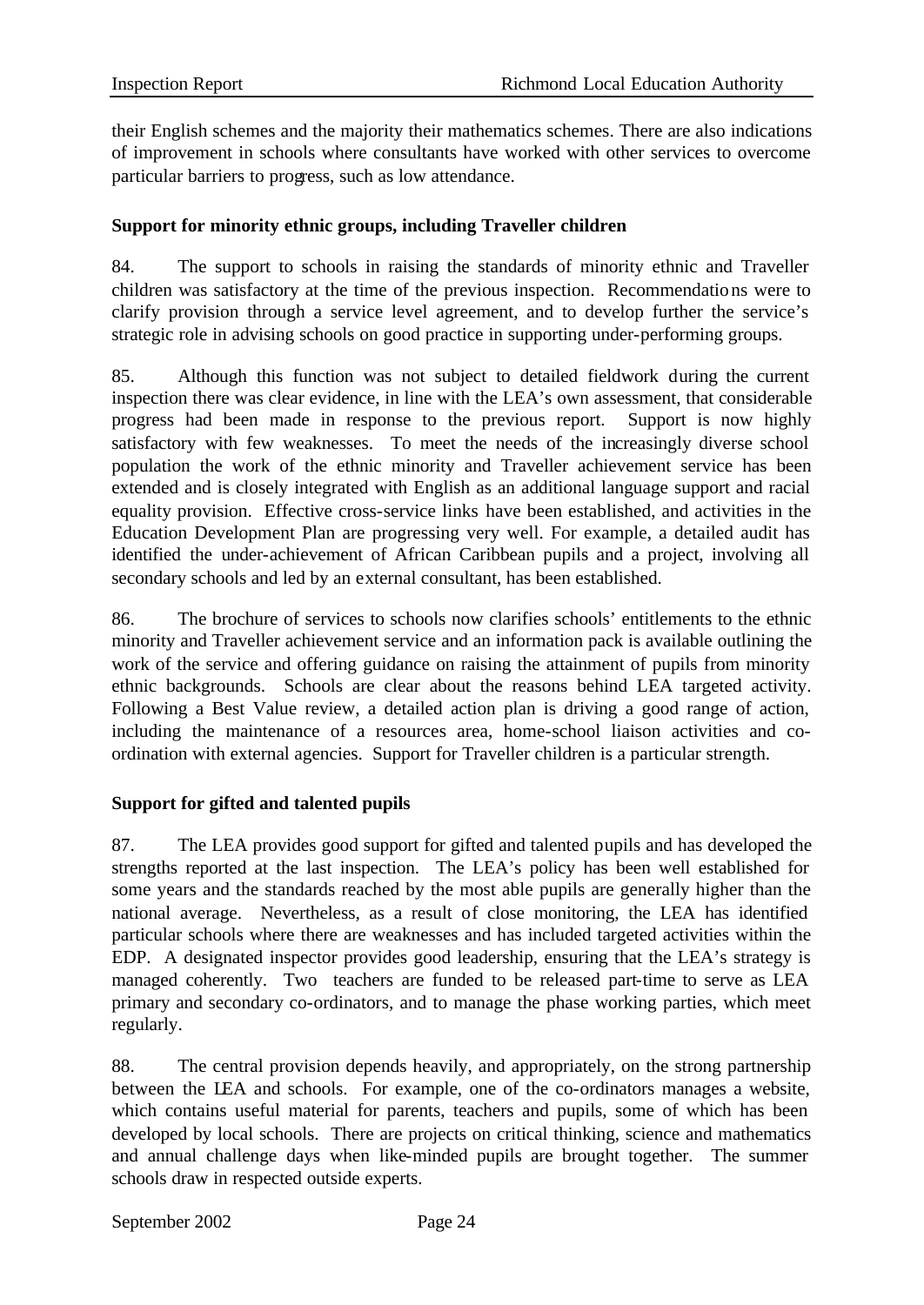89. Schools are responding well to the high expectations held by the LEA. Each school has its own co-ordinator who is expected to maintain an informative register of all the gifted and talented pupils in the school. Assigned inspectors engage the schools in debate about challenging targets for these pupils and the LEA supplies comparative performance data relevant to high achievers. Each secondary school department is expected to demonstrate the particular provision it is making for gifted and talented pupils within its subject. The LEA has a good knowledge of its schools' performance in this regard. In addition to its routine monitoring, it has conducted two borough-wide surveys since the last inspection and has shared its analysis with the schools.

## **Support for school management**

90. The LEA was supporting school management appropriately at the time of the last inspection. No fieldwork was carried out in this area during the inspection, but there was sufficient evidence to support the LEA's judgement that its support is now highly satisfactory. Within this picture some good features were apparent, including the useful consultations between school managers and assigned inspectors. School self-evaluation is still well supported. The LEA has continued to encourage headteachers and aspiring headteachers to participate in national management training schemes and to apply for accredited quality marks. The continuing professional development programme still provides useful training for senior and middle managers.

91. There has been increased attendance at management training. The quality of secondary support, particularly for middle managers, has improved as the LEA has added to its expertise in this phase. A well-structured course has been devised on applying the principles of Best Value in schools and there is improved guidance on the procurement of services. Improving leadership and management is prioritised in the EDP, which targets, in particular, schools which have new headteachers, senior and middle managers, and those that are vulnerable for reasons related to performance. Data from the most recent school inspections indicate an improvement in the quality of management since previous inspections.

#### **Support to governors**

92. This function was good at the time of the previous inspection and the LEA's selfevaluation indicates that this effective practice has been further developed. No additional fieldwork was undertaken and the judgement for this aspect of the LEA's work stays the same, although there are some areas for development. Consultation and communication with governors continue through the director's termly report and newly established termly meetings between the cabinet member for schools, the director, senior officers and chairs of governors. Schools particularly value the excellent governor helpline and the very high quality support given to governors of schools causing concern to the LEA.

93. The percentage of governing bodies purchasing support from the service has increased. Sixty four per cent subscribe to the full package offered to schools, and all governing bodies access some form of support from the service. Although gove rnors sign up for courses, actual attendance is frequently too low and the updating and further development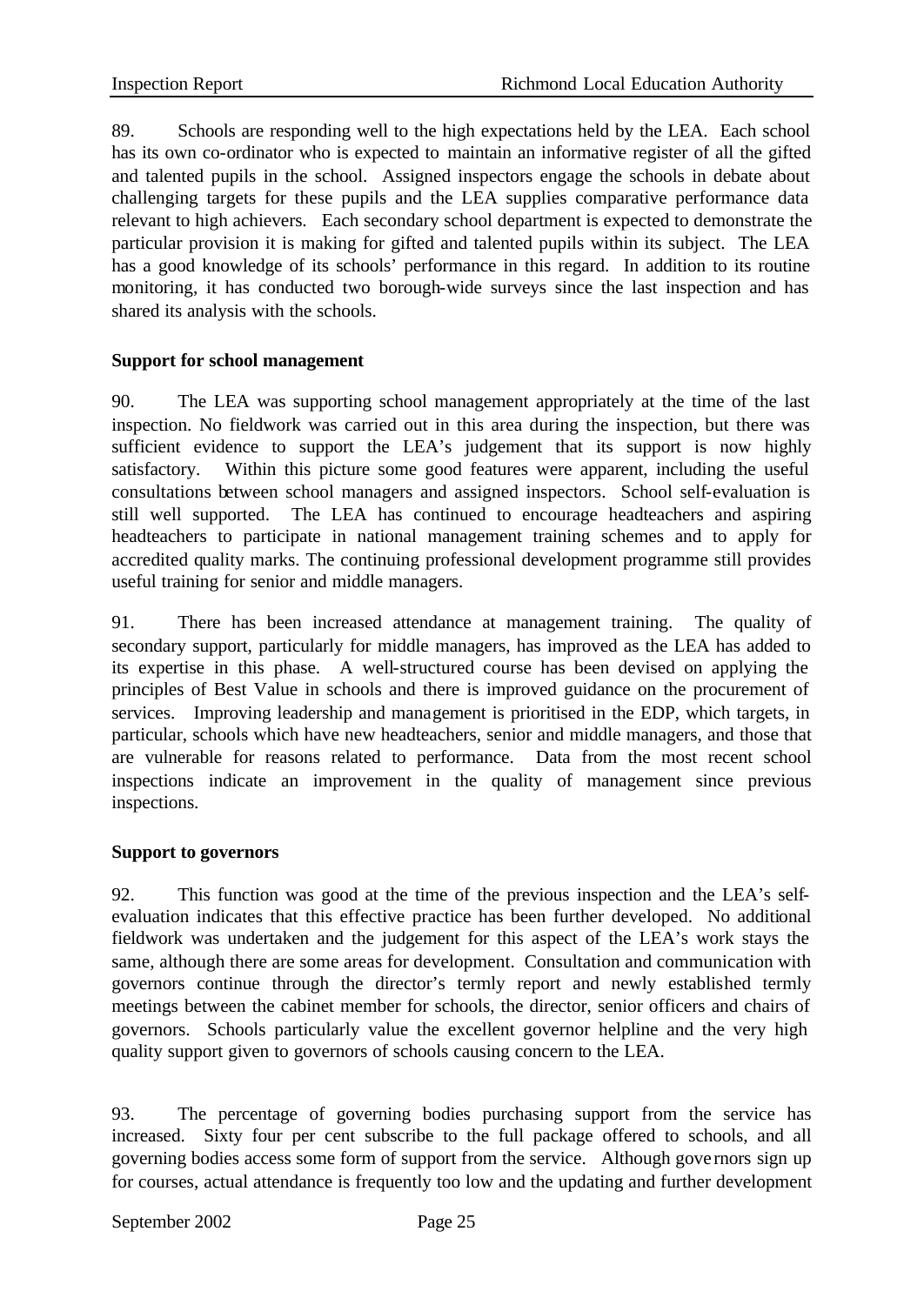of their knowledge and skills are thus put at risk. Recently the education consultative committee has been disbanded and changes are being made to the ways in which governors are appointed to LEA groups and panels. The rationale behind these changes has not been clarified to all parties and, as yet, an alternative consultation arrangement has not been suggested.

#### **The effectiveness of services to support school management**

94. The effectiveness of services to support school management is highly satisfactory, although some weaknesses remain in individual services. The LEA has improved its advice to schools on the procurement of services. It has also responded well to the recommendation in the last report that it should provide clearer guidance on schools' entitlement to centrallyfunded services.

95. Survey responses from both primary and secondary schools show a significant improvement in their ratings of the LEA's support to improve schools' effectiveness as purchasers of traded services. Their response is among the most positive from all LEAs surveyed. The council's corporate procurement service offers further independent advice to schools on a traded basis, over and above that available from service-specific council departments.

96. The LEA's booklet of support services to schools provides clear information about a wide range of traded and centrally funded services, whether provided by the education department or by other council departments. The booklet gives details of a good range of alternative service providers, though making it clear that the LEA cannot endorse their quality. Schools have expressed very positive views about the clarity of service specifications, and note a significant improvement since the last inspection. However, the booklet contains too little information to help schools to access building and property services, and the information on the LEA's centrally retained building and deve lopment function is too brief. The arrangements for schools to purchase traded services are clear and appropriate.

97. The council has shown a clear commitment to improving the quality and costeffectiveness of the services it offers. Services offered by the education department are currently undergoing a Best Value review, while many of those offered by other council departments have already been reviewed. While some of the changes resulting from the process have yet to result in service improvements, the prospects are promising.

98. The quality of **financial services** provided to schools is satisfactory, but there are weaknesses in the council's financial information system. A newly configured, LEA traded service, offers various levels of bursarial support and training to schools alongside a range of external providers. Take-up of the LEA service is relatively low, but an internal survey has indicated high levels of satisfaction with the provision.

99. The centrally funded school finance support service fully meets its statutory obligations with regard to school clients and to the council. The service provides valuable financial benchmarking information to schools. There are appropriately close links with the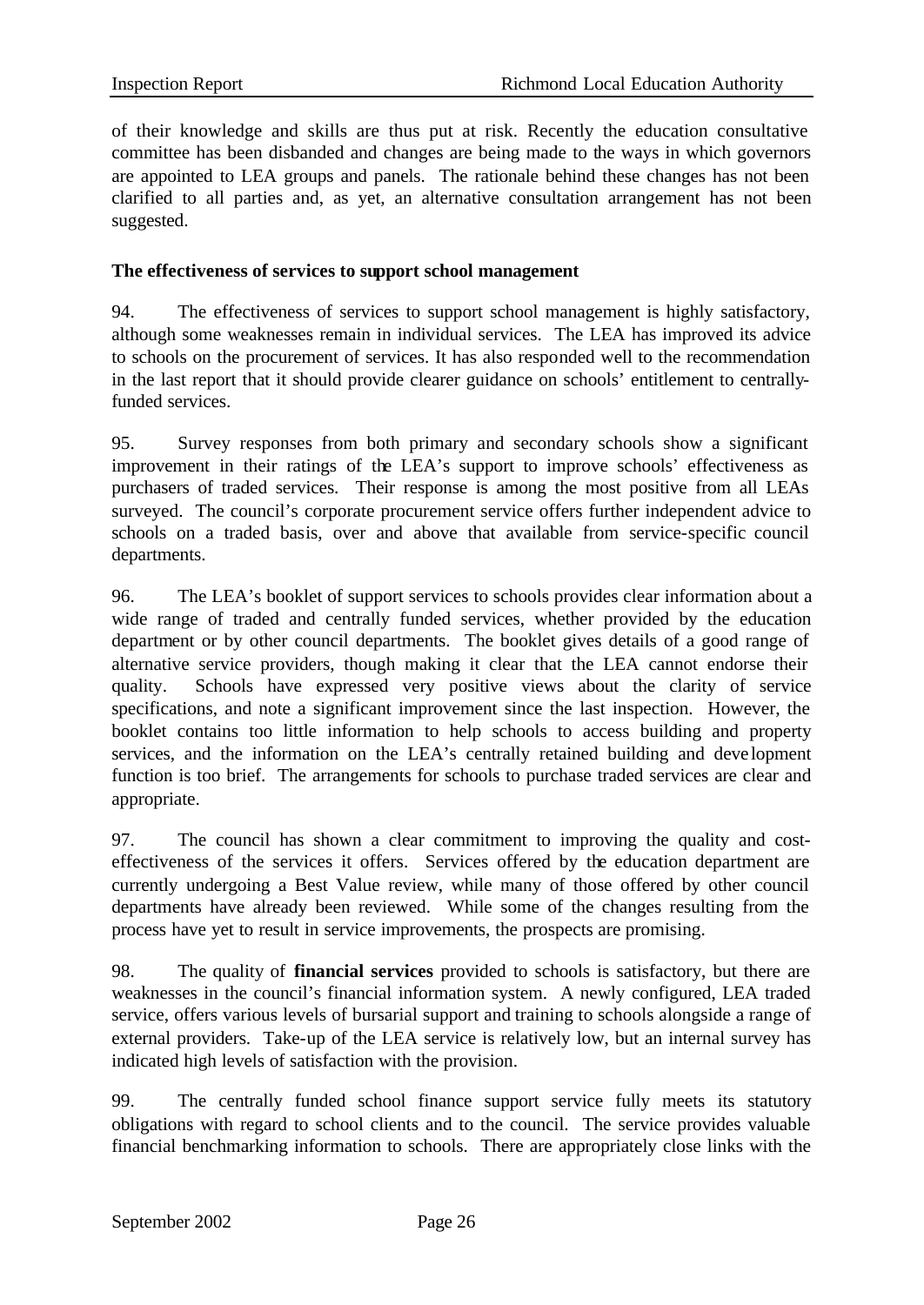school improvement team, enabling assigned inspectors to include schools' financial health within their broader remit.

100. While primary schools have a high opinion of the LEA's financial support services, a minority of secondary schools rate the service as poor, citing slow reconciliation of accounts and weak payroll information. There are firm plans to replace the council's financial information management system, which is dated and does not enable schools to transfer financial information electronically to the council's systems. The monthly manual collection of financial information from schools is inefficient.

101. **Personnel** support was satisfactory at the time of the last inspection, and the LEA's self-evaluation indicates that it remains satisfactory. No detailed fieldwork in this area was undertaken during this inspection, and the judgement is unchanged.

102. Following a Best Value review, the council's corporate personnel department now provides personnel support for schools. All schools have chosen to purchase one of four levels of comprehensive support, details of which are set out clearly in the support services booklet. This also contains a helpful summary of schools' responsibilities should they choose to buy personnel services from an alternative provider. Though secondary schools, in particular, remain critical of the quality of professional personnel advice and casework, there has been a significant improvement in schools' views since the last inspection.

103. **Property services** were poor at the time of the last inspection. Despite a major reconfiguration of service delivery in February 2001, the quality of the service has improved little and is still unsatisfactory. In the school survey, schools judge that building maintenance services and the planning and scheduling of building projects are less than satisfactory, and their ratings have fallen slightly since the last inspection.

104. Following a Best Value review, the council outsourced its construction and property services to an experienced external provider. The council managed the process poorly at the outset, and there was no written contract until well after the partnership came into force. Since then, schools have experienced delays in the commissioning and implementation of LEA-funded building projects and surveys, and the council has been forced to suspend standing orders in order to ensure that school premises were ready in time. Senior council officers and managers from the external provider are working hard to improve service delivery.

105. Despite these difficulties, the contract indicates that schools have access, through the external provider, to a good range of property services, including technical support, surveying, term maintenance contracts for mechanical and electrical equipment and emergency repairs. However, the LEA does not offer schools a service level agreement for client support should they choose to purchase property services through the central contract, nor does it offer advice to schools choosing to use alternative providers. This is unsatisfactory. Schools have become aware only gradually of the range of services offered and their cost. The arrangement whereby schools commission work via the education department which, in turn, instructs corporate construction and property services contributes to delays and to frustration for schools in chasing up the progress of their building and maintenance requirements.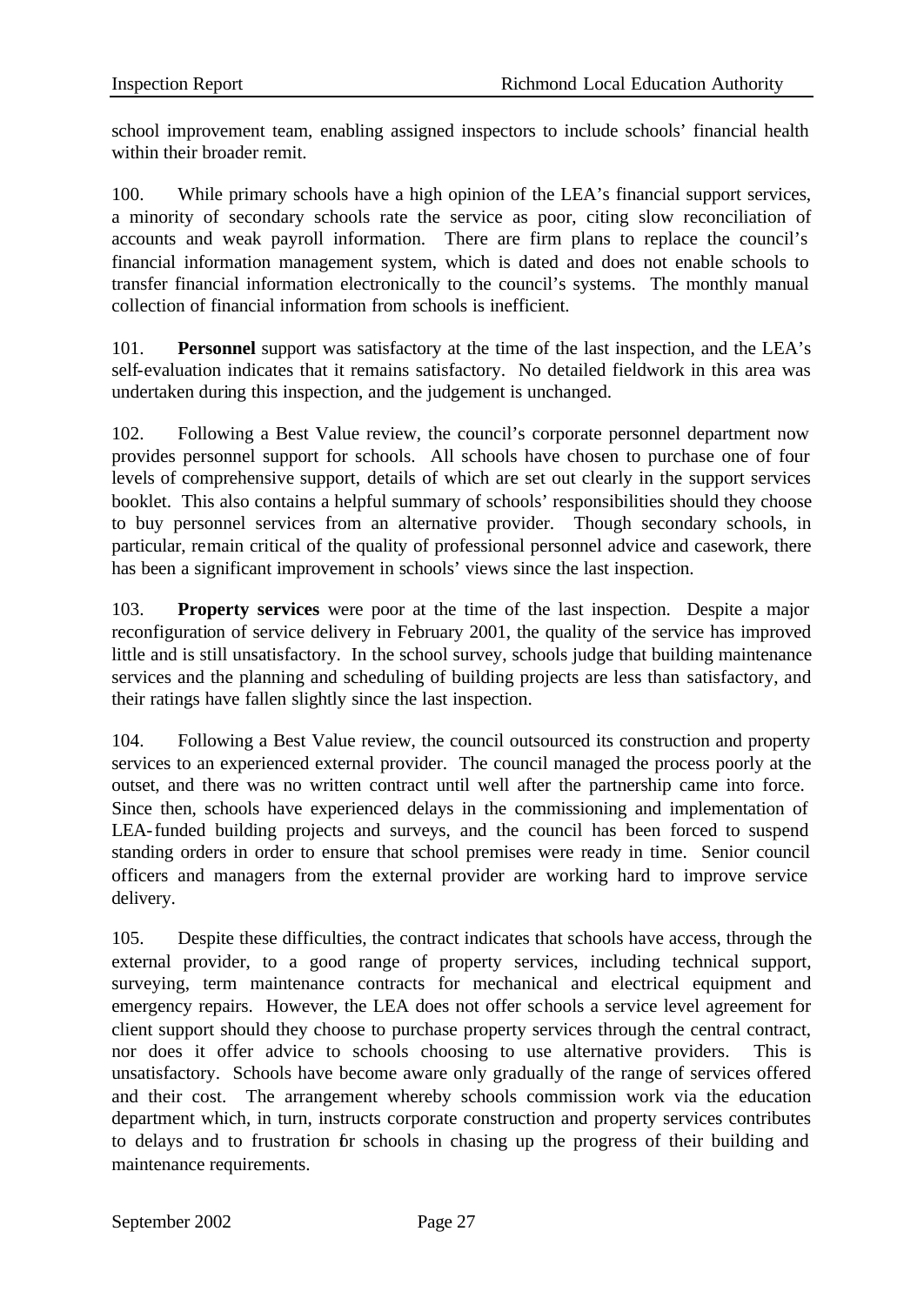106. The booklet of support services contains too few details about the LEA's centrally retained building and development function. Additionally, the LEA provides too little information about schools' responsibilities in relation to the repair and maintenance of their building assets and about the support available in order to help them exercise that responsibility.

#### *Recommendation*

In order to improve property services:

• ensure that the respective responsibilities of schools and the council with regard to building and property maintenance are set out transparently and that schools have access to a cost-effective client support service.

107. Support for **ICT strategy, infrastructure and support for administration** was satisfactory at the time of the last inspection, and the LEA's self-evaluation indicates that it remains satisfactory. No detailed fieldwork was undertaken in this area during this inspection, and the judgement is unchanged.

108. The council's ICT infrastructure has developed considerably since the last inspection. All schools now have direct access Internet connections and the LEA has established a new traded service, the school online support service, to provide and support this filtered Internet connection via the corporate-wide area network. The council is seeking to secure the sustainability of its ICT infrastructure, as demand increases, by entering into partnership with an external provider.

109. The council has laid the foundations for a significant improvement in the use of ICT in schools' and the LEA's administration, and also for harnessing the curricular potential of ICT in schools. Schools now have access to an intranet site containing a good range of useful information. However, some aspects remain underdeveloped at this stage. For example, while e-mail communication is now commonplace between schools and the LEA, there remains much paper communication. There are, as yet, no secure facilities for the electronic transfer of information between schools and the LEA.

110. The LEA's support to schools in procuring **cleaning** services was poor at the time of the last inspection. While the number of schools choosing to buy the council service remains small, it has risen slightly recently. Overall, the quality of the service is now satisfactory.

111. The council's customer and support service manages three group cleaning contracts on behalf of schools. The contracts are relatively new and recent evaluations indicate that schools are generally satisfied with the service provided. There have been significant improvements in the quality of client support. Officers now monitor service standards frequently in all schools, making good use of new technology to record data and to produce monitoring reports. They deal with complaints promptly and effectively. Appropriately, the service also provides a consultancy service to schools choosing not to buy into the centrally managed contracts, though the fee structure for this service is not clearly set out to schools.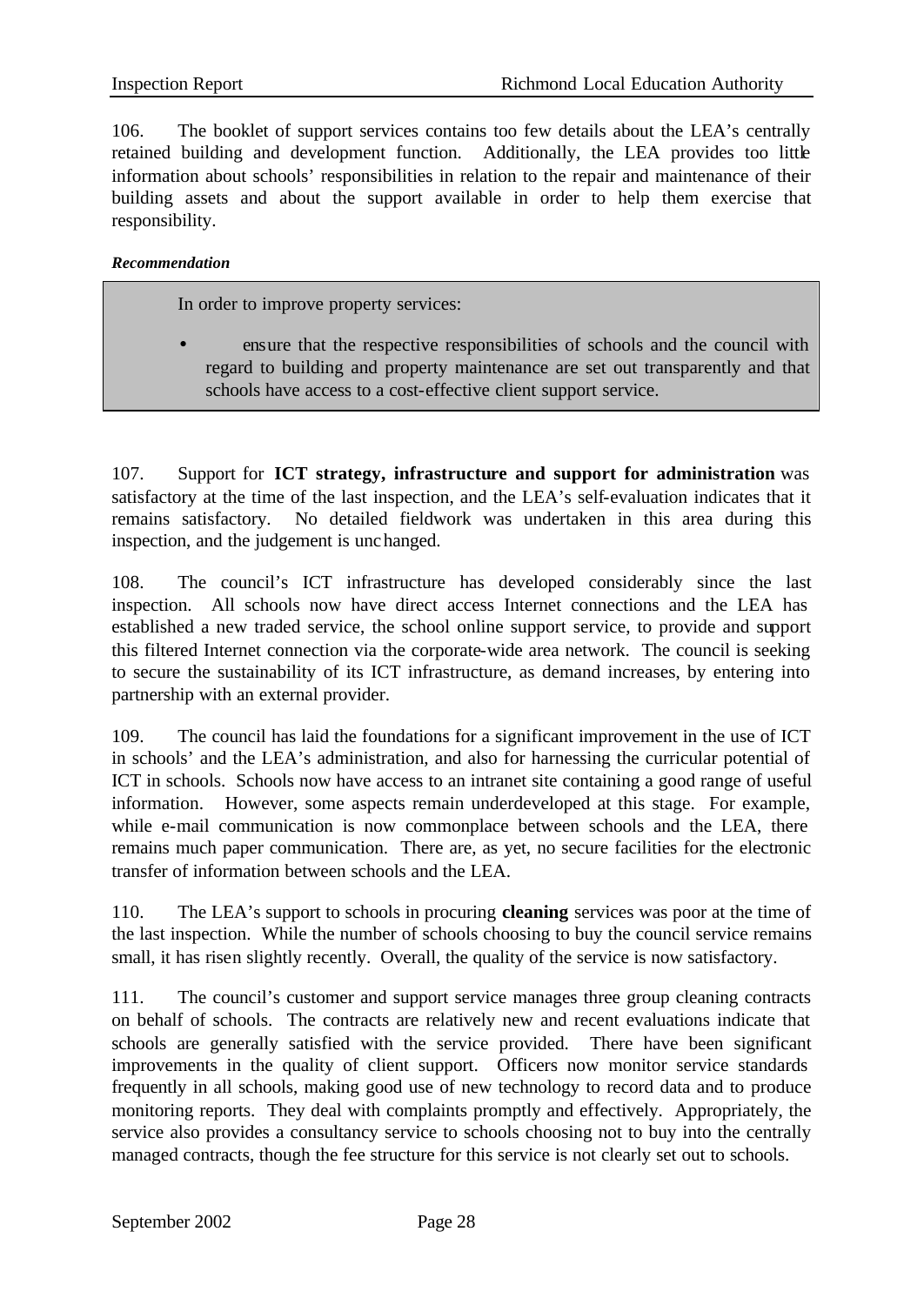112. The **grounds maintenance** service was unsatisfactory during the last inspection. Insufficient progress has been made and it remains unsatisfactory, but there are promising prospects of improvement.

113. The service to schools is provided by an external contractor who supplies the authority's entire grounds maintenance requirements. The contract was negotiated some years ago and expires at the end of 2002. The council's parks and open spaces section manages the contract on behalf of schools. About half the schools currently purchase the service. The LEA's own customer satisfaction survey indicates that about two-thirds of those that responded rate the service as satisfactory or better. However, the income generated by the contract allows officers to monitor quality only about twice a year. The council does not offer technical support or advice to schools choosing not to buy into the central contract.

114. There have been major improvements in the quality of the **catering** service offered to schools. It was unsatisfactory at the time of the last inspection, but the quality is now good.

115. Following the breakdown some two years ago of the council's own catering service to schools, the council has entered into a five-year contract with an external provider to provide hot meals. The contractor is also responsible for the maintenance of heavy kitchen equipment. All primary and special schools have chosen to buy the service, and satisfaction ratings are high. The take-up of free and purchased meals is good and there is no council subsidy. The service level agreement between schools and the council enables the council to employ an external consultant to monitor the quality of the service and to provide nutritional advice to schools.

116. Schools choosing not to purchase the service are able to access suitable procurement advice should they wish to do so.

## **The LEA's work in assuring the supply and quality of teachers**

117. There is a good range of strategies for recruiting and maintaining the supply and quality of teachers and the LEA is reasonably successful in its efforts in the face of considerable difficulties. Residential accommodation is expensive, even by the standards of outer London. Teacher turnover is considerably higher than that of the LEA's statistical neighbours and LEAs nationally. The problem is particularly severe in secondary schools in shortage subjects. The proportion of unfilled vacancies nearly doubled between 1999 and 2000. However, the rate of increase was reduced from 2000 to 2001. The numbers of newly qualified teachers applying to the authority has reduced, but sufficient are still attracted for the supply and quality to be maintained. Furthermore, most are retained beyond the first year. Teachers are most likely to be lost later, as they approach junior and middle management. The LEA has a very detailed knowledge of the workforce and tailors its programmes accordingly.

118. The programme for newly qualified teachers is very strong. The recruitment process is rigorous and is jointly managed by the LEA and headteachers. Successful applicants rarely fail to be offered a permanent post. Virtually all primary schools subscribe to the scheme. A headteacher is funded to run the programme, which is imaginative and well documented,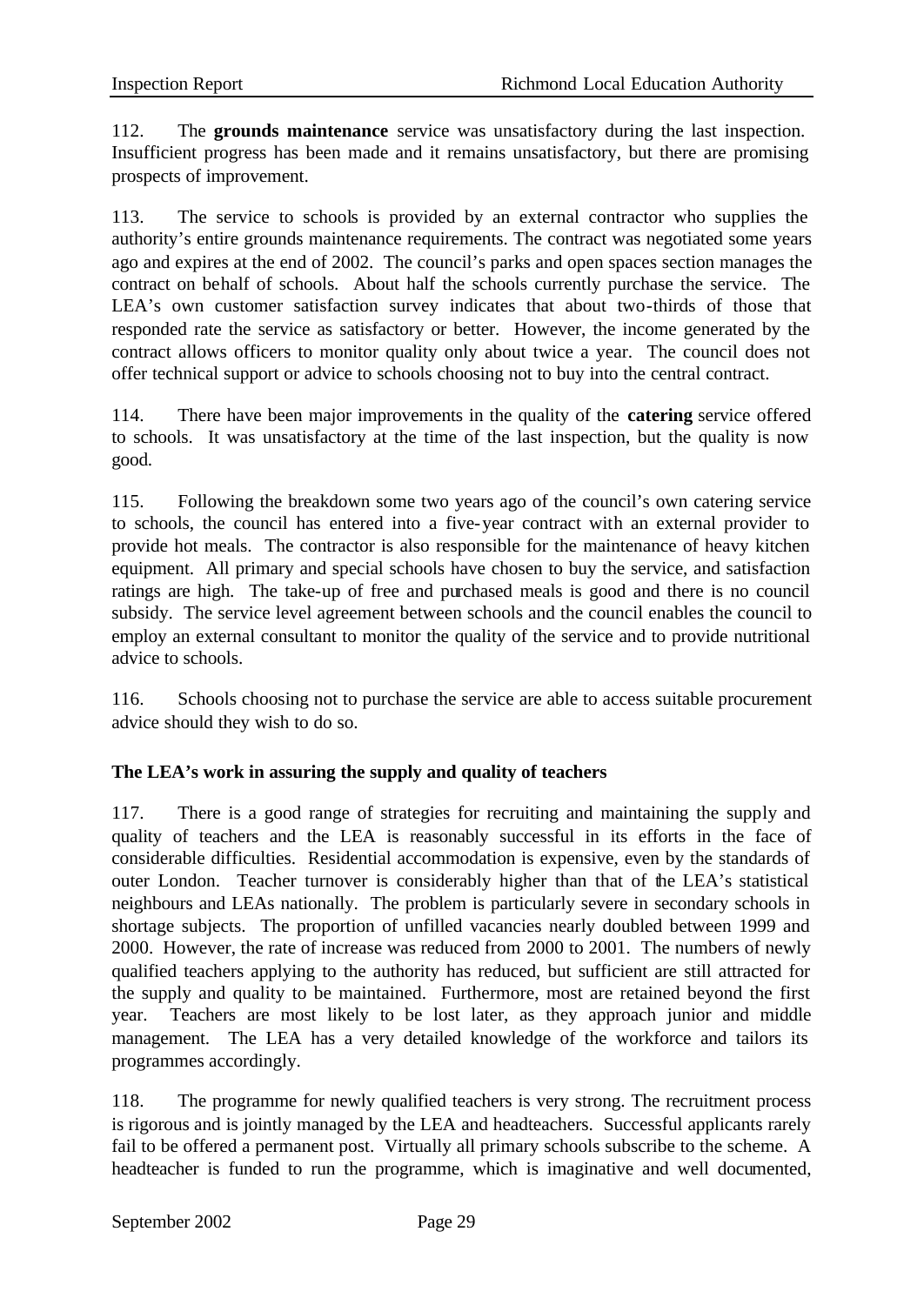offering good training for both newly qualified teachers and induction tutors. Secondary newly qualified teachers participate in sessions of general interest, but organise others within departments, often in co-operation with other schools. The LEA monitors the quality of the planning for these. The induction training is accredited towards a master's degree.

119. The recruitment and retention manager co-ordinates strategies aimed at other teachers. Recent promotional functions have been well attended and have resulted in some successes in recruiting. Programmes are offered for overseas teachers and teachers returning to the profession. Employment-based routes into teaching are encouraged. Two schools are currently being supported in their applications to become training schools. The well-regarded professional development programme is suitably varied and relevant, with a significant element aimed specifically at middle management. Again, it includes courses accredited towards a master's degree.

120. In keeping with the council's commitment to key worker housing, there are several mechanisms to make accommodation more affordable. Former caretakers' houses provide low-cost accommodation and other accommodation, at no more than the going rate, is offered in co-operation with a housing association. The LEA operates an informal bureau to find property to rent in the private sector and offers an interest free loan arrangement.

## **The effectiveness of services to support school improvement**

121. At the time of the last inspection the services contributing to school improvement were highly satisfactory, although there were some significant weaknesses. The LEA points to a range of substantial improvements, which are confirmed by this inspection. The strengths are now more marked, with some good overarching features, and there are no major weaknesses.

122. Strengths remain in leadership, deployment, induction and professional development as well as in the good quality of advice given. The good leadership is further exemplified in the robust strategic and operational planning underlying the relevant priorities of the new EDP, its timely implementation, and the purposeful restructuring of the services. The refinement of performance management, and its extension to include all members of the new division, has heightened awareness of the corporate and departmental priorities for school improvement.

123. The most serious weakness at the last inspection was a lack of differentiation in the allocation of adviser time according to schools' identified needs. This has been addressed by an improved system of differentiated support, allied to a rigorous approach to time management in the inspection and advisory service. Assignments are carefully monitored to ensure that inspectors are deployed effectively and where the needs are greatest.

124. Another major weakness was in the capacity of the services to support schools in the secondary phase and in particular areas, such as ICT. The LEA has been determined and resourceful in augmenting its expertise in both respects through new, permanent appointments and by employing outside consultants. This latter approach is cost-effective; it increases the capacity of an otherwise lean service, which provides good value for money.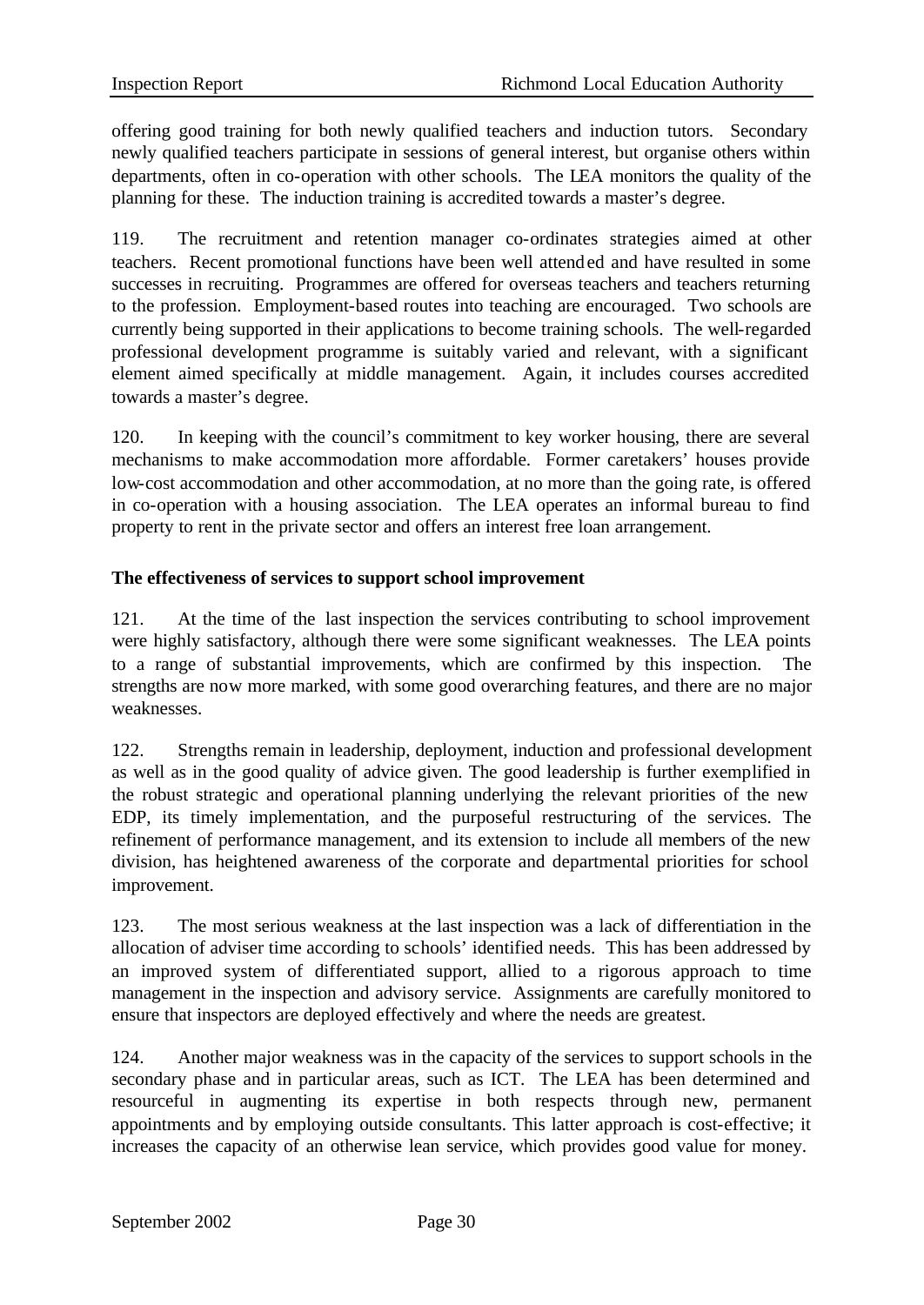Schools rate the LEA's capacity to support them much more highly than at the last inspection.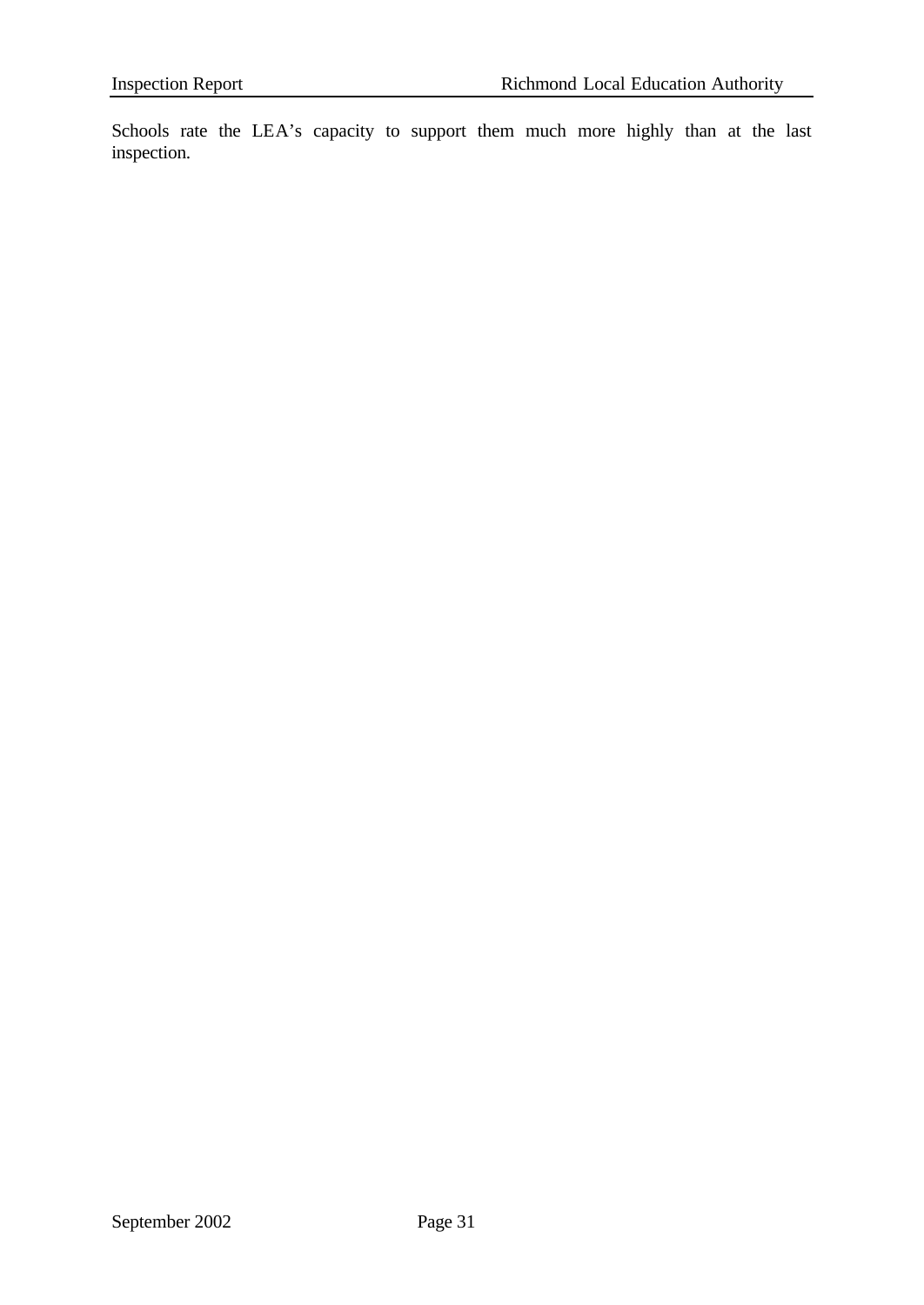# **Section 3: Special Educational Needs**

## **Summary**

125. Since the last inspection, the LEA has improved the structure and variety of provision that is available to meet a wider range of special educational needs. It has continued to make progress in the inclusion of pupils with special educational needs in primary and secondary schools. The timeliness of processing and issuing statements has improved. Schools and teachers feel well supported with opportunities for advice and training. However, the strategy for special educational needs has weaknesses. Efforts have been made to improve the monitoring and control of the budget and to ensure that decisions on the allocation of support and placement are transparent and consistent. Not enough has been done to explain to schools the range of SEN provision they are expected to meet from delegated or devolved funding nor to gain the confidence of parents that the provision made is appropriate.

## **Strategy**

126. The previous inspection judged the strategy for special educational needs to be poor. There was a firm intention to promote inclusion, but documentation about how this was to be achieved was unclear. Schools and parents were frustrated about the lack of a sense of direction. Provision for emotional and behavioural difficulty was poor.

127. Although a number of improvements have been made, some aspects of the LEA's strategy continue to be unsatisfactory. The partnership with parents is not securely founded. The new SEN policy is informative, but falls short of communicating clearly the LEA's shortand medium-term strategic objectives for SEN and their rationale. It covers the items defined in the Code of Practice for SEN (2002), but fails to explain clearly the elements of provision for children with SEN (but without statements) that the LEA expects to be met from maintained schools' budget shares.

128. The LEA is making good progress with inclusion. Since 1998, the percentage of pupils with statements placed in mainstream schools has steadily increased and now exceeds the percentage for England and outer London. In 2000, 1.3 per cent of pupils aged 5-15 were placed in special schools, which is in line with the percentage for outer London and nationally. Ofsted inspections of seven schools that were conducted between January and April 2002 judge provision made by schools for pupils with SEN to be generally good. The LEA, in conjunction with a Beacon school, has made very good use of an inclusion index in procedures for school self-evaluation.

129. The structure of provision for pupils with statements of special needs has improved. Nevertheless, a high percentage of pupils in special schools is placed in the non-maintained and independent sector. To some extent, this reflects the limited capacity of a small LEA to resource a range of specialist provision. The LEA has, however, developed a number of units so that, particularly at Key Stage 1, a range of different special needs is met. Further unit provision to meet the needs of pupils in the autistic spectrum is planned within the new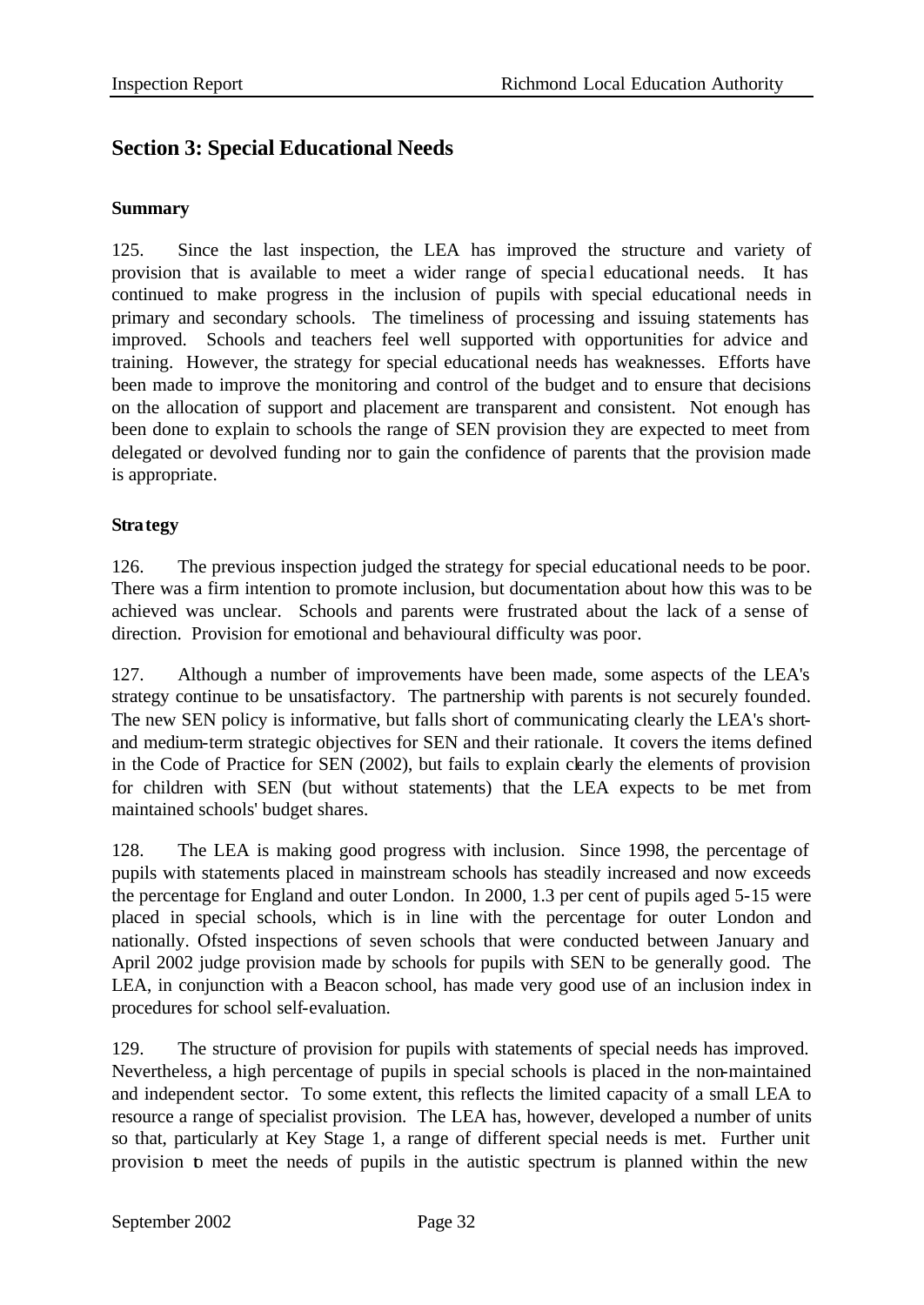Private Finance Initiative project. The LEA has also considered the needs of pupils with SEN in the development of innovative projects such as Classrooms of the Future. The structure of provision for emotional and behavioural difficulties has improved greatly and now offers more flexible opportunities for supporting a wider group of children.

130. The LEA ensures that resources are targeted on those pupils who are most in need. Appropriately, the SEN panel tightly monitors requests for multi-disciplinary assessment and placement. Panel members include the principal education psychologist, the inspector for special educational needs, the head of SEN assessment and, when appropriate, the social inclusion officer and consultant paediatrician. Headteachers and the parent partnership officer observe proceedings, but do not make decisions. However, the fact that schools are not represented as full members of the panel reduces confidence in the decisions made. Moderating statements have not been updated in the light of the new Code of Practice for SEN.

131. High numbers of referrals are made to the panel for assessment, many of which are refused. This is unproductive and does little to help regulate the expectations of schools or parents. It indicates that schools are not sufficiently clear about their responsibility to make provision for SEN under *school action* and *school action plus* of the Code of Practice and that they are ill-placed to explain such provision to parents.

#### *Recommendations*

In order to improve the implementation of the strategy for special educational needs:

- update moderating statements and guidance to assist the SEN panel to identify the children who require a multi-professional assessment, and work with schools and governing bodies to clarify and develop the threshold criteria they use when making referral decisions; and
- ensure that schools fully understand their responsibilities for meeting the needs of pupils under *school action* and *school action plus* and that parents are aware of this provision.

132. Partnership with some parents is unsatisfactory. Although parents have few criticisms about the quality of the educational provision their children currently receive, they are critical of the placement process and of administrative inefficiencies. Parents have very high expectations, which may be difficult to meet in all cases, and their relationships with the LEA can be mutually combative and demanding. Parents believe that decisions about placement are driven by considerations about resources rather than needs and that if they press their case they will eventually be successful in their requests. This view is reflected in the number of appeals and tribunals that the LEA has to defend. In the school year 2001- 2002, 35 appeals were registered, of which about half were withdrawn. The tribunal found in favour of the parents in five appeals and seven are on-going.

133. The LEA has, so far, taken several reasonable steps to develop the partnership with parents, but these have had insufficient impact. The parent partnership officer is appropriately based in a local voluntary organisation and her objectivity is protected. The LEA contributes to a London mediation service, although it has not established a befriending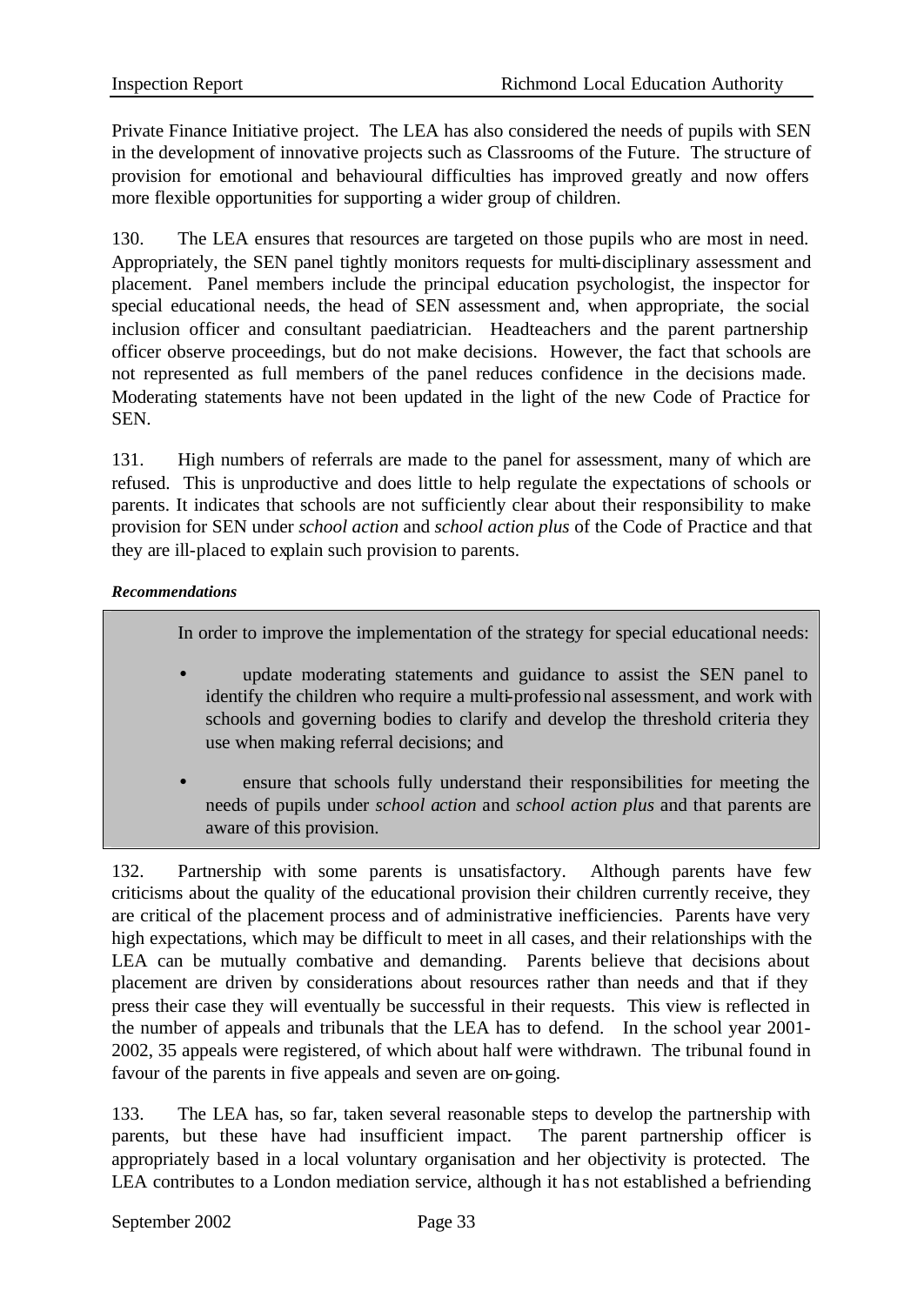service. It provides information to parents on various aspects of SEN provision, which is very instructive, but not always user friendly. Parent representatives are included in the SEN consultative group, but they report that they have too little time for realistic scrutiny of papers and that follow up to the issues that they raise is too limited. Senior LEA officers, including the director of education, arts and leisure and one of the lead members for education, have met parental representatives to hear their concerns. However, these actions have not been totally successful in restoring the required level of confidence. Until this is restored, a high proportion of LEA officers' time will continue to be spent responding to continuous parental enquiries, appeals and criticisms.

#### *Recommendation*

In order to improve the implementation of the SEN strategy:

• build the confidence of parents in the process of placement of pupils with SEN by working with them and members, schools, governors, officers and support services to establish an agreed approach.

134. Special educational needs work has a very high profile in the borough and there are some unusually challenging tasks to complete. Political leadership is good and the lead member is using her auspices to work toward better relationships with parents. The LEA has access to a wide range of specialist support services. The LEA's capacity to further develop and implement the strategy is fairly lean. The lead officer responsible for implementing the strategy has several other complex responsibilities. The head of SEN administration has some strategic responsibilities, but her efforts have inevitably been directed towards improving organisational procedures.

## **Statutory obligations**

135. The previous inspection judged the discharge of statutory duties to be poor. This function is now highly satisfactory and statutory obligations are met. Considerable efforts to improve the statementing process have been successful. The process is tightly monitored and, this year, all statements have been processed within the advisory time limits. The attendance of officers at reviews has improved so that transition reviews, and those where a change in provision is likely to be required, are better targeted. The staffing of the SEN administrative section is also more stable.

136. In spite of some improvements in administrative procedures, parents still raise concerns about the quality and timeliness of responses to their queries and about the specificity with which provision is described in the statement. The quality of the small sample of statements reviewed for this inspection is in line with most statements nationally. However, planning for transition sometimes occurs too late to allow time for parents to learn about and develop confidence in the available alternatives. Neither does it allow for the effective budgeting for the projected costs of specialist independent placements if these are required.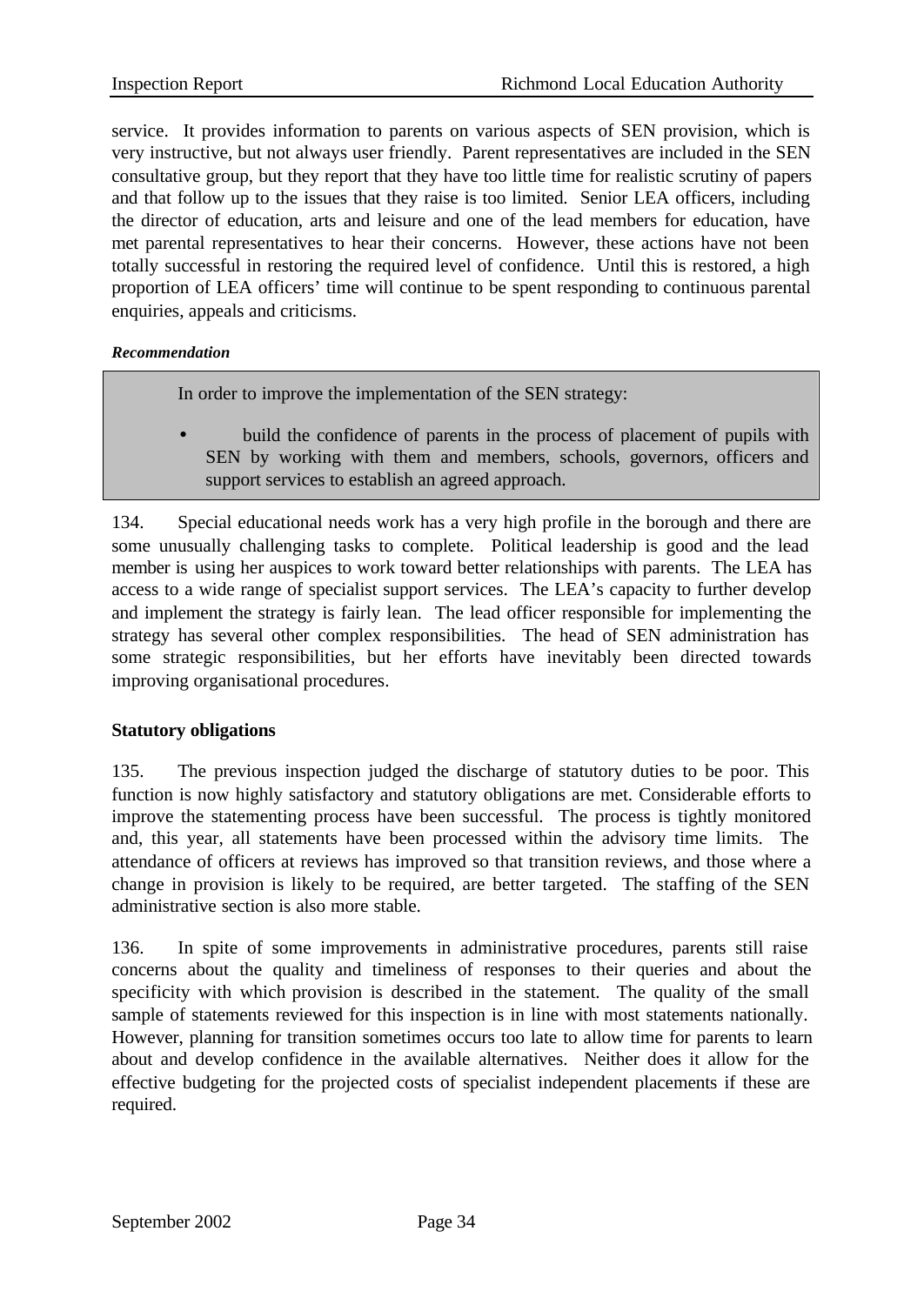## **SEN functions to support school improvement**

137. The previous inspection judged that the training and support for co-ordinators of special educational needs in schools was satisfactory, although the dissemination of a range of projects was not sufficient. No fieldwork was carried out and this area continues to be satisfactory and has some good features.

138. The support services for SEN provide a good range of specialisms and expertise. They are now managed from within the school improvement division. This has enabled a better link between the school improvement strategies and SEN. Special educational needs co-ordinators are well supported and training is good. Co-ordination between the work of the different services and the schools is ensured through termly in-school meetings. Projects are disseminated through regular newsletters and conferences. Nevertheless, monitoring and moderation of the provision for *school action* and *school action plus* is not sufficiently consistent to help develop the understanding of the threshold between schools' and the LEA's responsibilities.

## **Value for money**

139. The previous inspection judged value for money as unsatisfactory. The budget was overspent and financial decision making lacked transparency. There was too little monitoring of SEN funding or progress made by pupils with SEN. Since the last inspection, the LEA has improved the transparency of financial decision making and the monitoring and control of the SEN budget. Expenditure is in line with similar authorities and the provision made for pupils with SEN is at least satisfactory. Value for money is now satisfactory

140. Support for special educational needs co-ordinators in schools is effective. There are, however, inefficiencies resulting from the high number of requests for multidisciplinary assessments and the high number of appeals. Some pilot work has taken place that monitors the support provided by the school alongside the progress of each statemented pupil in Year 7. It is anticipated that this work will be extended. However, monitoring schools' expenditure and implementing methods of financial management that reinforce the objectives of the LEA's special educational needs strategy and the Code of Practice remain areas of weakness.

## *Recommendation*

In order to improve the value for money of SEN functions:

• consult with headteache rs and governors to clarify a strategy for monitoring schools' expenditure on special educational needs and its impact on attainment.

141. Tight procedures for controlling and monitoring the central budget are in place and a new SEN transport policy is in operation. The council has allocated a further £0.5million to the budget allowing £300,000 to provide a contingency. In this financial year, expenditure for out-of-borough placements and transport are still projected to be higher than the amount budgeted.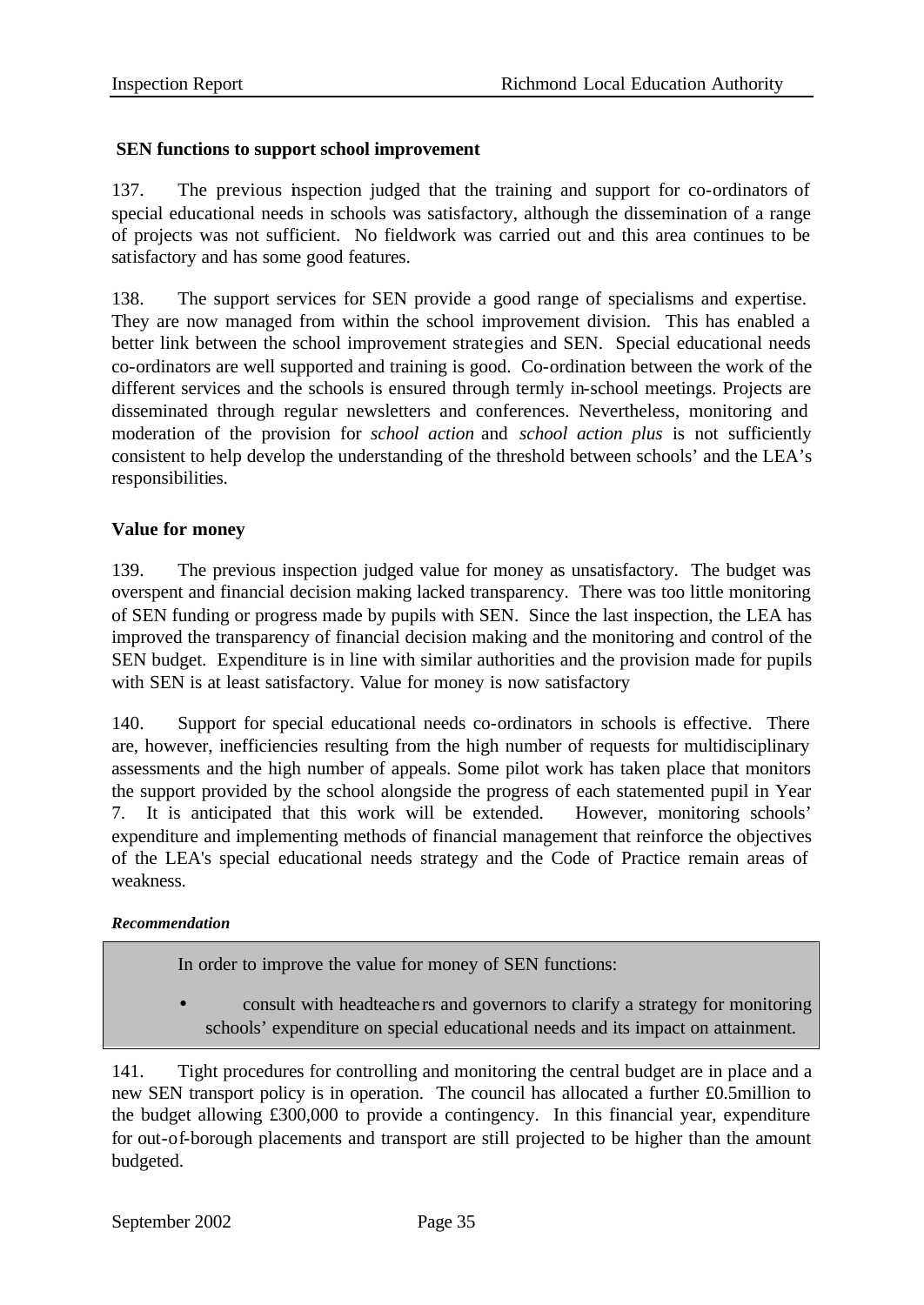# **Section 4: Promoting social inclusion**

#### **Summary**

142. The council is committed to securing the best for all those living and working in Richmond and recognises that the needs of the vulnerable, excluded and disaffected must be met. There are good measures in place to combat racism and a strong corporate approach guides initiatives. Corporate parenting arrangements for the education of looked after children are weak. Asset management planning is unsatisfactory and much work remains to be done to improve the condition and suitability of school buildings. Some schools are vague about the nature and range of their responsibilities in this area, and timescales for development are unclear. Since the last inspection, however, the LEA has made progress in developing its strategy for social inclusion and this is now satisfactory.

143. The LEA has recently improved provision for pupils who have no school place and support to schools for improving behaviour and attendance. Comprehensive work is taking place to develop schools' awareness of equality issues and thus raise expectations and attainment of pupils. There are some good examples of collaboration between different agencies over specific initiatives and projects, such as work to improve school attendance, although this is still patchy overall. Many improvements are recent and thus their impact on performance is too early to judge. However, the percentage of pupils who leave school without any GCSE qualification and the absence rate in secondary schools are still too high.

## **The strategy to promote social inclusion**

144. The previous inspection found that the LEA's strategy to promote social inclusion was unsatisfactory. There was insufficient provision for vulnerable pupils and schools were not aware of their entitlement to support. Since then progress has been made and the strategy is now satisfactory

145. Appropriately, social inclusion initiatives are included in statutory plans such as the EDP and the Behavioural Support Plan. In addition, the LEA has supported the work of the drug action and youth offending teams, the Connexions service and efforts to tackle teenage pregnancy. The strategic overview of the contribution of different services, in particular education, health and social services is satisfactory and a local strategic partnership for children and young people has been formed. There are good examples of joint working between the main agencies, although this is still sometimes patchy. The education department has had more success internally, ensuring close working arrangements between services that support social inclusion and school improvement in order to meet the needs of pupil groups at risk.

146. Consideration has been given to appropriate routes for referral to different agencies and services, although this has not yet resulted in a single point of referral or the use of a common referral form. There is some tracking of the involvement of different services with families of pupils who are referred for behaviour support. However, this is not yet sufficiently comprehensive or co-ordinated to identify overlap or omissions in provision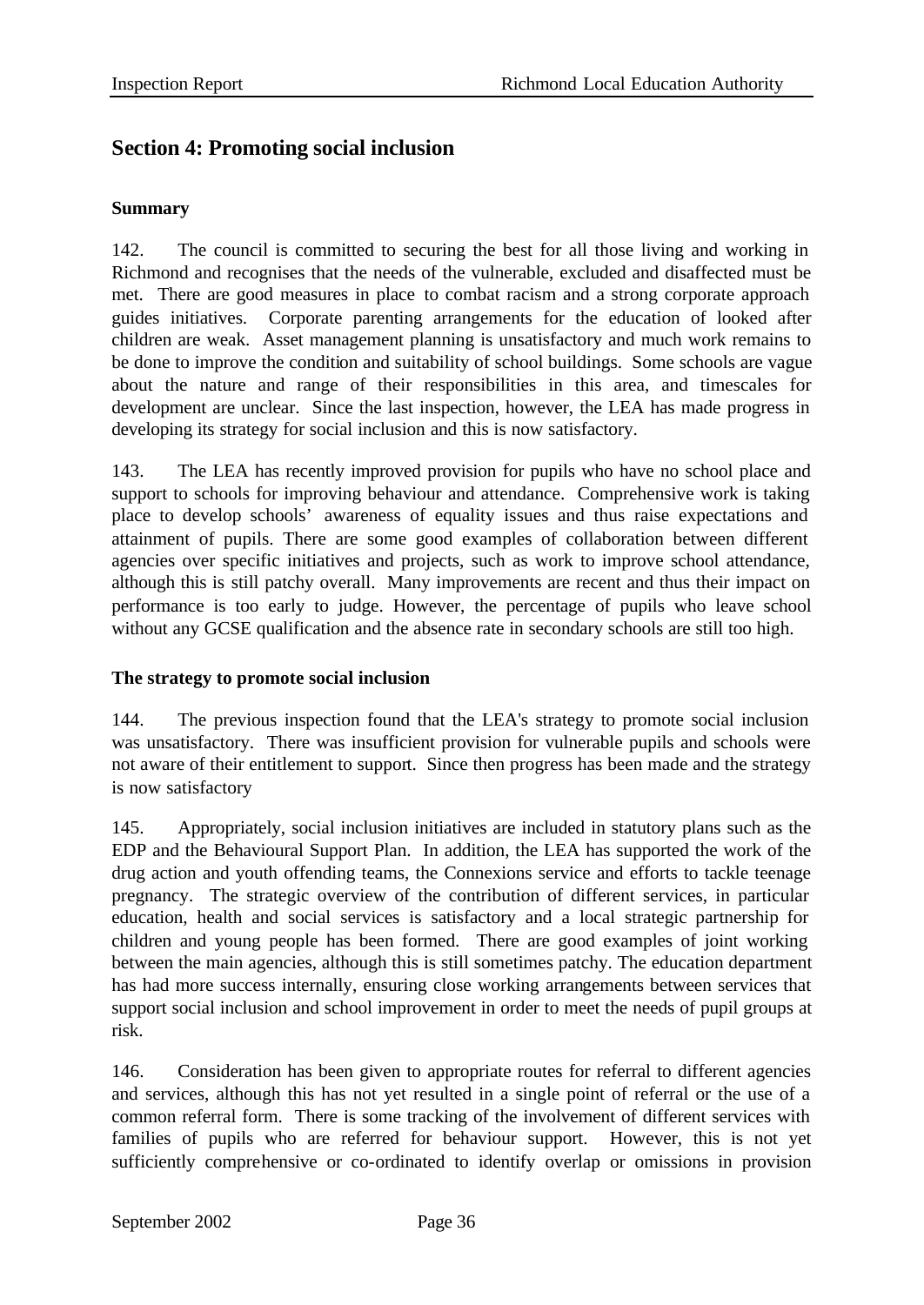particularly in view of the high proportion of secondary aged pupils living outside the borough.

#### *Recommendation*

In order to improve further the promotion of social inclusion:

• co-ordinate management information systems to enable reasons for underattainment to be identified and gaps or omissions in provision to be addressed.

The LEA has considerably improved provision for the support for behaviour and education otherwise than at school, especially in the education welfare service,. It has made good use of limited additional resources and has effectively targeted existing resources. Unlike many of its neighbouring authorities, Richmond seldom receives additional national funding for these purposes.

## **The supply of school places**

147. At the time of the last inspection, the LEA's performance in the planning of school places was unsatisfactory. Though areas of difficulty remain, the LEA has addressed effectively the recommendations of the previous report. Performance is now satisfactory.

148. There has been good progress in addressing the shortage of primary school places. The primary Private Finance Initiative scheme has been well planned and the additional provision will supply a four per cent margin in terms of the projected need for school places, thus reaching the lower limit recommended after the last inspection. The provision also includes three units for pupils with SEN, adding appropriately to the LEA's capacity to meet the needs of its pupils within the borough. However, there remain pockets of both under- and over-provision within the borough. Only one school now has a 'bulge class', but primary schools' perceptions of the quality of school place planning have improved only marginally since the last inspection, with 40 per cent of schools still rating the LEA's work in this aspect as poor or very poor.

149. Detailed planning of secondary school places has been slow to develop. Figures for January 2002 show that there is only a 2.7 per cent ma rgin of surplus places in the borough's secondary schools, and projections indicate a growth of about four per cent over the next five to six years. Furthermore, almost 90 per cent of the available capacity is concentrated in one school whose popularity has increased markedly, and in which there are no surplus places in Year 7. The LEA intends to make a further substantial Private Finance Initiative bid to create the necessary margin of surplus capacity, as well as addressing a range of issues concerned with the condition and suitability of school buildings. However, the planning is at an early stage of development, and is further complicated by debate surrounding post-16 provision.

150. Forecasting for primary schools is extremely accurate, and among the best in outer London. In secondary schools, the margin of error was slightly over one per cent in 2000, about average for outer London boroughs. Forecasting is particularly complex, given the high rates of both inward and outward migration of pupils transferring from primary to secondary schools, and the volatility of parental preferences. The reliability of longer-term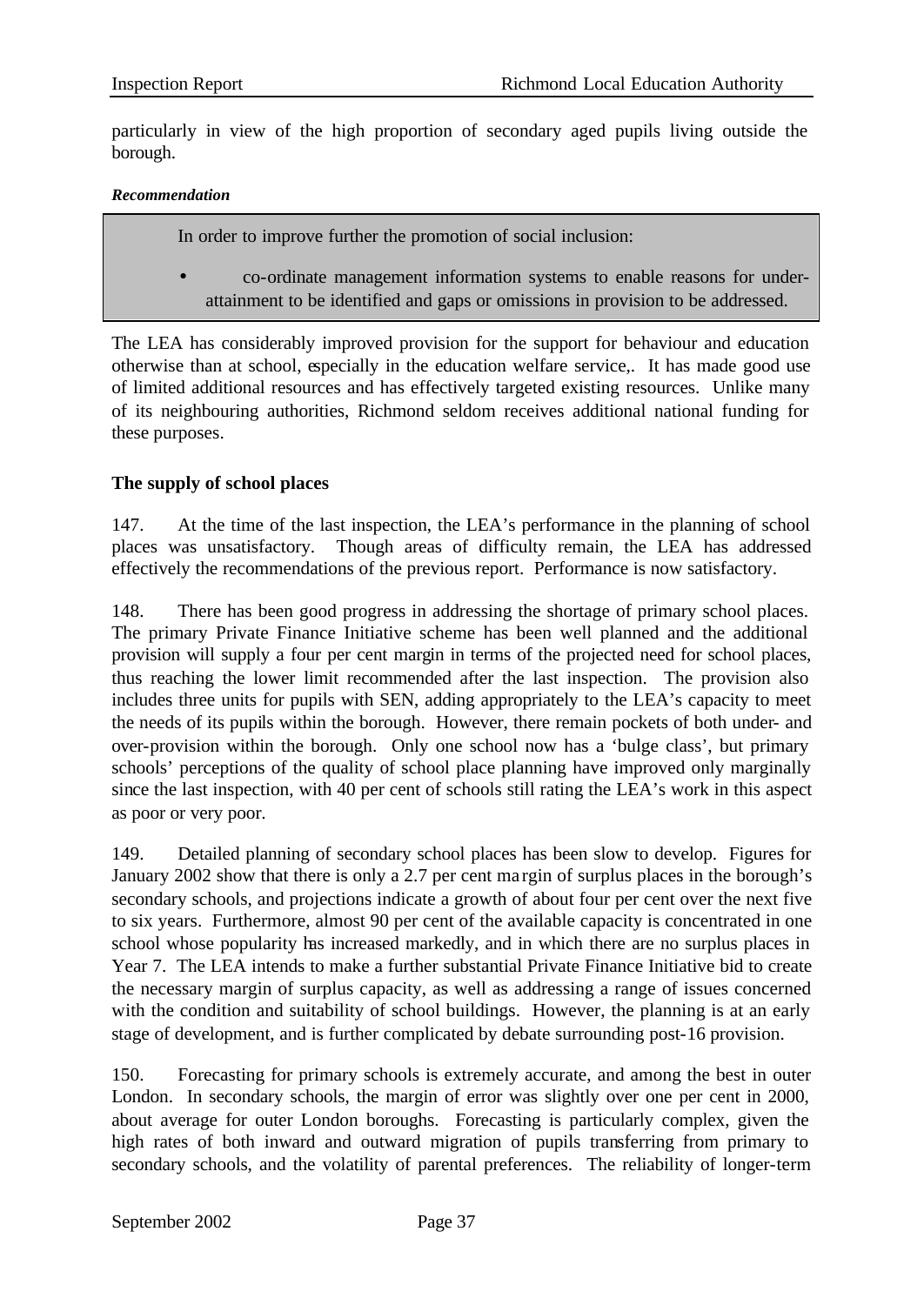projections depends heavily on the accurate modelling of these factors, as well as on the impact of economic factors and housing development. The planning of the secondary Private Finance Initiative bid does not consider sufficiently the potential impact on the supply of school places arising from increased demand for places in schools with greatly improved facilities and, perhaps, with elements of post-16 provision.

#### *Recommendation*

In order to improve further school place planning:

in consultation with neighbouring authorities, diocesan boards and the Learning and Skills Council, model the impact of the current proposals for change on the supply of and demand for secondary school places.

151. The school organisation committee is appropriately constituted and fulfils its statutory obligations. It has dealt impartially with objections relating to changes in the LEA's provision of special schools. The draft school organisation plan for 2002-07 is of satisfactory quality and, as a result of the school organisation committee's recommendations, is an improvement on the previous year's plan in terms of its clarity and its relationship with other plans. However, aspects of the data referring to pupils with SEN are imprecise.

#### **Admissions**

152. Admissions arrangements were good in both primary and secondary schools at the time of the last inspection. The LEA's self-evaluation indicates that the arrangements continue to work well. No detailed fieldwork in this area was undertaken during this inspection, and the judgement is unchanged.

153. Secondary schools continue to hold the admissions service in high regard, with six of the eight schools rating the service as good or very good. Primary schools are less positive than during the last inspection, with about 20 per cent registering their dissatisfaction with the service. However, almost 90 per cent of parents received a place for their child in a school of their first preference in 2001, and the appeals panel upheld only about one third of the appeals heard. Both these figures are in line with national comparators.

#### **Asset management**

154. The quality of asset management planning is unsatisfactory. There have been very recent improvements, but the LEA has not fully addressed the recommendation of the previous inspection report requiring it to bring its asset management process in line with the DfES timetable.

155. The LEA's asset management plans for 2001-02 and 2002-03 failed to gain DfES approval, mainly because they did not contain the necessary data on the condition and suitability of schools. The appraisal process also identified deficiencies in the LEA's local policy statement. Weaknesses in the management of the relationship between the council and its outsourced construction and property service in the early stages of the partnership led to a lengthy delay before the survey work began and consequent delays in its completion.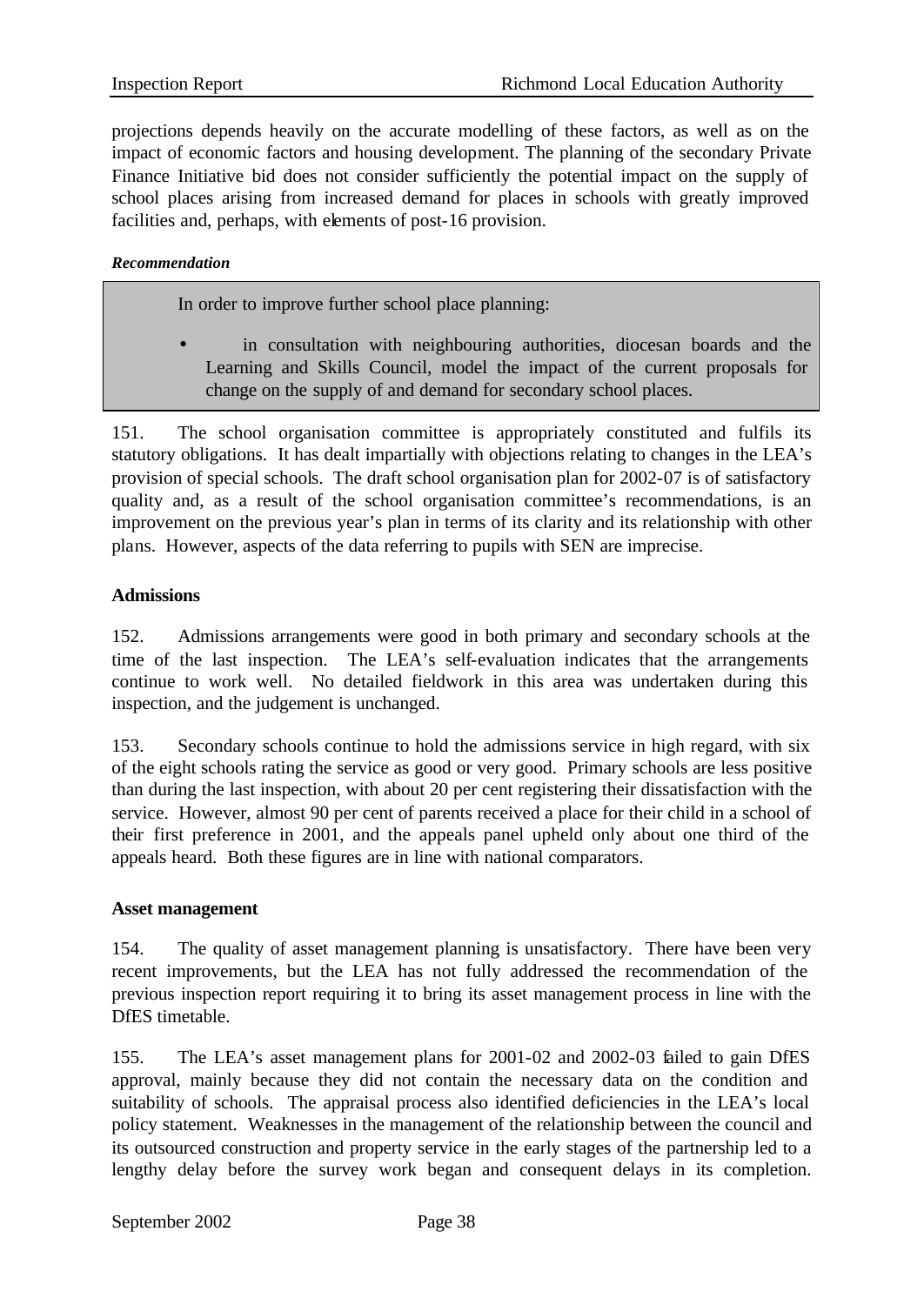Schools were still receiving the results of their condition surveys at the time of the inspection, many months after the work had been completed. As a result of the appraisal of the 2002-03 asset management plan, the LEA lost its autonomy to use New Deal for Schools condition and modernisation grants.

156. The LEA has since submitted a new asset management plan covering the period 2002-06 to the DfES and is awaiting its assessment. The new plan relates more closely to other statutory plans, and is accompanied by the relevant data. The LEA has also re-gained its autonomy to spend NDS funding. Plans to address the highest priority work have been approved. Nevertheless, condition surveys have identified about £22 million of necessary repair work, giving a per capita bill that is well above average.

157. The LEA has made good use of increased capital resources to invest in new provision. However, there is little clarity in planning to address the broader range of maintenance and renewal stemming from the council's tendency, in the past, to use repair and maintenance expenditure as a budget regulator. The LEA's asset management working group has met only infrequently. Schools do not, in general, have individual asset management plans and some remain unclear as to the balance between their own building and maintenance responsibilities as tenants and those of the LEA as landlord. As a result, neither schools nor the LEA have a clear timescale as to when work is likely to be carried out.

#### *Recommendation*

In order to improve asset management planning:

ensure that the LEA fully meets its maintenance and asset management duties.

## **Provision of education for pupils who have no school place**

158. The previous inspection found that provision was poor. It was narrow in range and offered pupils very limited contact with education. There were long delays in placing children and poor rates of reintegration into mainstream school. Very good progress has been made since the last inspection and the provision is now satisfactory with some good features. If progress is maintained, the foundations are in place for the development of good provision.

159. There is a good strategy for improvement, coherently set out in all key plans. This includes a sensible range of practical tasks, plus an ambitious proposal to refocus resources made available by the closure of a special school for primary aged pupils. This has now been implemented in the face of considerable controversy. It has resulted in this small LEA having access to a varied range of provision which has the capacity to meet the needs of pupils with a wide range of behaviour problems in Key Stages 2, 3 and 4.

160. The newly designated pupil referral unit forms part of a pupil referral service, which provides outreach behaviour support for secondary schools and alternative provision for Key Stages 3 and 4 on two different sites. The pupil referral unit has only been fully operational since September 2002 and it is, therefore, too early to judge the effectiveness and quality of the provision. However, both sites offer full-time provision with opportunities to attain a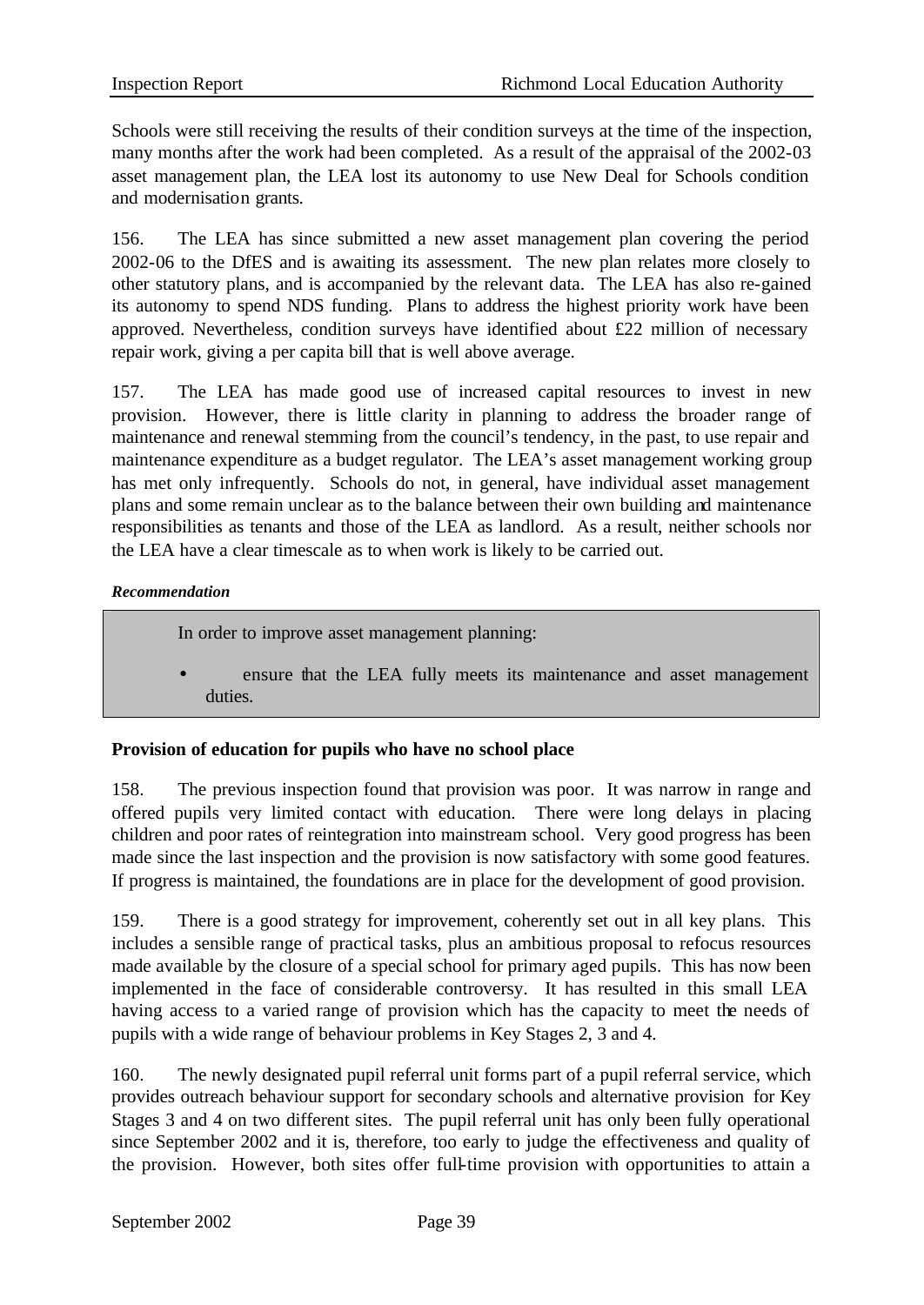suitable range of GCSEs. All but two pupils who attend the pupil referral unit are provided with full time programmes that offer a broad and balanced curriculum. Those who still receive part-time provision do so becaus e of their health. Pupils who attend the pupil referral unit receive the support of Connexions advisers. Reintegration rates are in line with the national figure and pupils reintegrated into school are well supported. The time required to place a child following referral has been significantly reduced and is for most pupils satisfactory.

161. The range of provision has been extended by profitable partnerships with social services, health and colleges of further education. A very good feature of the provision for Key Stage 4 pupils is the support provided by project workers funded by the social services department. In addition to the pupil referral unit, a full time prevocational scheme is organised for 24 pupils in Year 11, which includes attendance at college, including access to GCSE courses, work experience and support from youth workers. Appropriate evaluation has led to substantial improvements being made in this provision. Pupils who are admitted to the psychiatric hospital and attend a child and adolescent mental health project receive education provided by teachers employed by the LEA. Teaching is also provided, generally on a short-term basis, for a very small number of looked after children who present acute behavioural difficulties.

162. The systematic and tight monitoring of the whereabouts of pupils and their progress is good. The LEA monitors the curriculum of pupils who are placed by schools on extended work experience and those who are educated by their parents at home.

## **Attendance**

163. The previous inspection judged LEA support to improve attendance as unsatisfactory. The LEA had not met targets for reducing unauthorised absences. The support provided by education welfare officers was variable and effectiveness was reduced by the long-term absence of some officers. Support for attendance has improved and is now satisfactory, although there are still a few weaknesses.

164. Rates of attendance in 2000-2001 were below the national figure for secondary schools and the high rate of unauthorised absence in secondary schools was a matter of particular concern. After three years when the attendance rate steadily deteriorated, unverified data for 2001-2002 shows marginal improvement in primary and secondary schools, but deterioration in special schools. Sixty nine per cent of primary schools and 87 per cent of secondary schools improved their rates of attendance. However, despite this improvement, LEA targets for attendance have not been met.

165. Satisfactory steps have been taken to address the recommendations of the previous inspection. New guidelines to schools on attendance have been published, although referral criteria and procedures for progressively increasing the levels of intervention when the pupil's attendance does not improve are not clear or sufficiently systematic.

166. Attendance data is monitored, but the analysis is not sufficient to target support precisely or to evaluate the outcomes of existing strategies. Critical questions, such as the number and names of the children who do not achieve expected levels of attainment because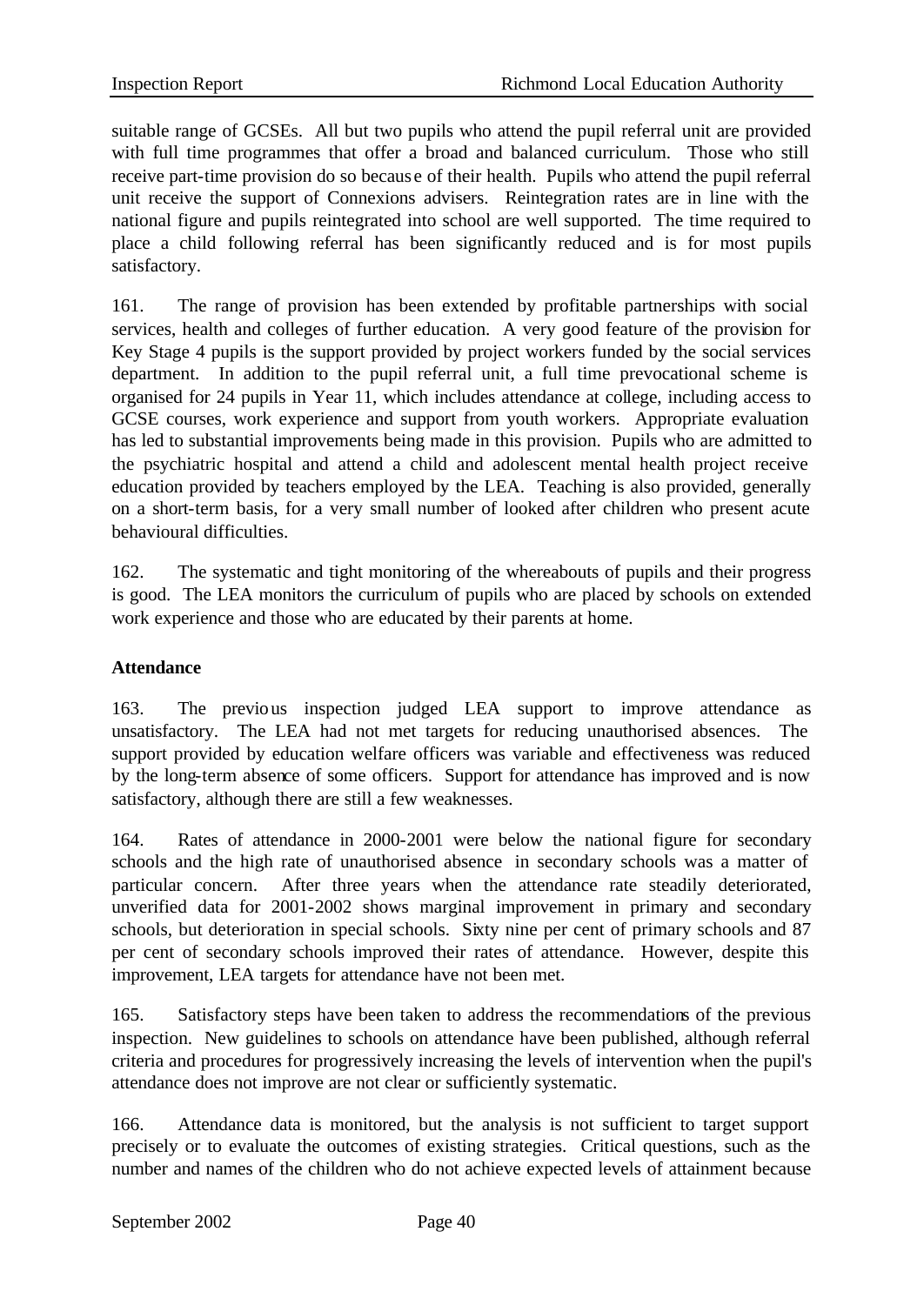of attendance problems or the comparison between the rates of attendance of pupils living out of borough with those living within the borough, are not analysed regularly.

#### *Recommendation*

In order to improve school attendance:

• develop more detailed analysis of pupil attendance data to inform the development of the attendance strategy and to ensure that support and intervention are targeted effectively on the most persistent problems.

167. The support provided by the education welfare service is allocated appropriately to schools in line with their needs. The staffing of this service is now more stable and schools record that support is at least satisfactory. Target setting visits to some schools have been made in conjunction with the schools assigned inspector. Staffing of the service has been enhanced to provide additional support for pupils who attend Richmond schools but live in neighbouring boroughs. There is greater and more appropriate use of legal powers. Truancy patrols have been conducted and a greater number of parents have been prosecuted because of the prolonged absence of their children.

## **Behaviour support**

168. The last inspection judged LEA support for behaviour unsatisfactory. Despite reductions in the number of permanent exclusions, provision, particularly for secondary schools, was fragmented, unco-ordinated and variable in quality and effectiveness. The LEA has taken reasonable steps to extend and co-ordinate the range of provision for supporting behaviour. This is now satisfactory, although many aspects have been put into place very recently and it is not yet possible to judge effectiveness. Secondary schools, who have not, as yet, felt the effects of the restructuring of the provision, still rate provision as poor.

169. Good and feasible strategies to improve behaviour are included in the EDP and Behavioural Support Plan. The number of permanent and fixed term exclusions has continued to fall. Provision is now better co-ordinated and has the potential to form a continuum of support to meet the range of different school and pupil needs. A primary and a secondary unit, attached to a special and a secondary school respectively, provide education for pupils with statements for emotional and behavioural difficulties. The primary unit opened in January 2002 and has appropriate staffing and accommodation. Despite a very difficult start, there are signs that pupils have settled, are making progress and are provided with good opportunities for integration. The unit plans to provide on-site targeted short-term programmes to support primary aged pupils with behavioural difficulties. In addition, two teachers provide behavioural support to pupils within schools.

170. At secondary age, the newly formed pupil referral service provides short-term placements for pupils who may be dual registered and support to schools, which may also be purchased. Link teachers between schools and the service have been identified. Support has, so far, not been provided to each school because of staffing vacancies last year and more recently because of changes to the structure and organisation of the units.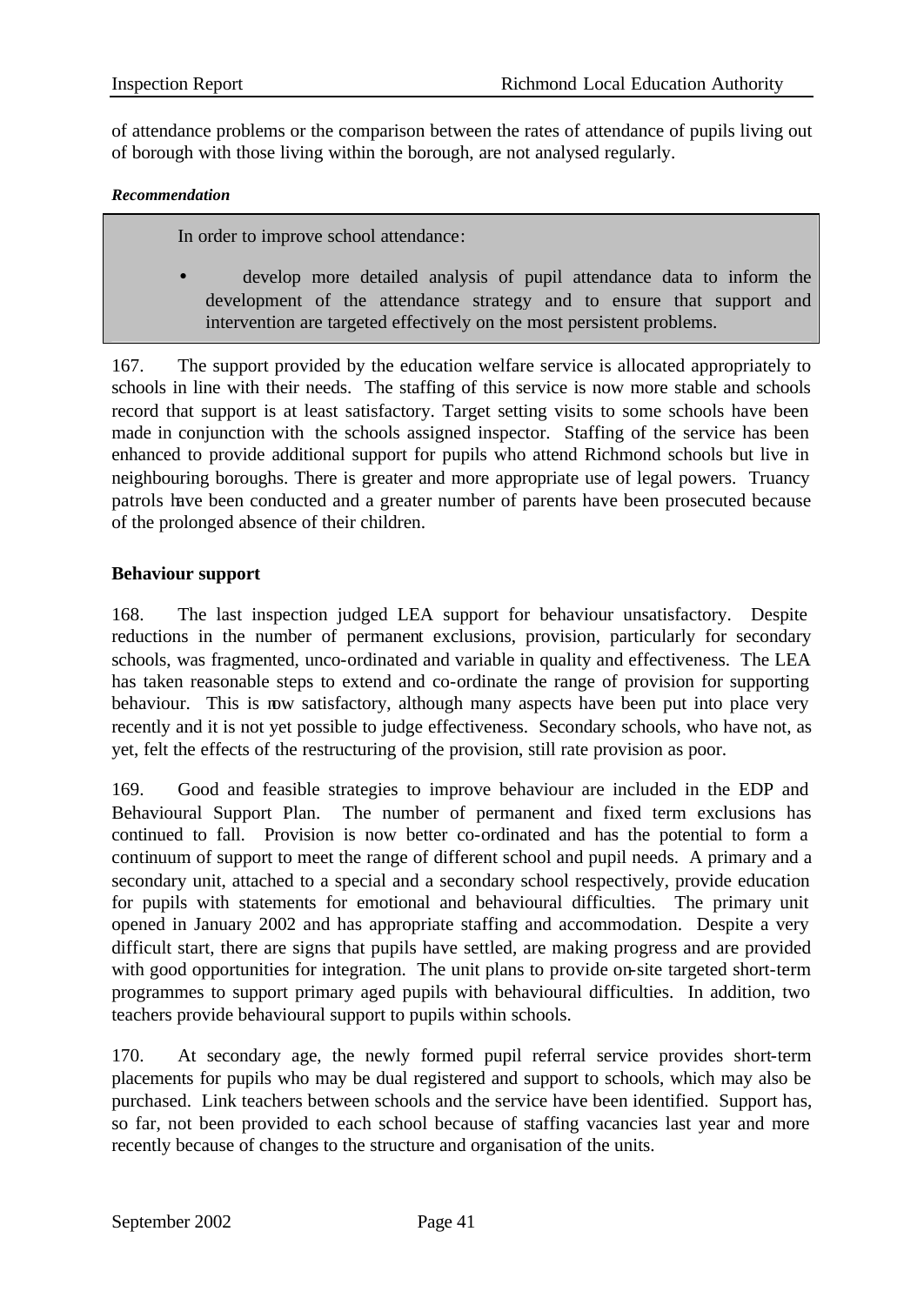171. Appropriate steps have been taken to develop provision within secondary schools. learning support units have been established in five schools using the Standards Fund and funding from a public service agreement. Schools were well consulted on the use and distribution of the funds that have generally been used to refurbish accommodation and provide individualised ICT learning programmes. The provision of dedicated staffing for the units is less secure. The LEA has assisted the development of the units through individual reviews conducted by the inspector for special educational needs and the social inclusion officer. Nevertheless, in one or two schools the development of provision, for various reasons, is still fragile, although LEA support and advice is available.

172. The LEA has taken appropriate steps to ensure that support and training for behaviour are embedded in strategies for school improvement. The use of the Pupil Retention Grant is monitored through a written response by secondary schools.

## **Health, safety, welfare and child protection**

173. In the previous inspection arrangements for health and safety and protecting children from significant harm were satisfactory and they remain so. The social services department confirms that the LEA discharges its responsibilities for child protection. The local authority has expressed a commitment to implementing the pan-London child protection procedures and is waiting for these to be finalised before updating existing procedures.

174. Some teachers have expressed confusion about appropriate procedures for referral to the social services department. Recently, the social services department has asked schools to inform parents about a pending referral before contacting the social services department. This requirement is not included in existing procedures, although it is a feature of the draft pan-London procedures. The lead officer confirms that this is being discussed in refresher training, but, as yet, not every teacher has attended the training. There is appropriate advice and support for schools who are reticent about approaching parents before referral and appropriate caveats are being developed to alert teachers to circumstances where contact with parents may not be appropriate.

#### *Recommendations*

In order to improve further child protection procedures:

- clarify with schools the current requirements for informing parents of school concerns about child protection, prior to making a referral to the social services department; and
- ensure schools are informed of circumstances when it is inappropriate to contact parents and from where advice and support may be obtained should difficulties arise.

175. In all other respects requirements are being met. There are appropriate policies and guidelines in place for health and safety, school journeys, and risk assessments. The LEA is represented on the area child protection committee. There is an appropriate policy and programme for training designated teachers and attendance at training is monitored.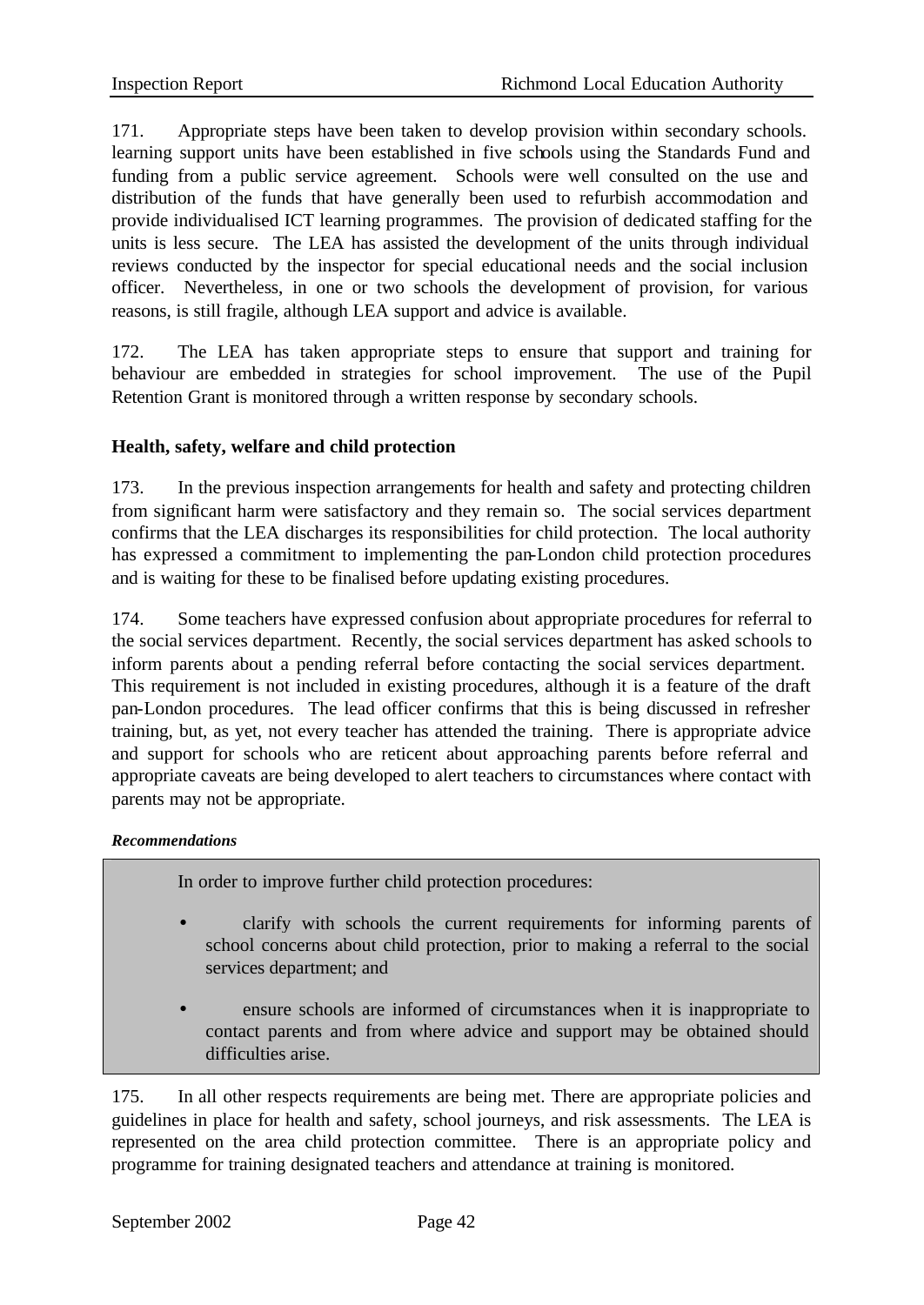## **Looked after children**

176. Support for raising the attainment of looked after children was satisfactory at the time of the last inspection. An initial scrutiny of evidence suggested that it remained so and it was therefore not identified as an area for further inspection. However, despite enhancements in dedicated staffing to support the attainment of the children, during the inspection of other aspects of LEA provision, three significant weaknesses were identified.

177. Firstly, the database of looked after children has not been completed, although data are available on the attainment of the limited number of looked after children who attend schools in the borough. Secondly, there is no clear agreement about the role that the education department will play as corporate parents in monitoring or supporting the education of children attending schools outside the borough. Finally, while there is a protocol agreed between the education and social services departments to guide decisions on the funding of residential placements outside the borough, it is not clearly understood by all parties.

#### *Recommendations*

In order to improve provision for looked after children:

- ensure the completion of a shared database to enable the effective monitoring of the progress of looked after children; and
- agree with social services the corporate parenting roles and responsibilities of the education department in funding, supporting and monitoring the education of looked after children, who attend schools or residential provision outside the borough.

## **Measures to combat racism**

178. The previous inspection judged the LEA's action in combating racism satisfactory. The council had devised a new policy and planned a range of initiatives. Racial incidents in schools were being monitored. Progress since the last inspection has been sustained and the effectiveness of the LEA's action in combating racism is now good. A strong corporate approach determines the counc il's policies, management and performance in the area of equality and diversity. There is a structure of corporate and service working groups to ensure that policies are co-ordinated and embedded throughout the work of the council which are led appropriately by the most senior officers.

179. The council has agreed and is implementing a race equality scheme. Responsibilities for actions are clearly defined and training has been provided. In 2001, the council was assessed as having achieved level one of the Commission for Racial Equality's standard for managing and developing performance in equality and diversity and is working to achieve level two by April 2003. Effective work has taken place to improve the representation of black and minority ethnic groups in the council's workforce.

180. The director of education, arts and leisure leads the race equality steering group within the education department, which has appropriate terms of reference to promote race equality and raise standards of attainment of pupils from minority ethnic backgrounds who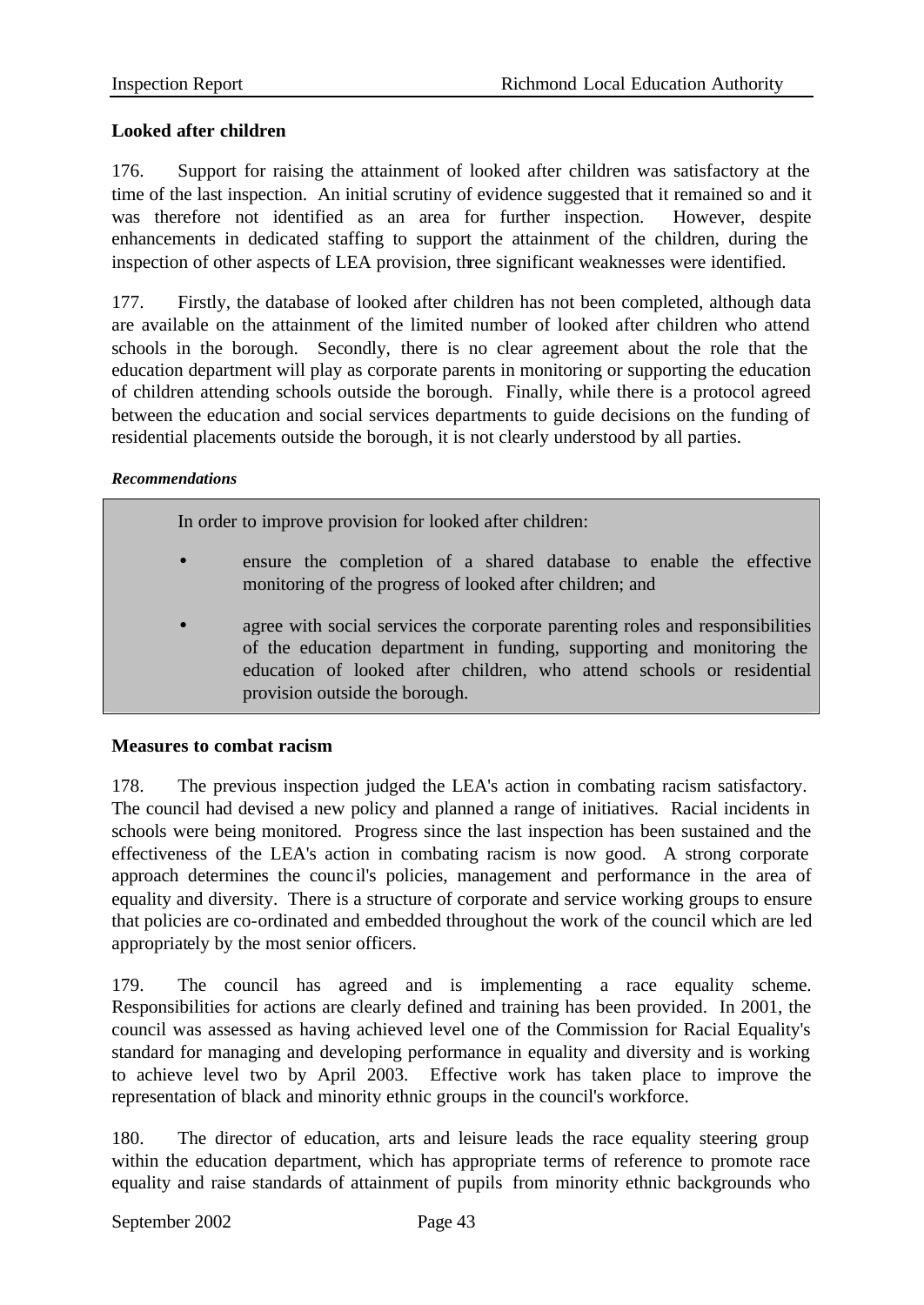are at risk of under-achievement. Led by a Beacon school, comprehensive and sensitive steps have been taken to work with schools to develop a sound professional approach to addressing issues of equality and build awareness. An approach that can be used as part of the school's self evaluation has been developed and discussed. Racist incidents in schools are monitored appropriately.

181. Structures and procedures for consulting the minority ethnic communities are reported as sound. Of particular note is the good consultation process employed when obtaining data for monitoring ethnicity that is required for the Pupil Level Annual School Census. The Richmond borough black achievement project has been beneficial in adding the pupil's voice to improving the understanding of the experience of minority ethnic groups and the issues that have an effect on achievement. Although the attainment of minority ethnic pupils is improving, nevertheless, underachievement persists.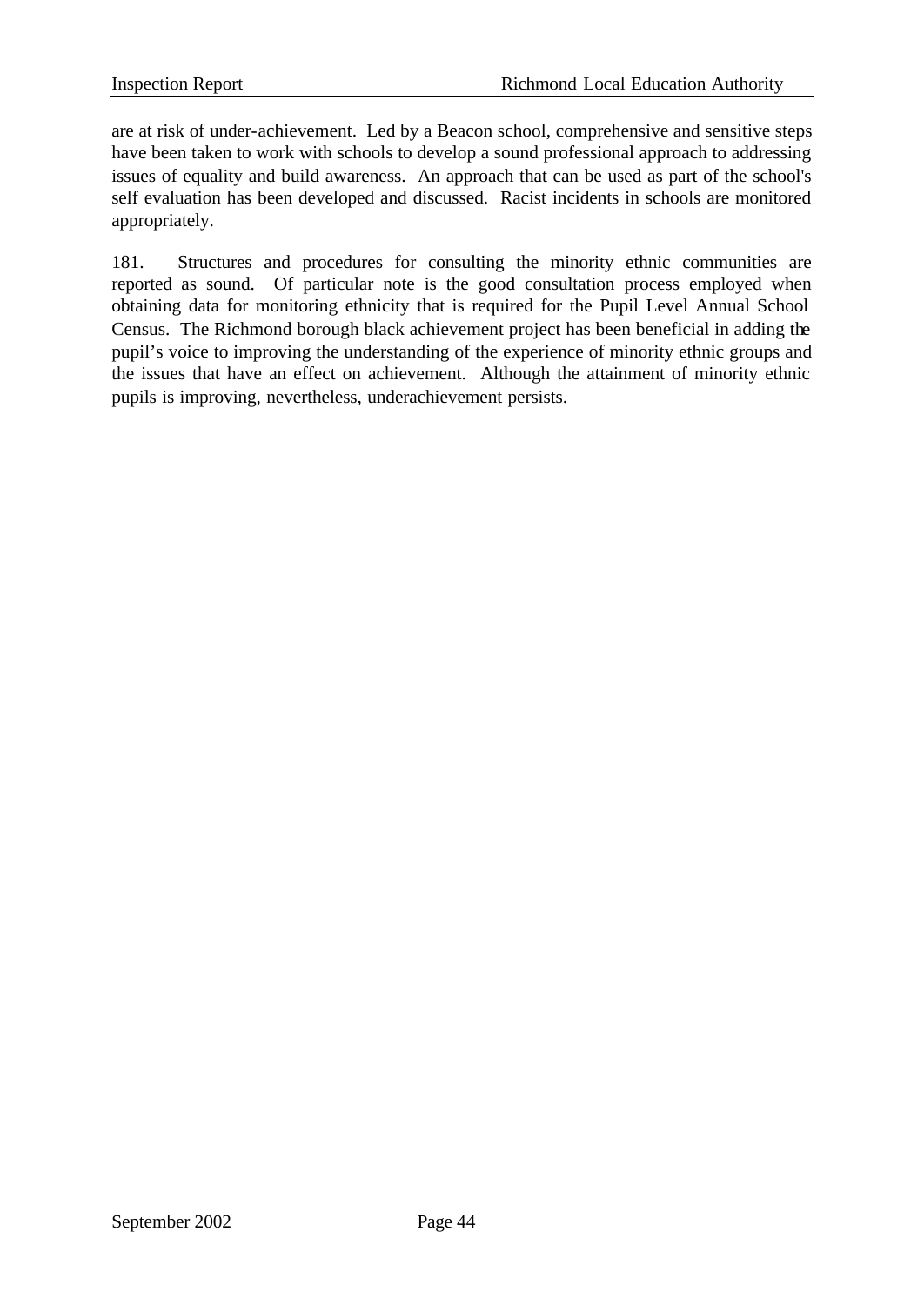# **Section 5: Corporate issues**

#### **Summary**

182. Education has a high corporate profile. Significant investments of time and money have been made since the last inspection and this has had a beneficial effect on service delivery. Senior officers and members work well together and have a good understanding of the relative strengths and weaknesses of the council's systems and performance. Joint planning across services is beginning to impact on fundamental problems such as the recruitment of staff and partnership work contributes effectively to the achievement of corporate targets. The new administration, only in place since May 2002, has taken appropriate steps to meet its responsibilities. Financial planning for the next three years is underway and a ten-year plan for education has been drafted. While there remains much to do, there is a clear ambition for continuous improvement and satisfactory capacity to achieve this.

## **Corporate planning**

183. In the previous report corporate planning was satisfactory. Although schools were largely unaware of the detail, the community plan placed a clear emphasis on education and appropriate links were made to targets in other council plans. Corporate planning and implementation overall are still satisfactory.

184. The council's commitment to education remains high. The Local Strategic Partnership, known in Richmond as the community planning and partnership forum, consists of a wide range of partners drawn together to work with the council and establish a shared vision. The agreed vision and objectives are outlined in the community plan and reflected appropriately in other council plans such as the Best Value Performance Plan. The current community plan has been amended recently to reflect more accurately the manifesto commitments of the new administration. However, the revised plan remains too wideranging in its aspirations and has not been fully considered in the light of budget proposals. The council is rightly refining these aspirations and producing a more fundamental list that will steer departmental planning for 2003 and beyond. Understandably, since council priorities have not yet been published, there is current widespread anxiety about the nature of the commitment to developing post-16 education and the perceived intention of the council to develop such provision in schools.

#### *Recommendation*

In order to improve the implementation of corporate and departmental plans:

work with key partners to agree a corporate strategy for post-16 provision that takes account of developments within and beyond the borough.

185. The executive board works effectively to ensure that action to meet corporate objectives is jointly established across departments. Although the community plan and the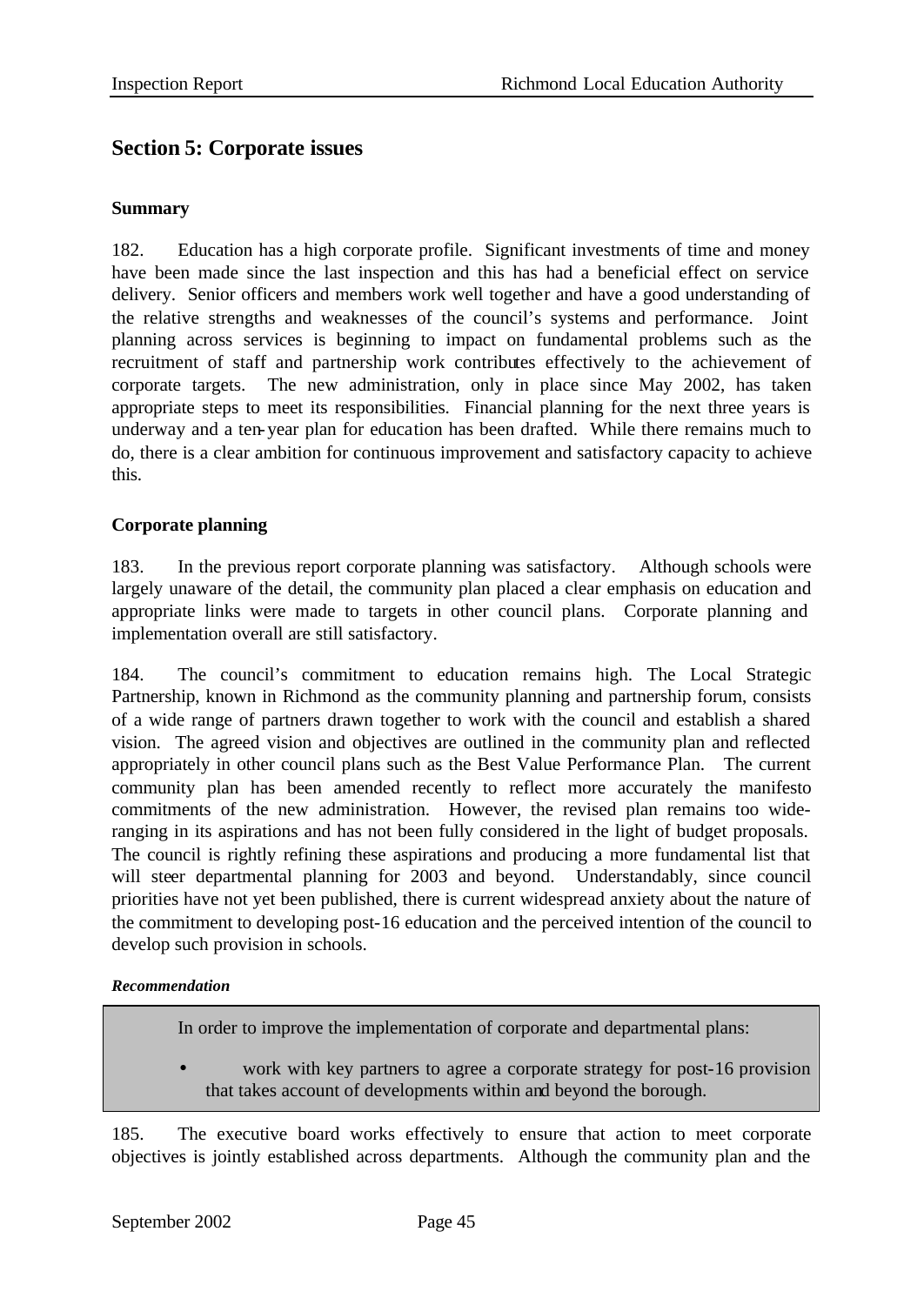Best Value Performance Plan do not fully echo this interrelation of departmental activity, education plans make appropriate reference to corporate strategies and plans.

186. The chief executive maintains a core role in monitoring progress and the executive board is held accountable and reports regularly on departmental developments. Roles and responsibilities of cabinet members and senior officers for monitoring aspects of corporate planning have been appropriately clarified.Members with portfolio responsibilities receive monthly reports. In education there is appropriate challenge by lead members. Best Value and public service agreement targets are closely monitored in line with the evaluation cycle for service plans across the council. Within this cycle performance management is beginning to play a more central role, particularly at senior officer level.

#### **Decision making**

187. In the last inspection the speed of decision making was satisfactory, other than in SEN, and to some extent this weakness has been addressed. The SEN budget is now more tightly monitored and clearer planning systems are in place. However, management strategies for dealing with the high demands placed on this budget are not sufficiently explicit to drive consistent understanding and action. The speed, transparency and effectiveness of decision making remain satisfactory overall.

188. The new constitution has brought clarity to procedures. Decisions are recorded and appropriately communicated. Procedures for consultation with schools, partners and stakeholders are mostly sound. The council has not shied away from making difficult decisions. However, detailed consultations and rigorous examination of views and issues, such as those relating to the closure of the primary special school, have not led to a successful consensus and have not always been understood by all parties, some of whom remain anxious about resulting changes.

#### *Recommendation*

In order to improve the decision-making processes:

work with partners and stakeholders to establish appropriate consultation procedures in line with national and local guidelines.

## **The leadership provided by officers and elected members**

189. The strategic management of education was criticised in the last inspection. Particular weaknesses have been satisfactorily rectified and the director of education, arts and leisure is now a member of the executive board. Schools value this change. The effective leadership of the director has been a critical factor in the successful implementation of postinspection action plans.

190. The leader of the council gives measured and focused direction to the council and is clear about the central issues needing to be addressed. The chief executive gives clear, directional leadership to officers and members and her commitment to improvement in education is unequivocal. However, council and cabinet meetings have not yet been fully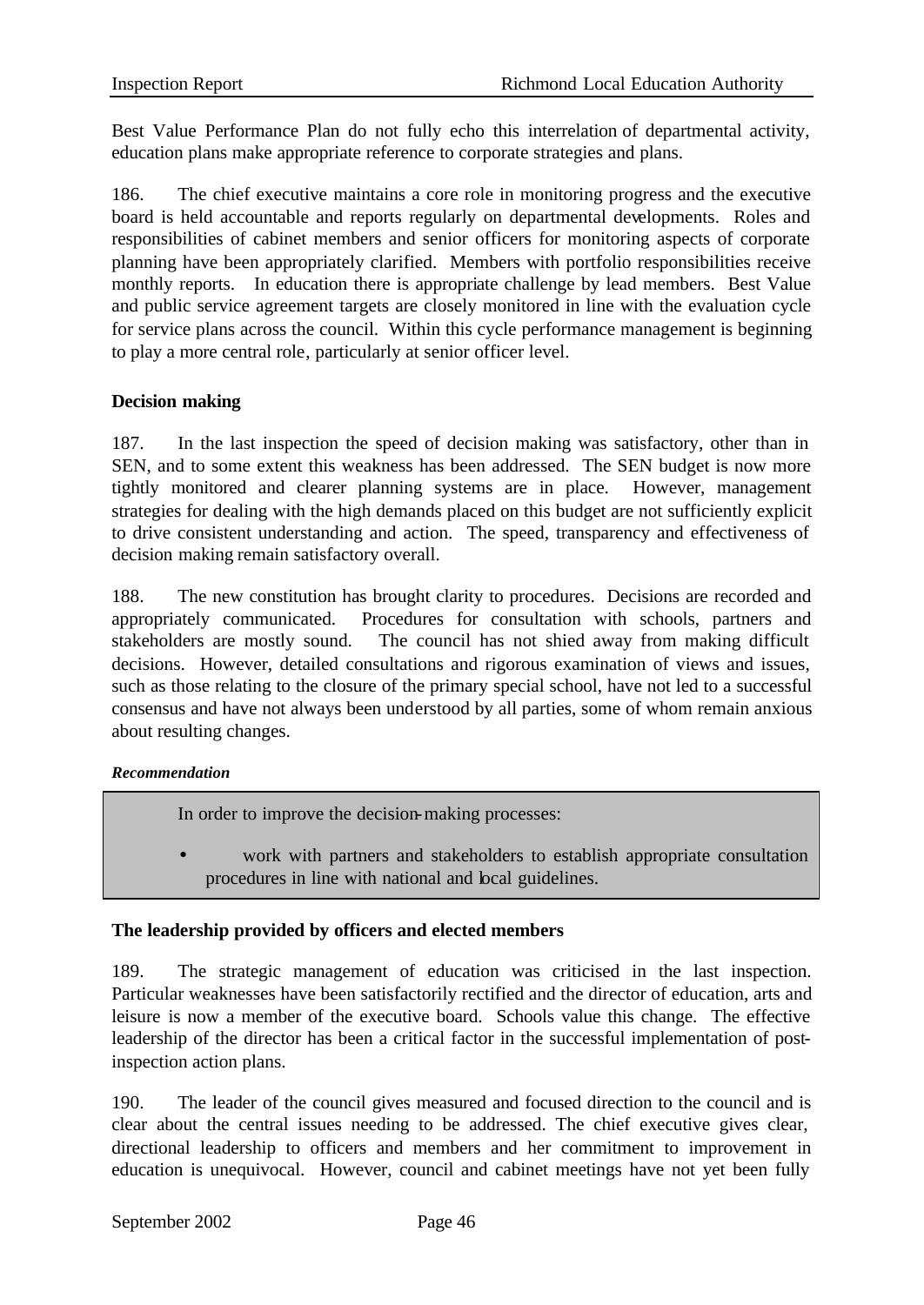utilised to debate, formulate or prioritise policies. The overview and scrutiny function is developing as a forum for rigorous challenge, but there has been no programme guiding the work of the committee to ensure scrutiny is managed in a consistent and systematic way. The new committee lacks a secure knowledge and understanding of its role.

191. The new administration has, by its own admission, undergone a steep learning curve. Nevertheless, a comprehensive training programme is beginning to produce results and members are recognising the range and extent of their individual and corporate responsibilities. Clear strategic priorities have still to be fully articulated.

192. Changes have also been made in the structure of the education department below director level to focus more clearly on school improvement. This has been largely successful. The leadership given by senior officers is highly satisfactory and there is greater cohesion and clarity in the strategy for school improvement. Nevertheless, the capacity of senior officers is stretched and, in some instances, their ability to respond flexibly and proactively is curtailed by the extent of their responsibilities. Officers provide members with good, detailed, advice on key issues. For example, priorities for education expenditure are debated fully by senior officers before being presented to members for consideration in the budget planning process. Members are kept fully informed of issues emerging at both borough and individual school level; they respect and trust officers and delegate appropriate responsibilities to them. Although data are beginning to be used more effectively, reports are sometimes too long and do not always include a sufficiently focused analysis of all relevant available management information.

193. Good relationships exist with schools and a shared, collegiate approach to borough developments is a hallmark of LEA activity. Joint objectives, mutual trust and a willingness to share good practice have enabled good progress in implementing plans.

## **Partnership**

194. At the time of the last inspection the LEA's work with other agencies was effective. This positive picture has continued and the strengths previously reported have been built on. Current partnership activity involving collaboration between several agencies is highly satisfactory.

195. A range of partners is brought together under the community planning and partnership forum and works effectively with the council to promote corporate priorities. The LEA's links with other agencies are extensive. These partners understand and support the council's objectives, and an ethos of trust and openness has been generated. Some partnership projects are effectively addressing local needs. For example, LEA, adult education, and early years partners are working together to broaden the opportunities available to the Traveller community.

196. Partnerships have also been successfully forged to assist with the delivery of a number of LEA functions and allow more effective targeting of resources. The Private Finance Initiative agreement is the largest and most recent of these initiatives, but other successful examples include the school catering contract and the school improvement links with an external contractor. Joint working between council departments is beginning to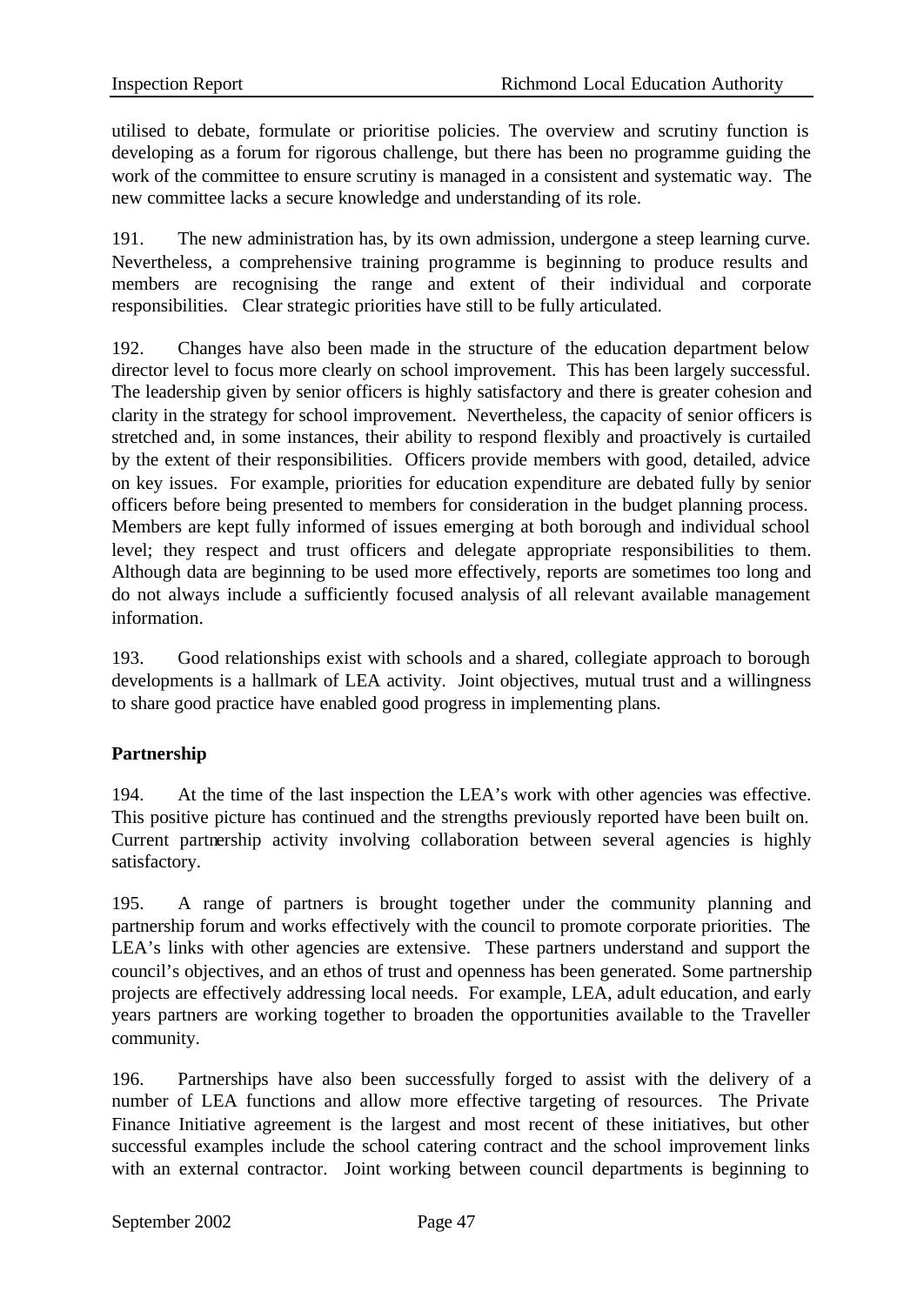impact on recruitment and retention difficulties and partnerships across leisure and education are extending the services for sport and the arts available to schools.

197. Within this encouraging picture a few areas for development remain. Whilst there are constructive relationships with the Anglican and Roman Catholic Diocesan Boards, the work of the Standing Advisory Committee on Religious Education has not always been well supported in the LEA. Some of the councils' monitoring and evaluation procedures for projects undertaken by, or with, external partners are underdeveloped.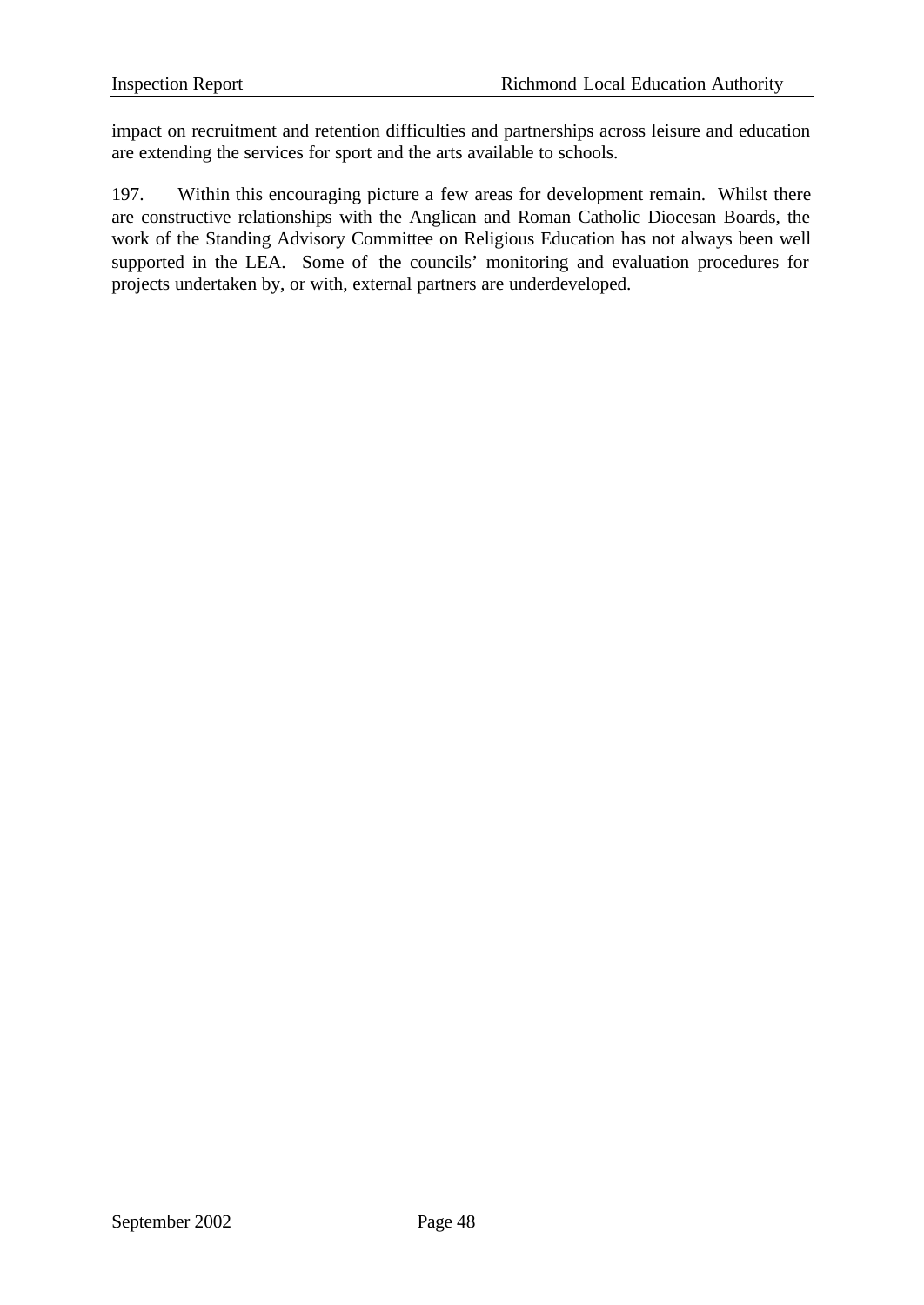# **Appendix: Recommendations**

The report makes a number of recommendations.

The following recommendations should be acted upon as matters of priority:

In order to improve LEA support for raising standards of attainment in ICT:

• as a matter of urgency, complete the consultation on and development of the ICT curriculum strategy document and disseminate it to schools.

In order to improve the implementation of the strategy for special educational needs:

- update moderating statements and guidance to assist the SEN panel to identify the children who require a multi-professional assessment, and work with schools and governing bodies to clarify and develop the threshold criteria they use when making referral decisions;
- build the confidence of parents in the process of placement of pupils with SEN by working with them and members, schools, governors, officers and support services to establish an agreed approach; and

In order to improve further child protection procedures:

- clarify with schools the current requirements for informing parents of school concerns about child protection, prior to making a referral to the social services department; and
- ensure schools are informed of circumstances when it is inappropriate to contact parents and from where advice and support may be obtained should difficulties arise.

In order to improve provision for looked after children:

- ensure the completion of a shared database to enable the effective monitoring of the progress of looked after children; and
- agree with social services the corporate parenting roles and responsibilities of the education department in funding, supporting and monitoring the education of looked after children, who attend schools or residential provision outside the borough.

In order to improve property services and asset management planning:

- ensure that the respective responsibilities of schools and the council with regard to building and property maintenance are set out transparently and that schools have access to a cost-effective client support service; and
- ensure that the LEA fully meets its maintenance and asset management duties.